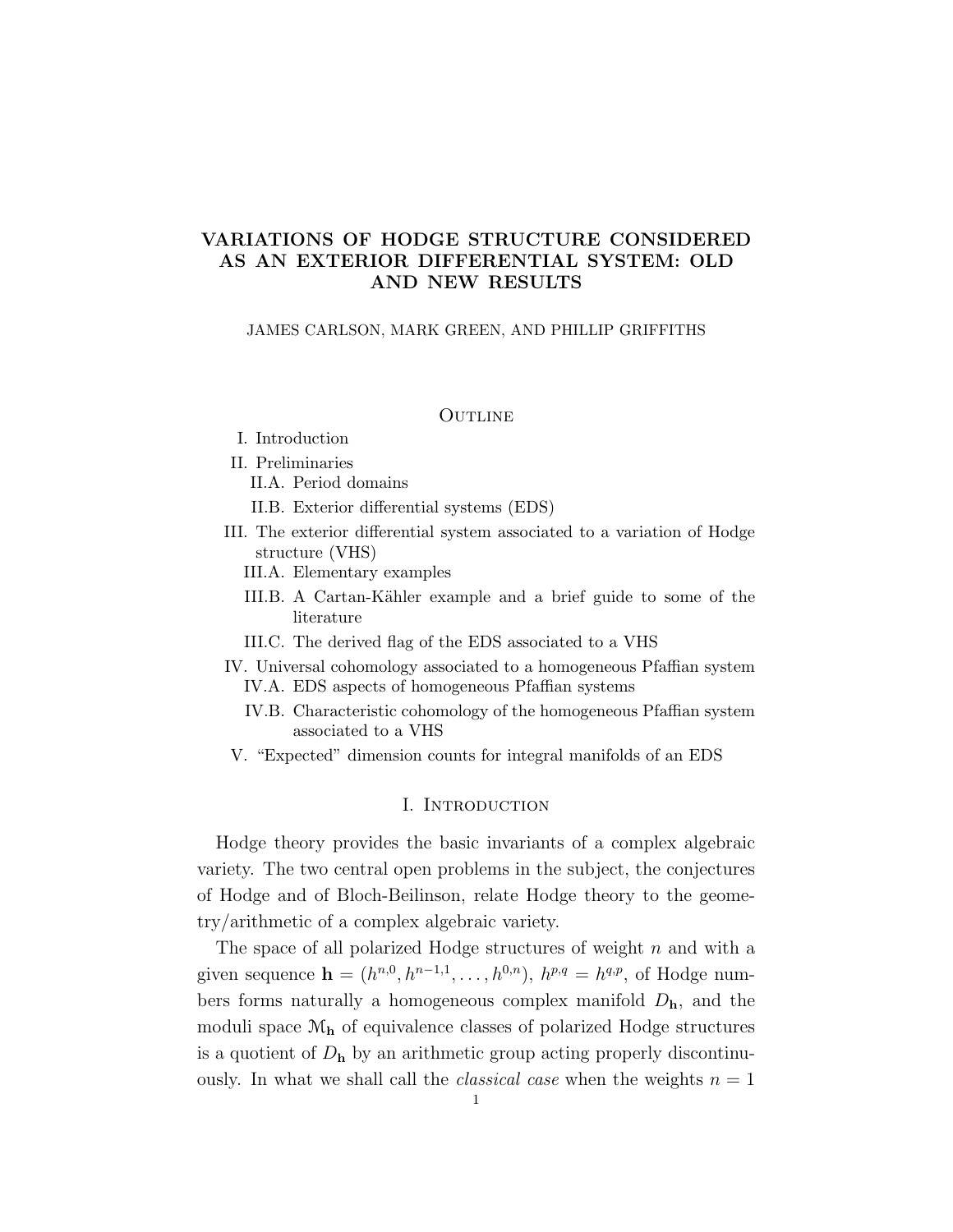variety is an extensively developed and deep subject.

or  $n = 2$  and  $h^{2,0} = 1$ ,  $D_h$  is a bounded symmetric domain and  $\mathcal{M}_h$ is a quasi-projective variety defined over a number field.<sup>1</sup> In this case the relation between the Hodge theory and geometry/arithmetic of a

In the non-classical, or what we shall refer to as the *higher weight*, case<sup>2</sup> the subject is relatively less advanced. The fundamental difference between the classical and higher weight cases is that in the latter case the Hodge structures associated to a family of algebraic varieties satisfy a universal system  $I \subset T^*D$  of differential equations. In this partly expository paper we will discuss the system  $I$  from the perspective of *exterior differential systems* (EDS's) with the three general objectives:

- (i) To summarize some of what is known about  $I$  from an EDS perspective.
- (ii) To define and discuss the "universal characteristic cohomology" associated to a homogeneous Pfaffian system in the special case of a variation of Hodge structures.
- (iii) To discuss and illustrate the question "How must expected dimension counts be modified for integral manifolds of the system  $I$ ?"

One overarching objective is this: When one seeks to extend much of the rich classical theory, including the arithmetic aspects and the connections with automorphic forms, the various compactifications of M and the resulting boundary cohomology, the theory of Shimura varieties, etc., the fact that families of Hodge structures arising from geometry are subject to differential constraints seems to present the major barrier. Perhaps by better understanding the structure of these differential constraints, some insight might be gained on how at least some aspects of the classical theory might be extended. We are especially interested in properties of variations of Hodge structure that are not present in the classical case, as these may help to indicate what

<sup>&</sup>lt;sup>1</sup>Henceforth we shall drop reference to the **h** on  $D$  unless it is needed.

<sup>&</sup>lt;sup>2</sup>It being understood that when  $n = 2$  we have  $h^{2,0} \ge 2$ .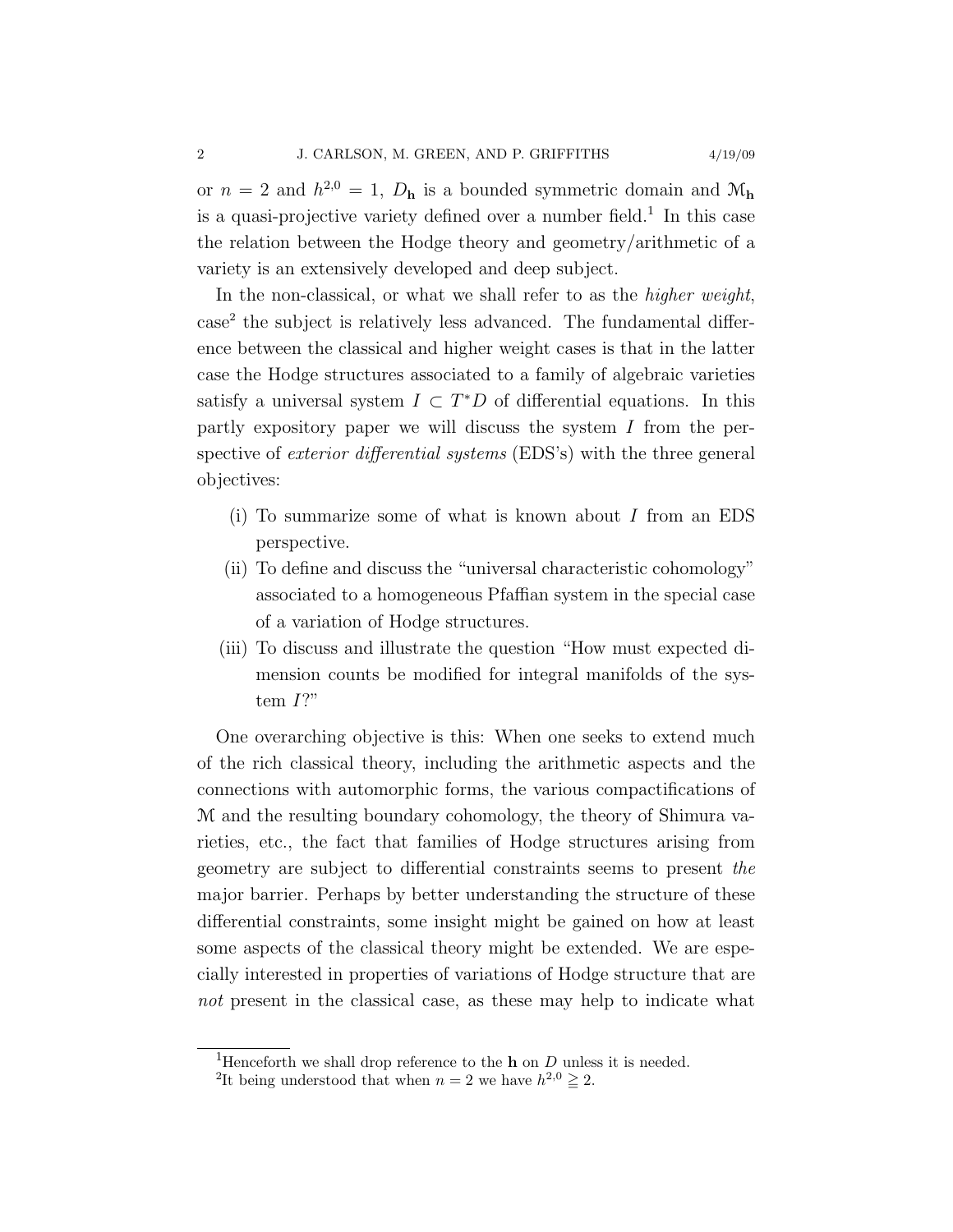needs to be better understood to be able to extend the classical case to higher weight Hodge structures.

In more detail, in section II.A we will review the definitions and establish notations for polarized Hodge structures, period domains and their duals, and the infinitesimal period relation, which is the basic exterior differential system studied in this paper. In section II.B we recall some of the basic definitions and concepts from the theory of exterior differential systems.

In section III we discuss the basic exterior differential system whose integral manifolds define variations of Hodge structure. The basic general observation is that the integral elements are given by abelian subalgebras

$$
\mathfrak{a} \subset \mathfrak{G}^{-1,1} \subset \mathfrak{G}_{\mathbb{C}}
$$

of the complexified Lie algebras of the symmetry group of the period domain. We then go on in section III.A to discuss in some detail two important examples where the EDS given by the infinitesimal period relation may be integrated by elementary methods; both of these have been discussed in the literature and here we shall summarize, in the context of this paper those results. Then in section III.B we shall discuss an example, the first we are aware of in the literature, where the Cartan-Kähler theoretic aspects of exterior differential systems are applied to the particular EDS arising from the infinitesimal period relation. Finally, in section III.C we study the derived flag of the infinitesimal period relation  $I$ . One result is that if all the Hodge numbers  $h^{p,q}$  are non-zero, then the derived flag of I terminates in zero and has length m where  $m \leq \frac{\log n}{\log 2}$ , n being the weight of the Hodge structure.

Over the years there have been a number of studies of the EDS given by the infinitesimal period relation. Here we mention [A], [C], [CD], [CKT], [CS], [CT], [CT2] and [M]. Section III should be considered as an introduction to those works. In particular the paper [M], which builds on and extends the earlier works, contains a definitive account of the bounds on the dimension and rigidity properties of maximal integral elements. At the end of section III.C we shall comment on some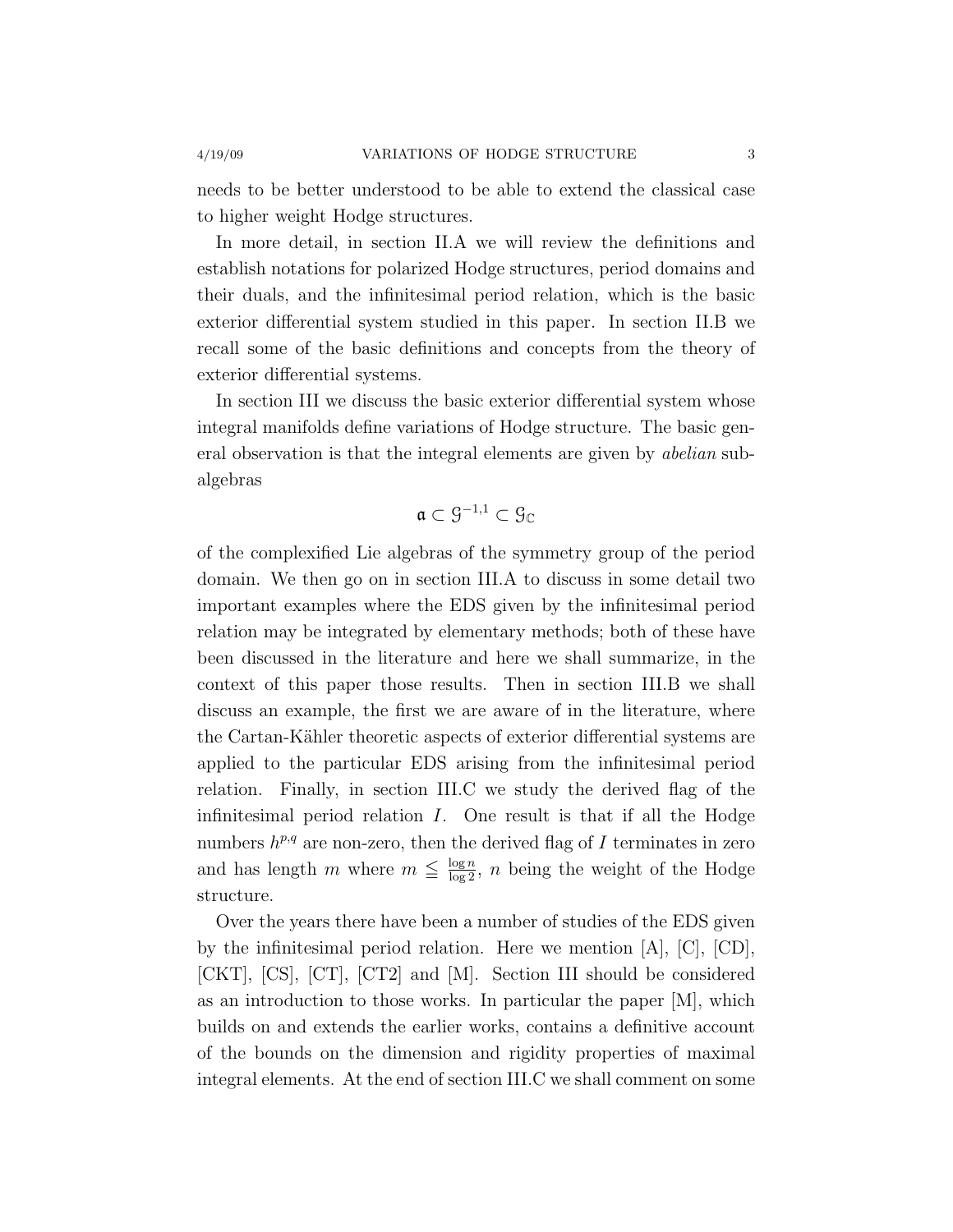interesting questions that arise from [M] and [A] as well as providing a brief guide to the earlier works referred to above.

In section IV, we first discuss some general aspects of homogeneous Pfaffian systems, including expressing the invariant part of their characteristic cohomology in terms of a Lie algebra cohomology construction.<sup>3</sup> We then turn to the group invariant characteristic cohomology of period domains. Here there is a very nice question

## (I.1) Is the invariant part of the characteristic cohmology of a period domain generated by the Chern forms of the Hodge bundles?

In the classical case the answer is positive and may be deduced from what is known in the literature; we will carry this out below.

In the non-classical case when the Pfaffian system I associated to a variation of Hodge structures is non-trivial, new and interesting issues arise. It seems likely that the question will have an affirmative answer; this will be the topic of a separate work.<sup>4</sup>

In this paper we will establish two related results. The first is that we will show that the invariant forms modulo the *algebraic* ideal generated by I are all of type  $(p, p)$ . A consequence is that on the complex of invariant forms the Lie algebra cohomology differential  $\delta = 0$ . This is analogous to what happens in the Hermitian symmetric case. However, in the non-classical case there are always more invariant forms than those generated by the Chern forms of the Hodge bundles, and the integrability conditions; i.e. the full differential ideal generated by I must be taken into account. This involves subtle issues in representation theory and, as mentioned above, this story will be reported on separately.

What we will prove here is that the integrability conditions imply topological conditions in the form of new relations among the Chern classes of a VHS. Denoting by  $\mathcal{F}^p$  the Hodge filtration bundles we show

<sup>3</sup>Here, we recall that the characteristic cohomology of an exterior differential system is the de Rham cohomological construction that leads to cohomology groups that induce ordinary de Rham cohomology on integral manifolds of the EDS. The precise definition is recalled in section IV below.

<sup>&</sup>lt;sup>4</sup>This question has now been answered in the affirmative and the proof will appear in a separate publication.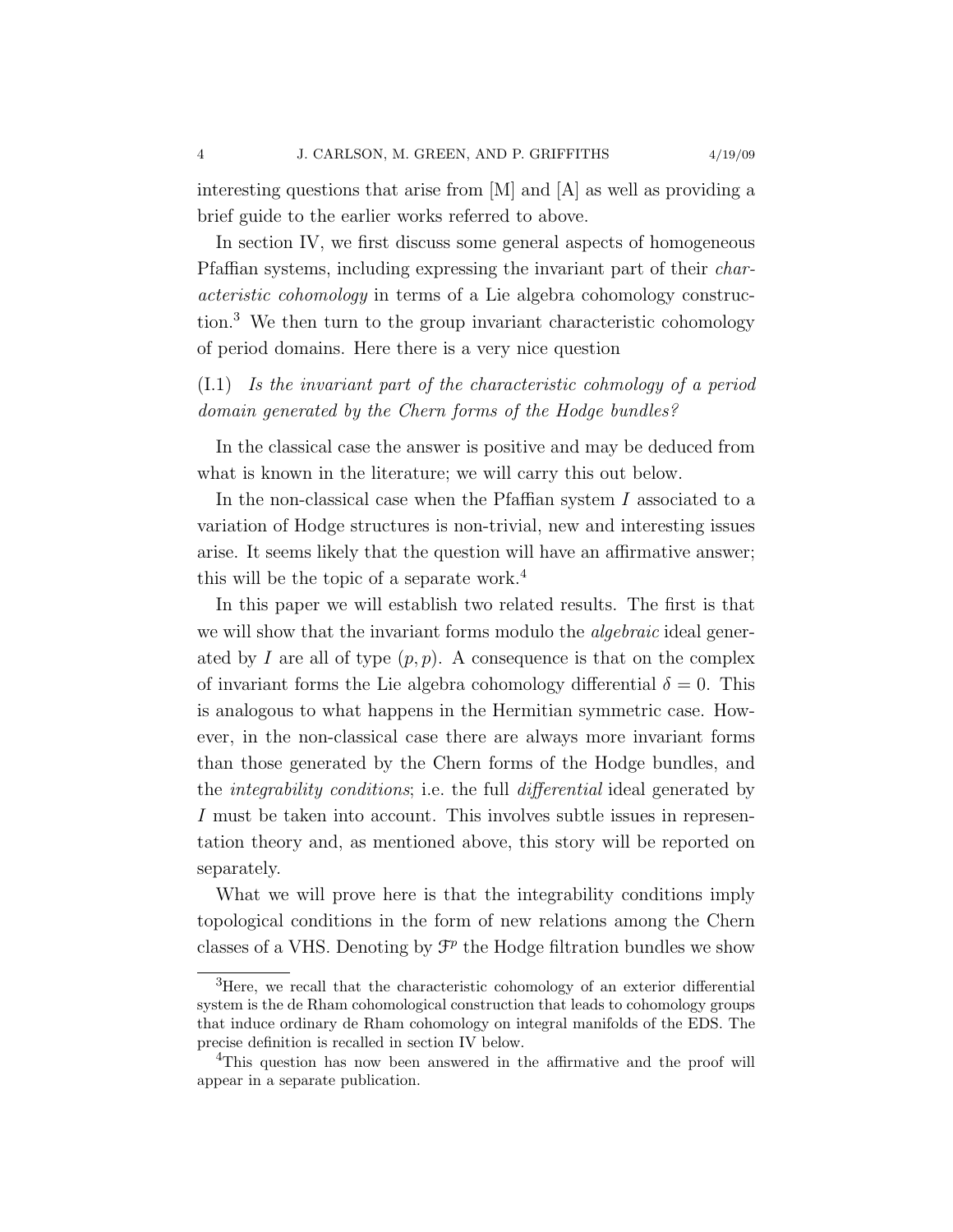that the Chern forms satisfy

$$
c_i(\mathcal{F}^p)c_j(\mathcal{F}^{n-p}) = 0 \text{ if } i+j > h^{p,n-p} .
$$

What we see then is that this new algebro-geometric information has resulted from EDS considerations.

The question (I.1) would have the following algebro-geometric consequence: First, for any discrete group  $\Gamma$  acting properly discontinuously on a period domain  $D$ , the invariant characteristic cohomology  $H_{\mathcal{I}}^*(D)^{G_{\mathbb{R}}}$  induces characteristic cohomology on the quotient  $\Gamma \backslash D$ . A global variation of Hodge structure is given by a period mapping

$$
(I.2) \t\t f : S \to \Gamma \backslash D
$$

where  $S$  is a smooth, quasi-projective algebraic variety. Since  $(I.2)$ is an integral manifold of the canonical EDS on  $\Gamma D$ , the invariant characteristic cohomology induces ordinary cohomology

$$
f^*\left(H^*_\mathfrak{I}(D)^{G_{\mathbb{R}}}\right) \subset H^*(S).
$$

We may think of  $H^*_J(D)^{G_{\mathbb{R}}}$  as universal characteristic cohomology for the exterior differential system corresponding to the infinitesimal period relation, in that it induces ordinary cohomology on the parameter space for variations of Hodge structures irrespective of the particular *group*  $\Gamma$ . We may thus call it the universal characteristic cohomology. A positive answer to the question would first of all imply that the universal characteristic cohomology is generated by the Chern classes of the Hodge bundles over S. Although, perhaps not surprising to an algebraic geometer this would be a satisfying result.

In section V we turn to the interesting question

## (I.3) How must one correct expected dimension counts in the presence of differential constraints?

Specifically, given a manifold A and submanifold  $B \subset A$ , for a "general" submanifold  $X \subset A$  where dim  $X + \dim B \ge \dim A$ , we will have

(1.4) 
$$
\operatorname{codim}_B(X \cap B) = \operatorname{codim}_A B.
$$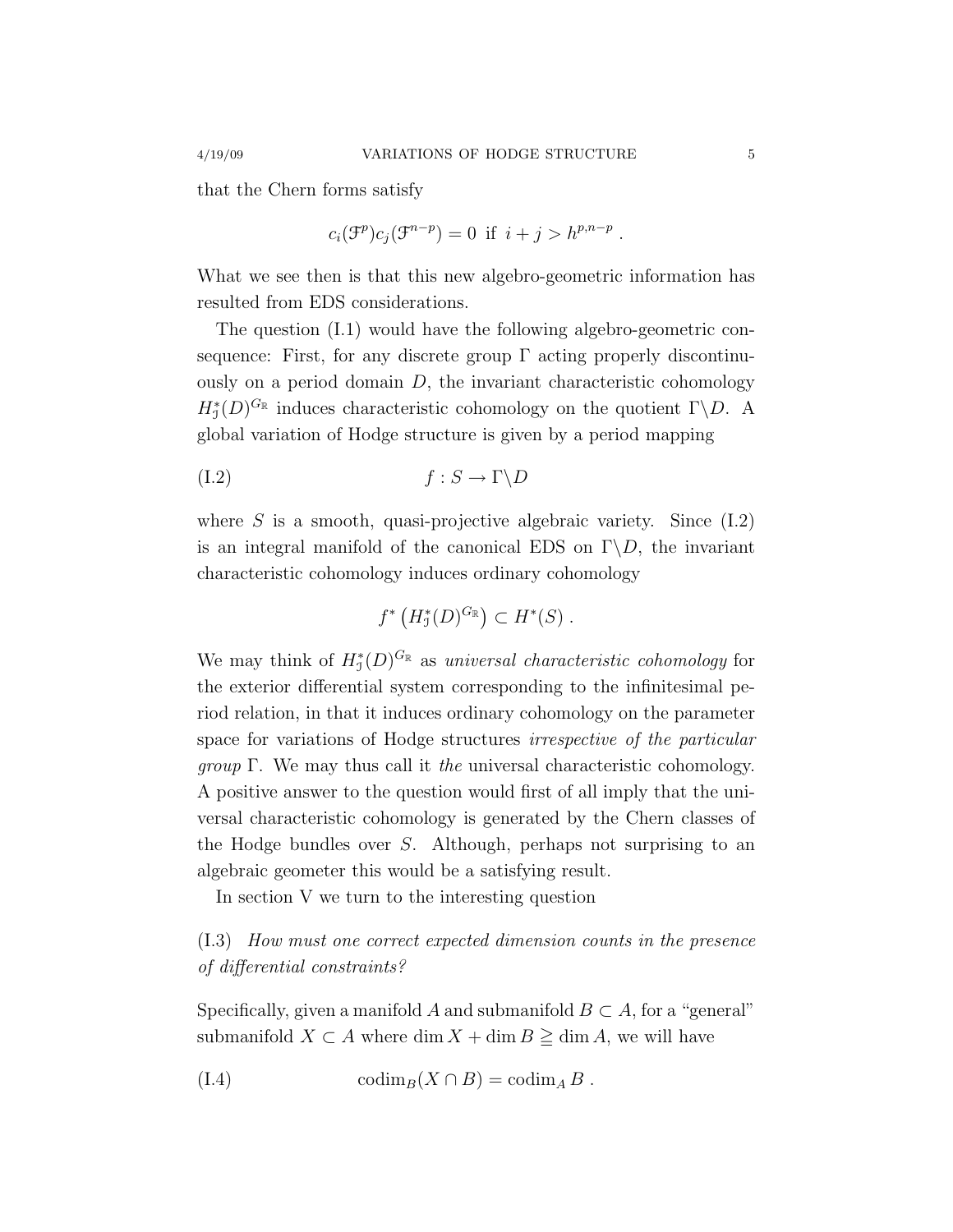Thus, the RHS of this equation may be thought of as the "expected codimension" of  $X \cap B$  in B. If  $X \cap B$  is non-empty, the actual codimension is no more than the expected codimension.

Suppose now that there is a distribution  $W \subset TA$  and X is constrained to have  $TX \subset W$ . Then how does this affect the expected dimension counts? In case  $W$  meets  $TB$  transversely, one sees immediately that the "expected codimension" counts decrease. Taking integrability into account gives a further correction. Rather than trying to develop the general theory, in section V we shall discuss one particularly interesting special case.

This case concerns *Noether-Lefschetz loci*. Here we denote by  $W_I \subset$ TD the distribution  $I^{\perp}$ ; integral manifolds of I have their tangent spaces lying in  $W_I$ . Given  $\zeta \in H_{\mathbb{R}}$ , there is a homogeneous sub-perioddomain  $D_{\zeta} \subset D$ , defined as the set of polarized Hodge structures of weight  $n = 2m$  where  $\zeta \in H^{m,m}$ . We have

$$
codim_D D_{\zeta} = h^{(2m,0)} + \cdots + h^{(m+1,m-1)},
$$

and the distribution  $W_I$  on D meets  $TD_{\zeta}$  transversely. For a variation of Hodge structure, given by an integral manifold

$$
f: S \to D
$$

of the canonical system I on D, the Noether-Lefschetz locus  $S_{\zeta} \subset S$  is given by

$$
S_{\zeta} = f^{-1}(D_{\zeta}) \; .
$$

In algebro-geometric questions,  $\zeta$  is usually taken to be a rational vector, but that will not concern us here. The refined codimension estimate given by  $W_I$  alone, i.e., without taking integrability conditions into account, is

$$
codim_S S_{\zeta} \leq h^{m-1,m+1} .
$$

In the case  $m = 1$ , which algebro-geometrically reflects studying codimension one algebraic cycles, the distribution  $W_I$  does not enter and the estimate is classical, especially in the study of curves on an algebraic surface. In the case  $m \geq 2$ , it is non-classical and seems only recently to have been discussed in the literature (cf. [GG], [V], [O1],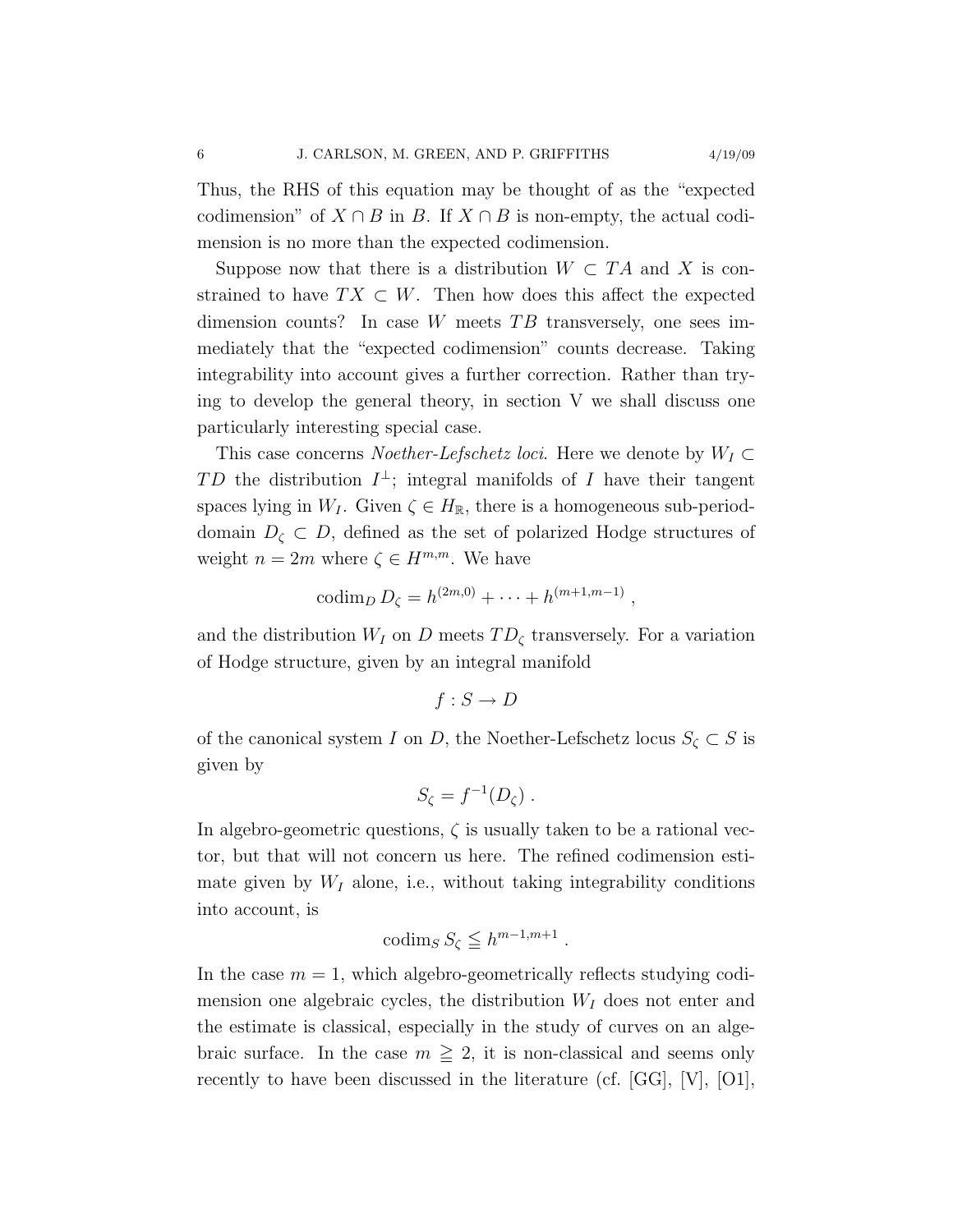[O2]). When the integrability conditions are taken into account, the above codimension estimate is refined to

$$
codim_S S_{\zeta} \leqq h^{m-1,m+1} - \sigma_{\zeta} ,
$$

where  $\sigma_{\zeta}$  is a non-negative quantity constructed from  $\zeta$  and the integral element of I given by the tangent space to  $f(S)$  at the point in question. Assuming the Hodge conjecture, the above would say that "there are more algebraic cycles than a naïve dimension count would suggest".

In addition to establishing the above inequality, we will show that it is an equality in a significant example, namely, that given by a hypersurface  $X \subset \mathbb{P}^5$  of degree  $d \geq 6$  and which is general among those containing a 2-plane. This indicates that there is no further general estimate.

We conclude this section by analyzing the case of Calabi-Yau fourfolds, where the quantity  $h^{3,1} - \sigma_{\zeta}$  has a particularly nice interpretation, including an interesting arithmetic consequence of the Hodge conjecture.

### II. Preliminaries

II.A. Period domains.<sup>5</sup> Let H be a  $\mathbb{Q}$ -vector space. A Hodge structure (HS) of weight n is given by any of the following equivalent data:

(II.1) A Hodge decomposition

$$
\begin{cases}\nH_{\mathbb{C}} = \bigoplus_{p+q=n} H^{p,q} \\
H^{q,p} = \bar{H}^{p,q}.\n\end{cases}
$$

(II.2) A Hodge filtration  $F^n \subset F^{n-1} \subset \cdots \subset F^0 = H_{\mathbb{C}}$  where for each p

$$
F^p \oplus \overline{F}^{n-p+1} \stackrel{\sim}{\to} H_{\mathbb{C}} ;
$$

(II.3) A homomorphism of real Lie groups

$$
\varphi : \mathbb{C}^* \to \mathrm{GL}(H_\mathbb{R})
$$

of weight *n* in the sense that for  $z \in \mathbb{C}^*$ ,  $\lambda \in \mathbb{R}^*$ 

$$
\varphi(\lambda z) = \lambda^n \varphi(z).
$$

 ${}^{5}$ The general reference for this section is the book [C-MS-P].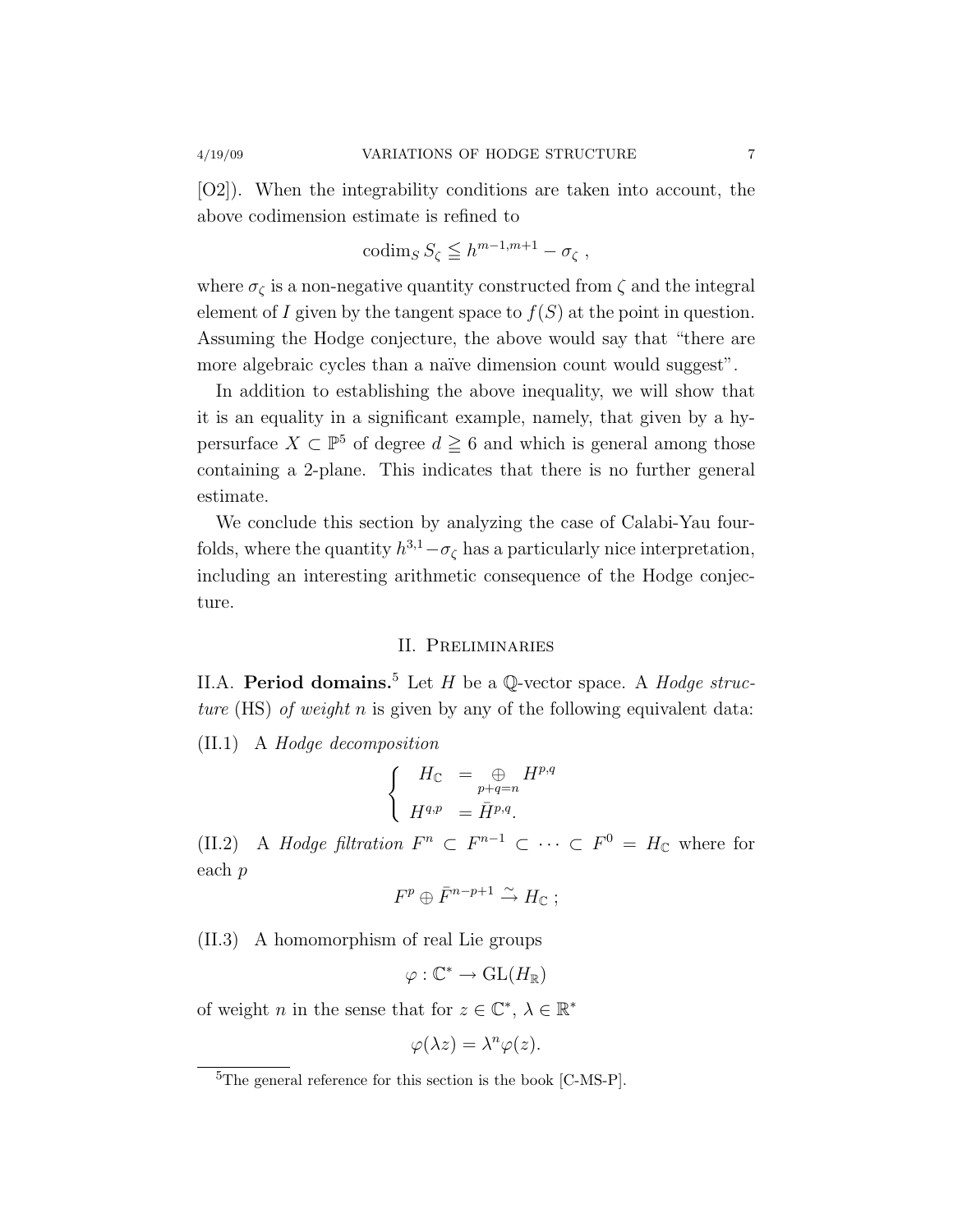The relation between (II.1) and (II.2) is

$$
\begin{cases}\nF^p = \bigoplus_{p' \geq p} H^{p', n-p'} \\
H^{p, q} = F^p \cap \overline{F}^q.\n\end{cases}
$$

The relation between (II.1) and (II.3) is

$$
\varphi(z)u = z^p \bar{z}^q u, \qquad u \in H^{p,q} .
$$

This means: The element  $\varphi(z) \in GL(H_{\mathbb{C}})$  just given lies in the subgroup  $GL(H_{\mathbb{R}})$  of  $GL(H_{\mathbb{C}})$  and has weight n.

If we restrict  $\varphi$  to the maximal compact subgroup  $S^1 = \{z \in \mathbb{C}^* :$  $|z|=1$  of  $\mathbb{C}^*$ , then for  $z \in S^1$ ,  $u \in H^{p,q}$ 

$$
\varphi(z)u=z^{p-q}u\;,
$$

and this shows how to recover the Hodge decomposition as the  $z^{p-q}$ eigenspace of  $\varphi$  restricted to  $S^1$ . The Weil operator is defined by

$$
C=\varphi(\sqrt{-1})\ .
$$

We define the Hodge numbers  $h^{p,q} := \dim H^{p,q}$ , and we set  $f^p :=$  $\sum_{p^1\geq p}h^{p',n-p'}.$ 

Since the Hodge filtration point of view will be the dominant one in this paper, we shall denote a Hodge structure by  $(H, F)$ .

Now let

$$
Q: H \otimes H \to \mathbb{Q}
$$

be a non-degenerate bilinear form satisfying  $Q(u, v) = (-1)^n Q(v, u)$ for  $u, v \in H$ . A Hodge structure  $(H, F)$  is *polarized* by Q if the Hodge-Riemann bilinear relations

(II.4) 
$$
\begin{cases} Q(F^p, F^{n-p+1}) = 0 \\ Q(Cu, \bar{u}) > 0 \text{ for } 0 \neq u \in H_{\mathbb{C}} \end{cases}
$$

are satisfied. The first of these is equivalent to  $F^{n-p+1} = (F^p)^{\perp}$ . A polarized Hodge structure (PHS) will be denoted by  $(H, Q, F)$ .

In the definition (II.3), for a polarized Hodge structure we need to restrict  $\varphi$  to  $S^1$  in order to preserve, and not just scale, the polarization.

**Definitions.** (i) A *period domain*  $D$  is given by the set of polarized Hodge structures  $(H, Q, F)$  with given Hodge numbers  $h^{p,q}$ . (ii) The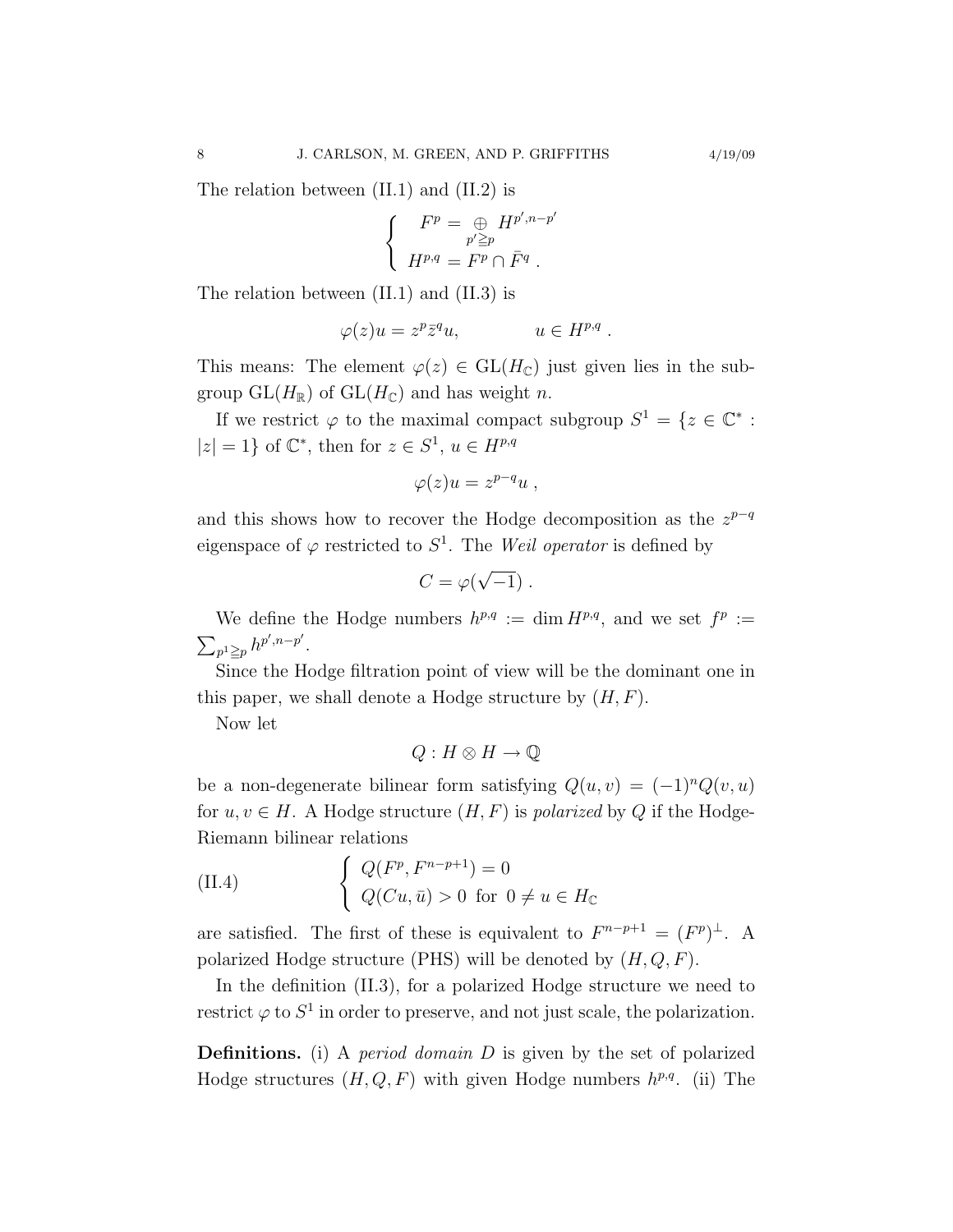compact dual  $\check{D}$  is given by all filtrations F with dim  $F^p = f^p$  and which satisfy the first bilinear relation  $F^{n-p+1} = (F^p)^{\perp}$  in (II.4).

We shall denote by G the Q-algebraic group  $Aut(H, Q)$ , and by  $G_{\mathbb{R}}$ and  $G_{\mathbb{C}}$  the corresponding real and complex forms. It is elementary that  $G_{\mathbb{R}}$  acts transitively on D, and choosing a reference point  $F_0 \in D$ we have

$$
D \cong G_{\mathbb{R}}/V
$$

where V is the compact subgroup of  $G_{\mathbb{R}}$  preserving the Hodge decomposition  $H_{\mathbb{C}} = \bigoplus_{p+q=n} H_0^{p,q}$  $_{0}^{p,q}$  corresponding to  $F_0$ . In terms of (II.3) we note that

$$
\varphi(S^1) \subset V ;
$$

in fact, V is the centralizer of the circle  $\varphi(S^1)$  in  $G_{\mathbb{R}}$ .

The complex Lie group  $G_{\mathbb{C}}$  acts transitively on the compact dual D, and choosing a reference point  $F_0 \in D$  as above we have

$$
\check{D} \cong G_{\mathbb{C}}/B
$$

where  $B \subset G_{\mathbb{C}}$  is a parabolic subgroup. We have

$$
V=G_{\mathbb{R}}\cap B.
$$

The compact dual is a projective algebraic variety defined over Q. In fact we have an obvious inclusion

(II.5) 
$$
\check{D} \subset \prod_{p=n}^{\left[\frac{n+1}{2}\right]} \text{Grass}(f^p, H_{\mathbb{C}})
$$

and we may embed  $\check{D}$  in a  $\mathbb{P}^N$  by means of the Plücker coordinates of the flag subspaces  $F^p \subset H_{\mathbb{C}}$ .

Hodge structures and polarized Hodge structures are functorial with respect to the standard operations in linear algebra. In particular, a Hodge structure  $(H, F)$  induces a Hodge structure of weight zero on  $End(H)$  where

(II.6) End(
$$
H_{\mathbb{C}}
$$
) <sup>$r, -r$</sup>  = { $A \in \text{End}(H_{\mathbb{C}}) : A(H^{p,q}) \subset H^{p+r,q-r}$  }.

A polarized Hodge structure  $(H, Q, F_0)$  induces a polarized Hodge structure on the Lie algebra  $\mathcal G$  of  $G$ , where  $\mathcal G^{r,-r}$  is given by (II.6)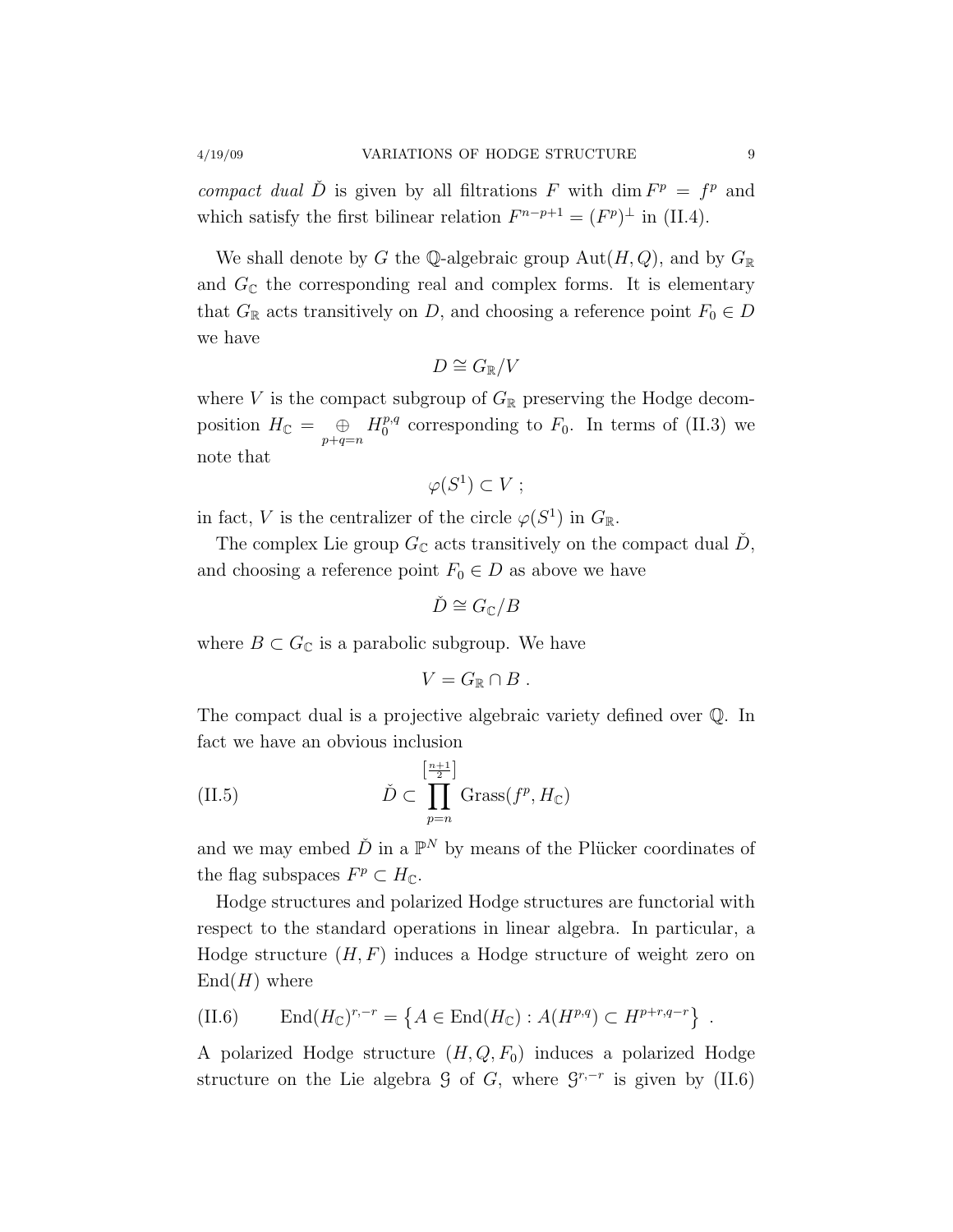and the polarization is induced by the Cartan-Killing form. For later use, we note that from (II.6) we have

(II.7) 
$$
\left[g^{r,-r}, g^{s,-s}\right] \subseteq g^{r+s,-(r+s)}.
$$

If we recall the natural identification

$$
T_{F^p}\operatorname{Grass}(f^p, H_{\mathbb{C}}) \cong \operatorname{Hom}(F^p, H_{\mathbb{C}}/F^p)
$$

it follows that the Lie algebra of B is

$$
\mathfrak{b}=\underset{r\geqq 0}{\oplus}\mathfrak{G}^{r,-r}\;.
$$

The subalgebra

$$
\mathfrak{p}=\underset{r>0}{\oplus}\mathfrak{G}^{-r,r}
$$

gives a complement to  $\mathfrak b$  in  $\mathcal G_{\mathbb C}$  leading to the natural identification

(II.8) 
$$
T_F \cdot \check{D} \cong \mathfrak{p} .
$$

By (II.7) the subspace

$$
\mathcal{G}^{-1,1}\subset\mathfrak{p}
$$

is Ad $B\text{-}\mathrm{invariant}$  and therefore defines a  $G_{\mathbb C}\text{-}\mathrm{invariant}$  distribution

$$
W_I\subset T\check{D},
$$

and, by orthogonality, a Pfaffian system

$$
I\subset T^*\check{D}\ .
$$

The sub-bundle I restricts to a  $G_{\mathbb{R}}$ -invariant sub-bundle  $I \subset T^*D$ .

**Definition.** The Pfaffian system  $I$  is called the *infinitesimal period* relation.

It is this exterior differential system that we shall discuss in this paper.

In the literature the distribution  $W_I \subset TD$  is frequently referred to as the horizontal sub-bundle.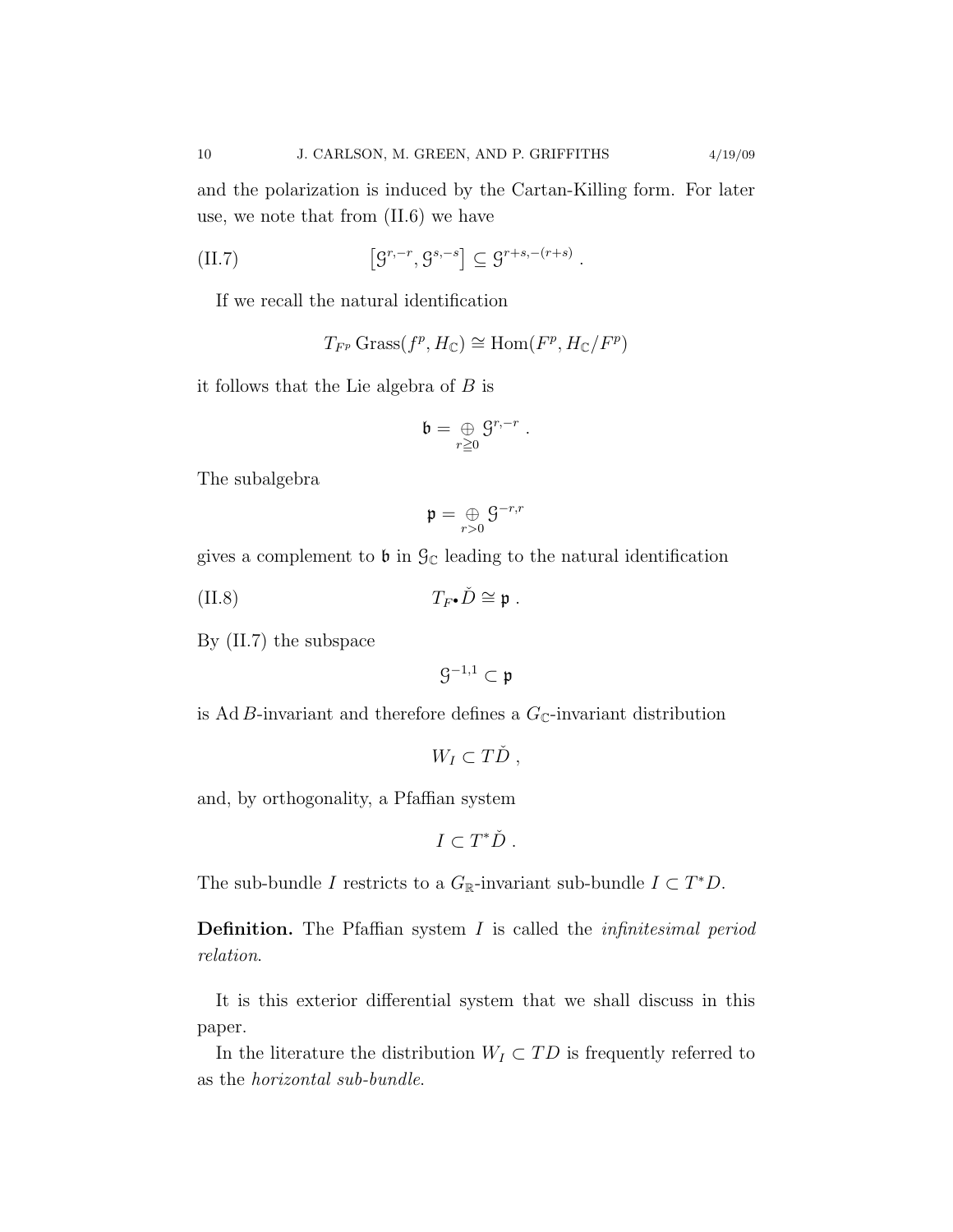II.B. Exterior differential systems (EDS).<sup>6</sup> Although the subject is usually discussed in the smooth category, here we shall work complexanalytically. A Pfaffian system is given by a holomorphic sub-bundle

$$
I\subset T^*M
$$

of the cotangent bundle of a complex manifold. Associated to I is the differential ideal

$$
\mathfrak{I} \subset \Omega_M^{\bullet}
$$

generated by the holomorphic sections of I together with their exterior derivatives. We shall assume that the values of the sections of I generate a sub-bundle of  $\Lambda^{\bullet}T^{*}M$ ; i.e., J is locally free. An *integral manifold*, or just an "integral", of  $I$  is given by a complex manifold  $N$  and a holomorphic immersion

$$
f:N\to M
$$

such that

(II.9) 
$$
f^*(J) = 0
$$
.

If we denote by

$$
W_I = I^\perp \subset TM
$$

the holomorphic distribution associated to  $I$ , the condition (II.9) is equivalent to

$$
f_*(TN) \subset W_I .
$$

An important invariant associated to a Pfaffian system is its *derived* flag. The exterior derivative induces a bundle map

$$
\delta: I \to \Lambda^2 T^* M / I \wedge T^* M ,
$$

and recalling our assumption that  $\delta$  has constant rank we set

$$
I_{[1]} = \ker \delta.
$$

This is again a Pfaffian system, and continuing in this way leads to the derived flag in  $T^*M$ 

(II.10) 
$$
I \supset I_{[1]} \supset I_{[2]} \supset \cdots \supset I_{[m]} = I_{[m+1]} = \cdots = I_{[\infty]}.
$$

Here,  $I_{\infty}$  is the largest integrable or Frobenius subsystem of I.

 ${}^{6}$ General references for this section are books [IL] and [BCGGG]; especially the former contains essentially all the background needed for this work.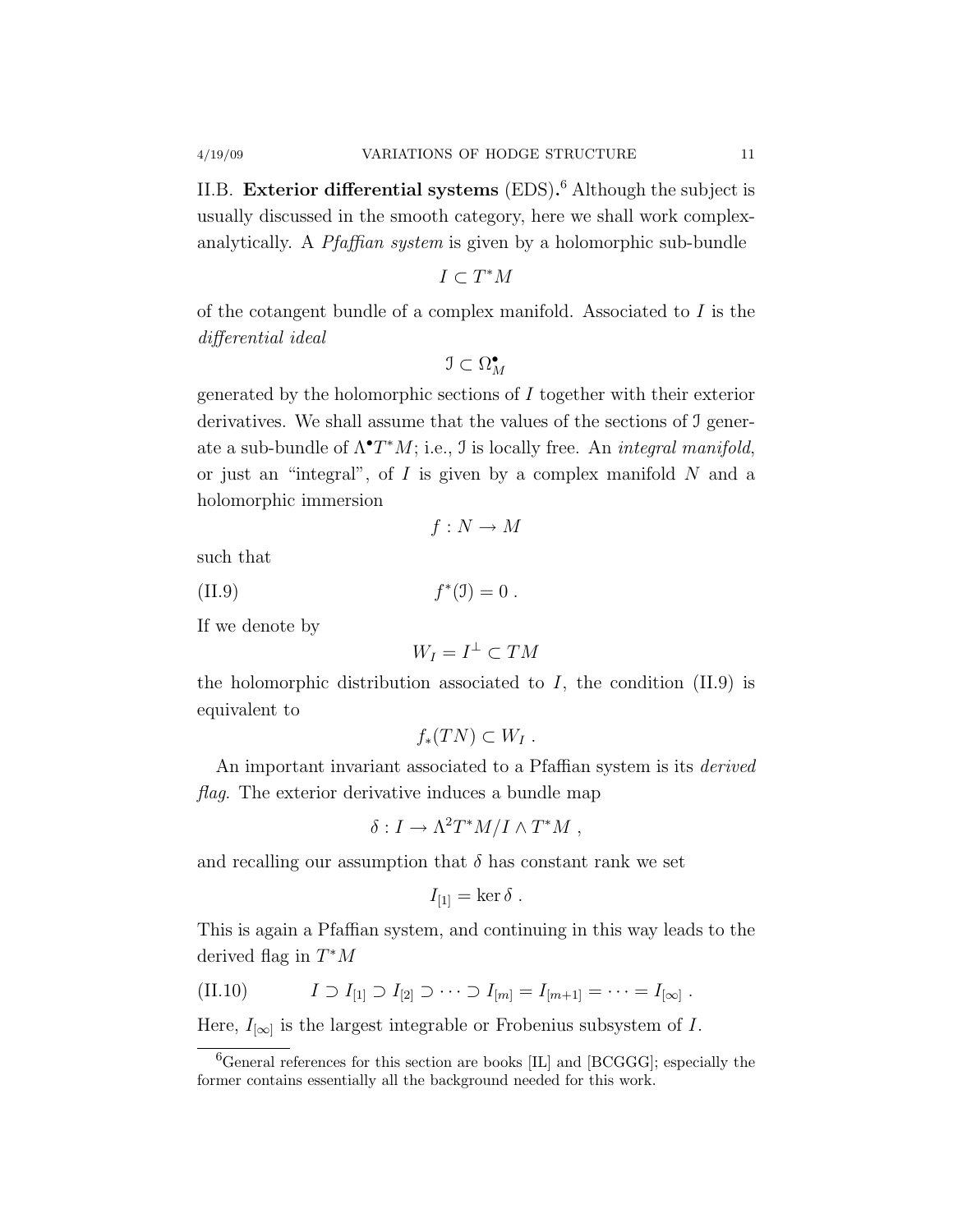Dually, for the distribution we denote by

$$
W_I^{[1]} = W_I + [W_I, W_I]
$$

the distribution generated by  $W_I$  and the brackets of sections of  $W_I$ . Continuing in this way we obtain the flag in  $TM$  dual to  $(II.10)$ 

$$
W_I \subset W_I^{[1]} \subset \cdots \subset W_I^{[m]} = W_I^{[m+1]} = \cdots = W_I^{[\infty]}.
$$

We say that I is *bracket generating* in case  $W_I^{[\infty]} = TM$ , or equivalently  $I^{[\infty]} = (0)$ . In this case, by the holomorphic version of Chow's theorem we may connect any two points of  $M$  by a chain of holomorphic discs that are integral curves of  $W_I$ .

Two central aspects of the theory of exterior differential systems are (i) regular and ordinary integral elements and the  $Cartan-Kähler$ theorem, and (ii) prolongation and involution. For the first, an integral element for J is given by a linear subspace  $E \subset T_xM$  such that

$$
\theta_E =: \theta \mid_E = 0
$$

for all  $\theta \in \mathcal{I}$ . We may think of E as an infinitesimal solution of the EDS. Denote by

$$
\pi: G_p(TM) \to M
$$

the bundle whose fibre  $\pi^{-1}(x) = \text{Gr}_p(T_x M)$  over  $x \in M$  is the Grassmannian of p-planes in  $T_xM$ . In  $G_p(TM)$  there is the complex analytic subvariety

$$
G_p(I) \subset G_p(TM)
$$

of integral elements defined by the Pfaffian system I.

Integral elements are constructed one step at a time by solving linear equations. For an integral element  $E \in G_p(I)$ , we define the *polar space* 

$$
H(E) = \{ v \in T_x M : \text{span}\{v, E\} \text{ is an integral element} \} .
$$

The equations that define  $H(E)$ 

$$
\langle \theta(x), v \wedge E \rangle = 0 \quad \text{for all } \theta \in \mathcal{I}^{p+1}
$$

are linear in  $v$ , and we measure their rank by defining

$$
r(E) = \operatorname{codim} H(E)
$$
  
= 
$$
\dim \mathbb{P}(H(E)/E).
$$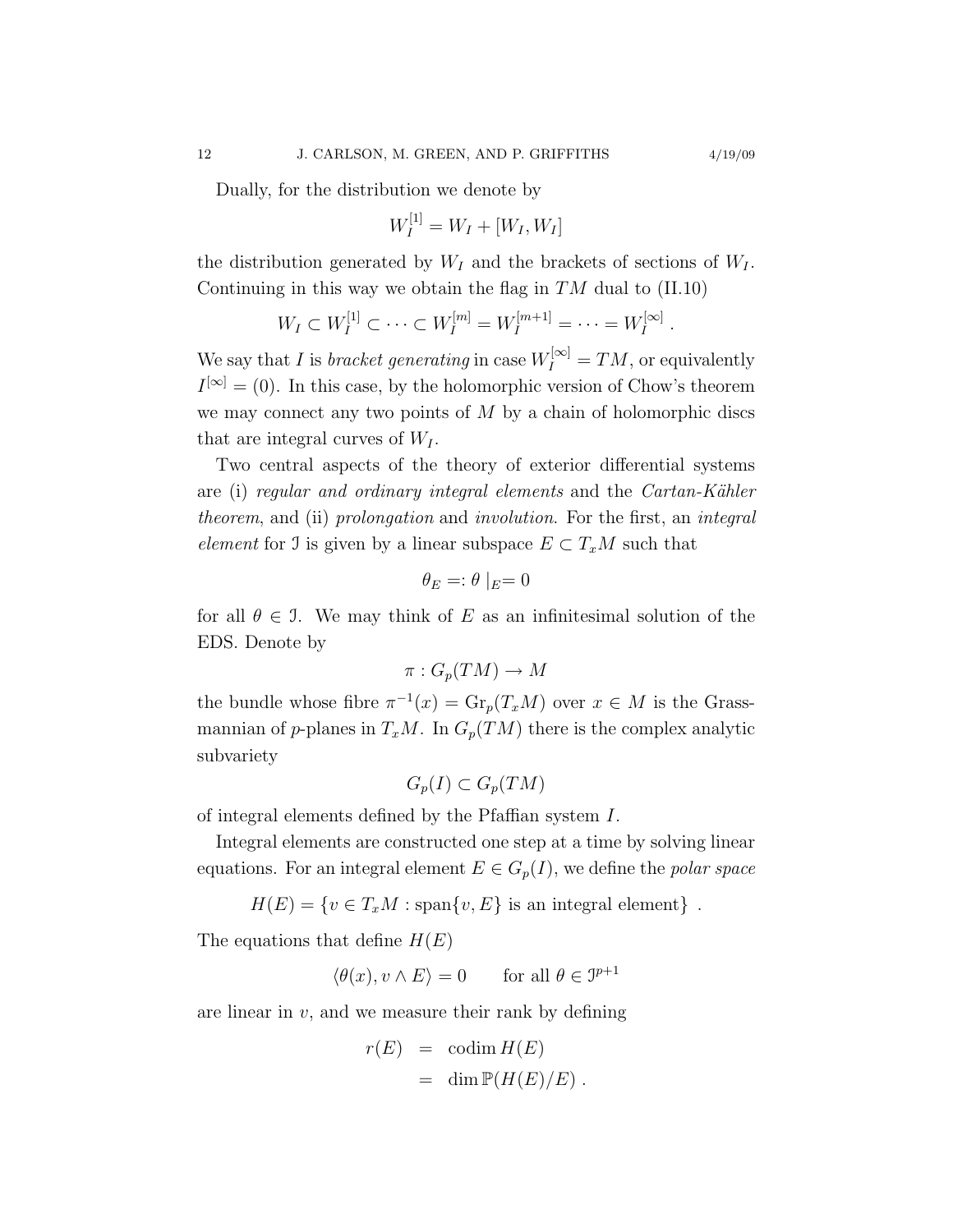Given  $E_0 \in G_p(I)$  we choose a p-form  $\Omega$  such that  $\Omega_{E_0} \neq 0$ . For  $\theta \in \mathcal{I}^p$  and  $E \in G_p(TM)$  near  $E_0$ , for each  $\varphi \in \mathcal{I}^p$  we write

$$
\theta_E = f_{\theta}(E)\Omega_E.
$$

Then  $G_p(I)$  is locally defined by the analytic equations  $f_{\theta}(E) = 0$ ; we say that  $E_0$  is regular if  $G_p(I)$  is smoothly defined by these equations.

Given  $E \in G_p(I)$  we choose a generic flag

$$
0 \subset E_1 \subset \cdots \subset E_{p-1} \subset E
$$

and define  $c_i$  to be the rank of the polar equations of  $E_i$ . A central result is

Cartan's test. (i) We have

$$
\mathrm{codim}\, G_p(I) \geqq c_1 + \cdots + c_{p-1} \; .
$$

(ii) If equality holds, then for  $k < p$  each  $E_k$  is regular.

By definition we say that  $E$  is *ordinary* if equality holds in Cartan's test. We say that I is *involutive* near an ordinary integral element.

The *Cartan-Kähler existence theorem* states that an ordinary integral element is locally tangent to an integral manifold. It goes further to say "how many" local integral manifolds there are. This will be briefly mentioned below.

If  $G_p(I)$  is a submanifold near E, but E is not ordinary one needs to prolong the EDS to be able to use the Cartan-Kähler theorem in order to construct local integral manifolds. To explain this, we first observe that there is a canonical Pfaffian system

$$
J \subset T^*G_p(TM)
$$

defined by writing points of  $G_p(TM)$  as  $(x, E)$  and setting

$$
J_{(x,E)} = \pi^*(E^{\perp}).
$$

For any immersion  $f : N \to M$  where dim  $N = p$ , there is a canonical lift

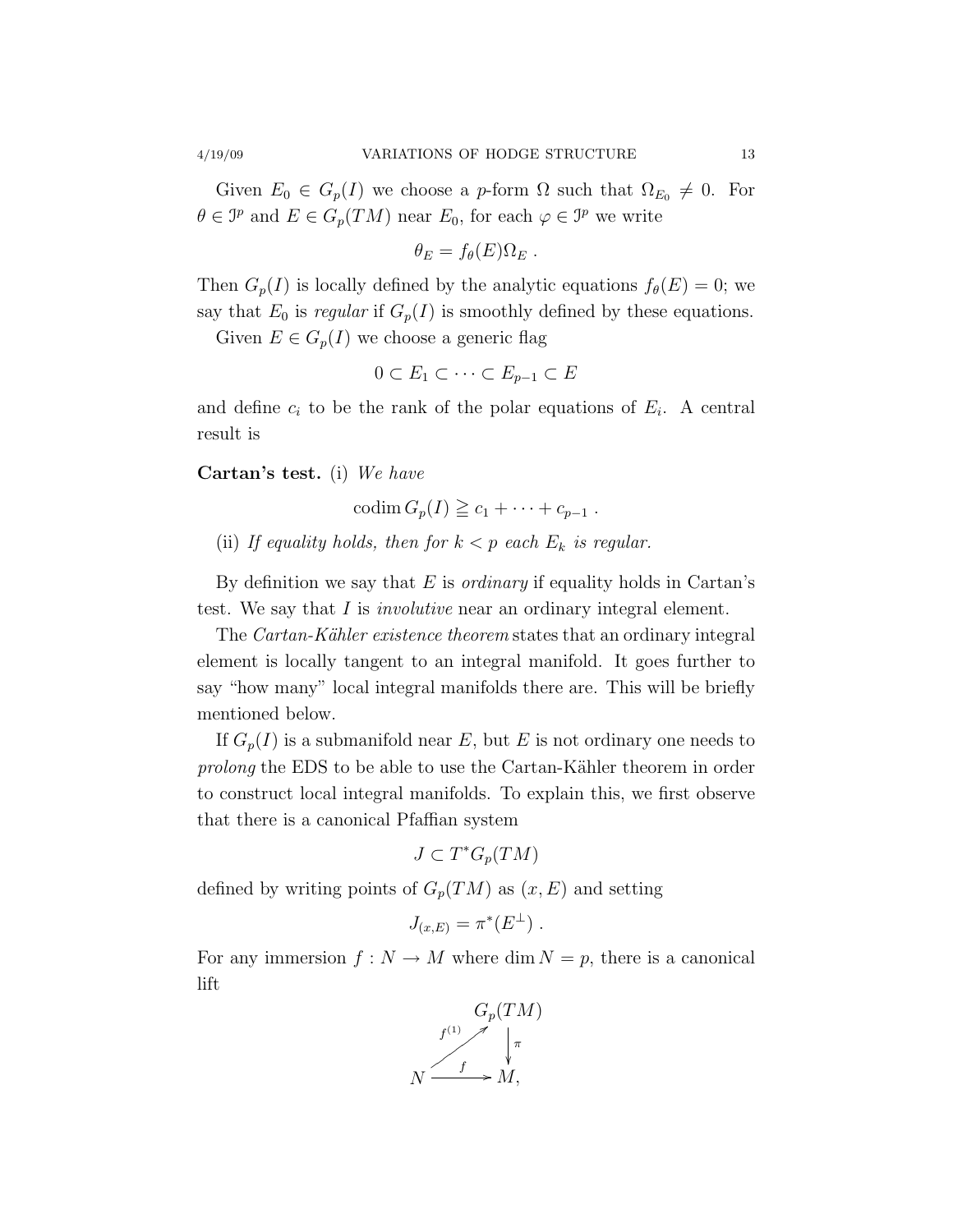We define the 1<sup>st</sup> prolongation  $(M_I^{(1)})$  $I_I^{(1)}, I^{(1)}$  of  $(M, I)$  by taking  $M_I^{(1)}$ I to be the smooth locus of  $G_p(I)$  and defining  $I^{(1)}$  to be the restriction of J to  $M_I^{(1)}$  $I_I^{(1)}$ . An integral manifold of  $(M, I)$  gives one of  $(M_I^{(1)})$  $I^{(1)}, I^{(1)}$ ; the converse holds in the sense explained above. The Cartan-Kuranishi theorem states that, with some technical assumptions, after a finite number of prolongations an exterior differential system either becomes involutive or else empty (no solutions).

From the above we may infer the following

(II.11) Let  $f: N \to M$  be an integral manifold of a Pfaffian system. If, at a general point  $y \in N$ ,  $f_*(T_yN)$  is not an ordinary integral element then one of the following holds:

- (A)  $f_*(TN)$  lies in the singular locus of  $G_p(I)$ ; or
- (B) the prolongation  $f^{(1)}: N \to M_I^{(1)}$  $I_I^{(1)}$  is an integral manifold of  $I^{(1)}$ .

We may iterate this for the successive prolongations. Since the failure to be involutive means that  $f: N \to M$  satisfies additional differential equations not in I, we have the following

(II.12) Conclusion. If the assumption of (II.11) holds, then  $f : N \to M$ satisfies additional differential equations that are canonically associated to I but are not in the differential ideal I.

# III. The exterior differential system associated to a variation of Hodge structure

In this section, unless mentioned otherwise we shall work locally. Let D be a period domain and  $I \subset T^*D$  the infinitesimal period relation with corresponding horizontal distribution  $W_I \subset TD$ . We recall that both I and  $W_I$  are the restrictions to  $D \subset \check{D}$  of similar structures over the compact dual of D.

#### III.A. Elementary examples.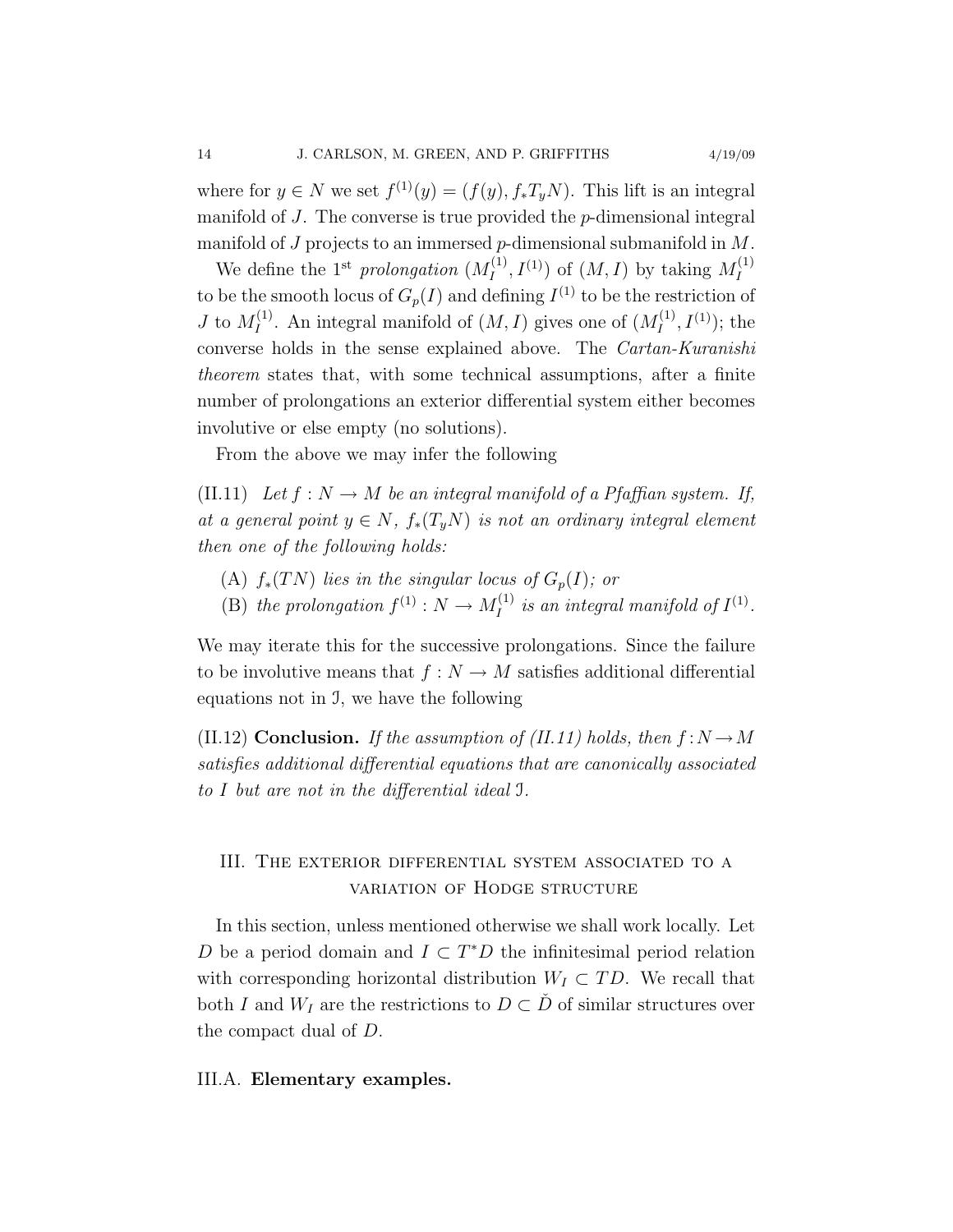**Definition.** A variation of Hodge structure (VHS) is given by an integral manifold  $f : S \to D$  of I.

In the classical case where  $D$  is a bounded symmetric domain, it is well known that holomorphic mappings from quasi-projective varieties to quotients  $\Gamma \backslash D$  of D by arithmetic groups have strong analytical properties arising from the negative holomorphic sectional curvatures in  $TD$ . Similar results hold in the general case as a consequence of the horizontality of a VHS. There are also analogous properties that hold for the curvatures of the Hodge bundles. These results are classical; cf. [C-MS-P] for an exposition and references. In this partly expository paper we will not discuss these curvature properties, but rather we will focus on variations of Hodge structure from an EDS perspective.

We begin with the

(III.1) **Basic observation**. Integral elements of I are given by abelian subalgebras

$$
\mathfrak{a} \subset \mathfrak{G}^{-1,1}
$$

.

This result is a consequence of the Maurer-Cartan equation; it is discussed in a more general context at the beginning of section IV below (cf. the proof of proposition (IV.2). Here we are using the notations in section II.A above. At a point  $F \in D$ , the Lie algebra G has a Hodge structure constructed from  $F$ , and (III.1) above identifies the space of integral elements of I in  $T_F D$ .

In the theory of EDS, there are two types of exterior differential systems, which may be informally described as follows:

- Those that may be integrated by ODE methods.
- Those that require PDE techniques.

Although the first type may be said to be "elementary", it includes many important EDS's that arise in practice. Roughly speaking, these are the exterior differential systems that, by using ODE's, may be put in a standard local normal form.

We begin by first recalling the contact system and then giving two interesting elementary examples that arise in variations of Hodge structures.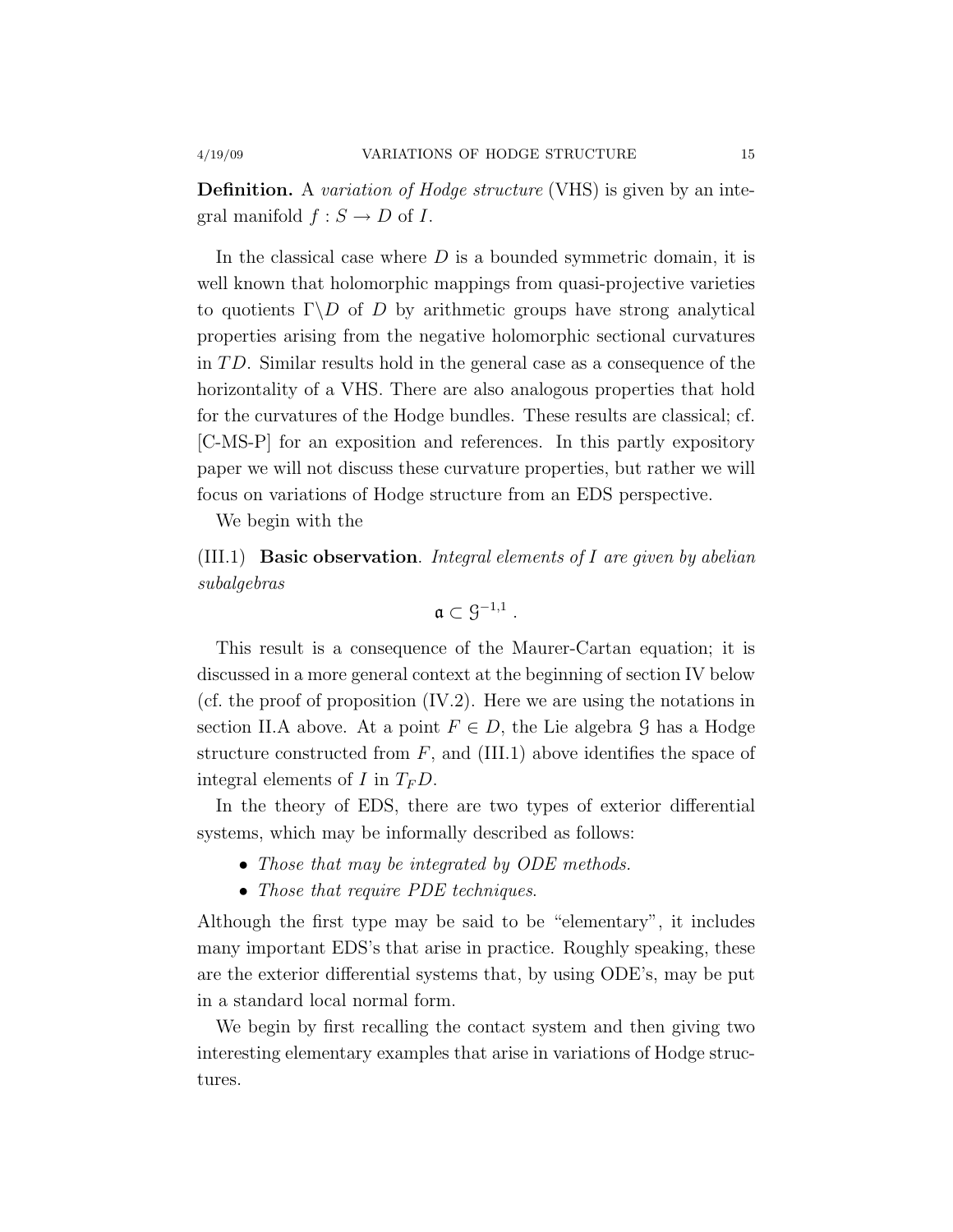**Contact system.** Here, dim  $M = 2k + 1$  and I is locally generated by a 1-form  $\theta$  with  $\theta \wedge (d\theta)^k \neq 0$ . Then, by using ODE methods, it may be shown that there are local coordinates  $(x^1, \ldots, x^k, y, y_1, \ldots, y_k)$ such that  $\theta$  may be taken to be given by (using summation convention)

$$
\theta = dy - y_i dx^i .
$$

Local integral manifolds are of dimension  $\leq k$ , and those of dimension k on which  $dx^1 \wedge \cdots \wedge dx^k \neq 0$  are graphs

$$
(x^1,\ldots,x^k)\to (x^1,\ldots,x^k,y(x),\partial_{x^1}y(x),\ldots,\partial_{x^k}y(x))\ .
$$

**Proposition.** For weight  $n = 2$  and Hodge numbers  $h^{2,0} = 2$ ,  $h^{1,1} = k$ , I is a contact system  $(\lfloor CT2 \rfloor)$ .

Proof. We shall use the proof to illustrate and mutually relate the two main computational methods that have been used to study the differential system I.

The first is using the Hodge structure on G to identify both the tangent space at  $F \in D$  and the fibre  $W_{I,F}$  with subspaces of  $\mathcal{G}_{\mathbb{C}}$ .

For weight  $n = 2$  we have for  $\mathfrak{p} \cong T_F D$  the inclusion

$$
(III.2) \quad \mathfrak{p} \subset \text{Hom}(H^{2,0}, H^{1,1}) \oplus \text{Hom}(H^{2,0}, H^{0,2}) \oplus \text{Hom}(H^{1,1}, H^{0,2}) \ .
$$

Using the polarizing form Q gives

$$
\left\{ \begin{array}{l} H^{1,1}\cong \check{H}^{1,1}\\ H^{0,2}\cong \check{H}^{2,0}\end{array} \right. .
$$

Then **p** is given by  $A = A_1 \oplus A_2 \oplus A_3$  in the RHS of (III.2) where

(III.3) 
$$
\begin{cases} A_2 = -{}^t A_2 \\ A_3 = {}^t A_1 \end{cases}.
$$

The transpose notation refers to the identification just preceeding (III.2). The sub-space  $\mathcal{G}^{-1,1}$  is defined by  $A_2 = 0$ . By (III.1), integral elements are then given by linear subspaces

(III.4)  $\mathfrak{a} \subset \text{Hom}(H^{2,0}, H^{1,1})$ 

satisfying

 $(III.5)$  ${}^t\!B = B\,{}^t\!A$ 

for  $A, B \in \mathfrak{a}$ .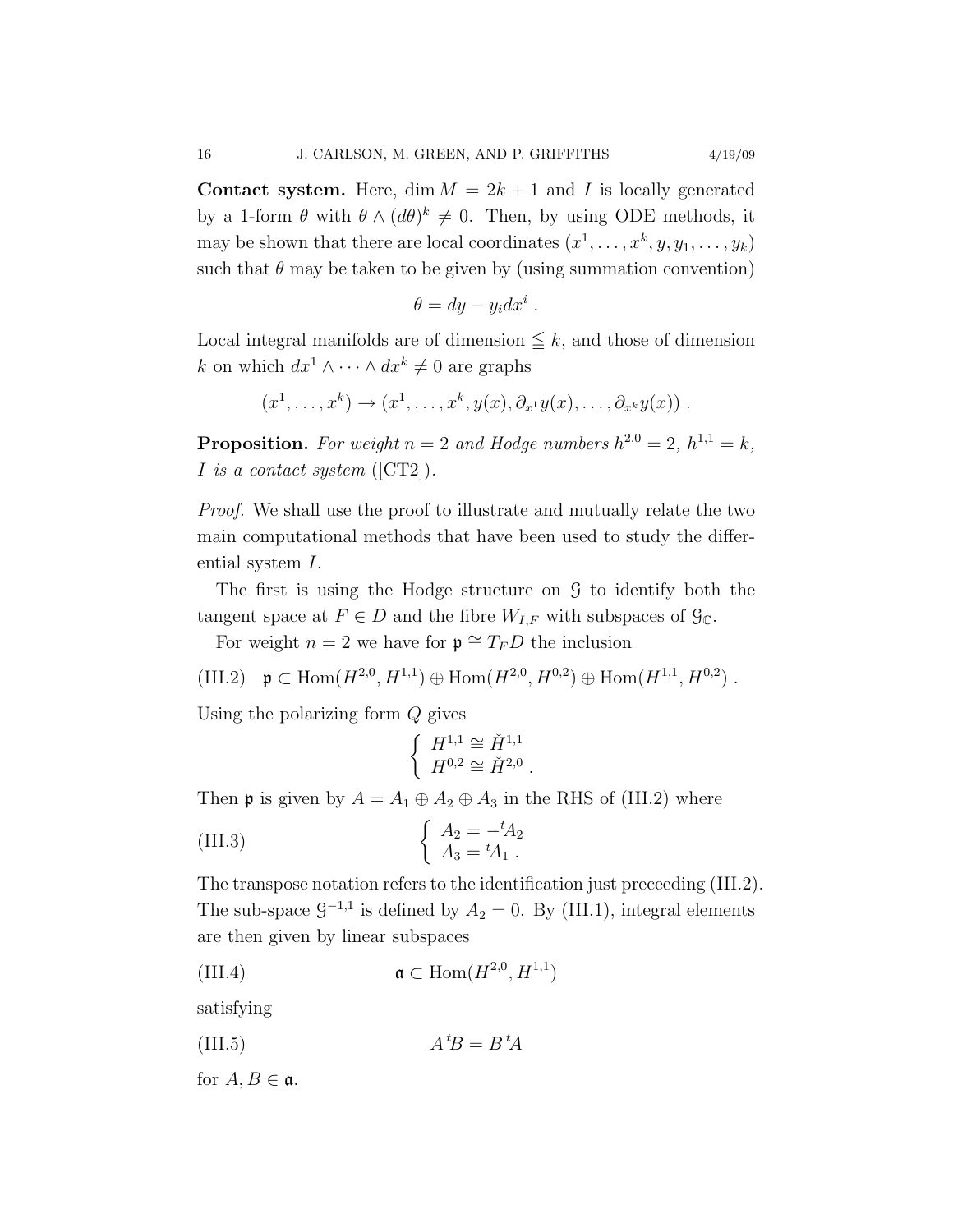The second method is via moving frames. Over an open set in D we choose a holomorphic frame field

$$
\underbrace{e_1, \dots e_h}_{F^2}, f_1, \dots, f_k, e_1^*, \dots, e_h^*
$$

adapted to the Hodge filtrations and to Q in the sense that

$$
\begin{cases} Q(e_{\alpha}, e_{\alpha}^*) = 1\\ Q(f_i, f_i) = 1 \end{cases}
$$

and all other inner products are zero. Then, using summation convention,

$$
\begin{cases} de_{\alpha} = \theta_{\alpha}^{\beta} e_{\beta} + \theta_{\alpha}^{i} f_{i} + \theta_{\alpha\beta} e_{\beta}^{*} \\ df_{i} = \theta_{i}^{\alpha} e_{\alpha} + \theta_{ij} f_{j} + \theta_{i\alpha} e_{\alpha}^{*} \end{cases}.
$$

Denoting  $T_F D$  by just T and referring to (III.2), (III.3) we have

$$
\theta_{\alpha}^{i} \in T^{*} \otimes \text{Hom}(H^{2,0}, H^{1,1}) \leftrightarrow A_{1}
$$
  

$$
\theta_{\alpha\beta} \in T^{*} \otimes \text{Hom}(H^{2,0}, H^{0,2}) \leftrightarrow A_{2}.
$$

From  $0 = dQ(e_{\alpha}, e_{\beta}) = Q(de_{\alpha}, e_{\beta}) + Q(e_{\alpha}, de_{\beta})$  we have

$$
\theta_{\alpha\beta} + \theta_{\beta\alpha} = 0
$$

which is the first equation in (III.3). The second equation there is

$$
\theta_i^\alpha = \theta_\alpha^i \; .
$$

From the above we see that I is generated by the  $h(h-1)/2$  1-forms  $\theta_{\alpha\beta}$  for  $\alpha < \beta$ , where  $h = h^{2,0}$ . When  $h = 1$ , we are in the classical case and I is zero. When  $h = 2$ , I is generated by a single 1-form  $\theta = \theta_{12}$ and is thus a candidate to be a contact system.

To calculate  $d\theta$  we use  $d(de_1) = 0$ , which together with the above formulas give

$$
d\theta \equiv \theta_1^i \wedge \theta_2^i \mod \theta.
$$

Since the 1-forms  $\theta^i_\alpha$  are independent, we see that  $\theta \wedge (d\theta)^k \neq 0$  as desired.  $\Box$ 

The simplest case of this example is when  $k = 1$ . Then dim  $D = 3$ and I is locally equivalent to the standard contact system

(III.6) 
$$
dy - y'dx = 0
$$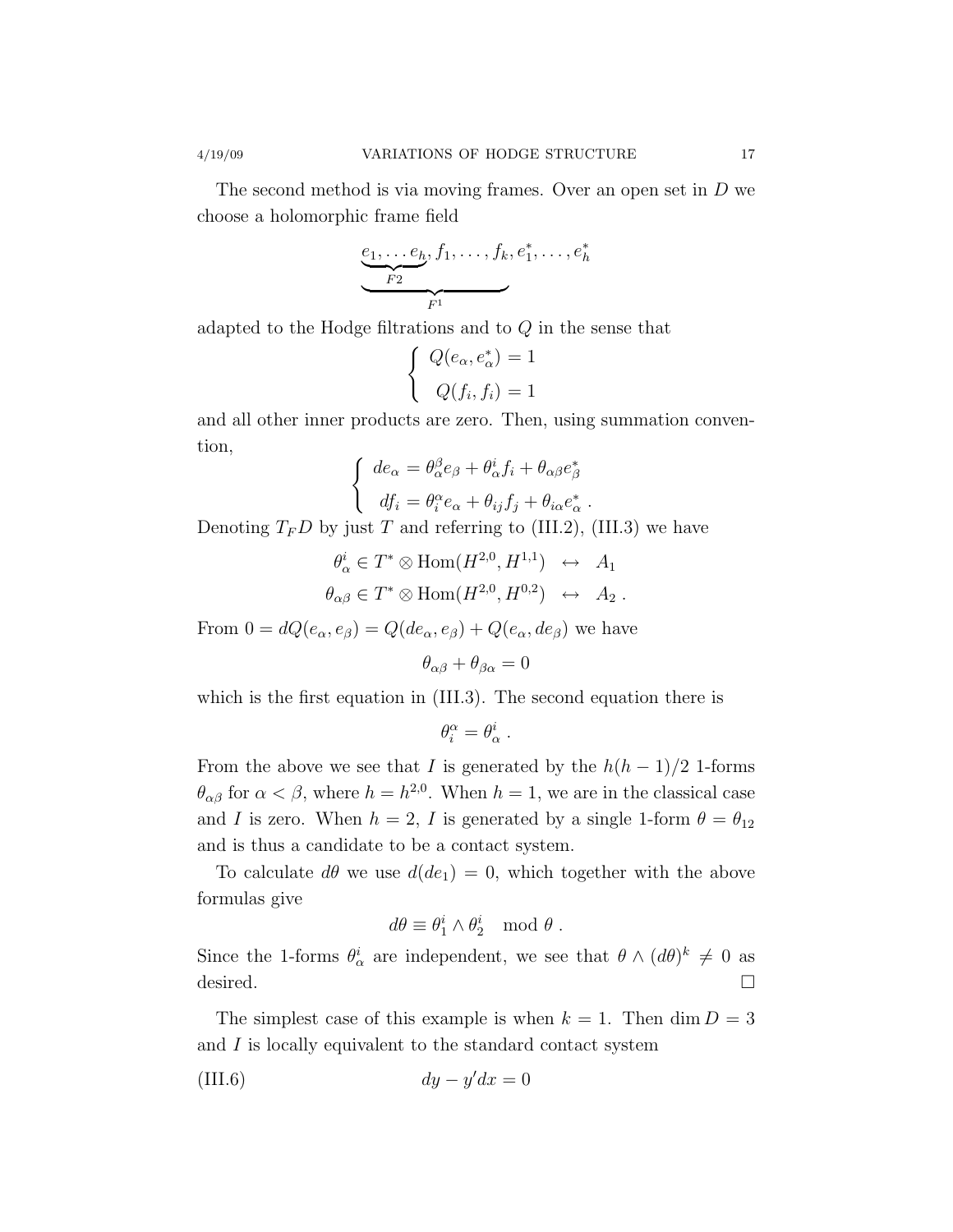in  $\mathbb{C}^3$  with coordinates  $(x, y, y')$ .

In general, as noted above the contact system is locally equivalent to the standard one generated by

$$
\theta = dy - y_i dx^i
$$

in  $\mathbb{C}^{2k+1}$  with coordinates  $(x^1, \ldots, x^k, y, y_1, \ldots, y_k)$ . Their integral manifolds are graphs

$$
(x^1,\ldots,x^k,y(x),\partial_{x^1}y(x),\ldots,\partial_{x^k}y(x))
$$

where  $y(x)$  is an arbitrary function of  $x^1, \ldots, x^k$ . It is of interest to see explicitly how one may construct integral manifolds depending on one arbitrary function of k variables.

For this it is convenient to choose a basis for  $H_{\mathbb{C}}$  relative to which

$$
Q = \begin{pmatrix} 0 & 0 & I \\ 0 & -I & 0 \\ I & 0 & 0 \\ \hline h & k & h \end{pmatrix} \begin{matrix} h \\ h \\ h \end{matrix}
$$

Then  $F<sup>2</sup>$  will be spanned by the columns in a matrix

$$
F = \begin{pmatrix} A \\ B \\ C \end{pmatrix} \begin{cases} h \\ h \\ h \end{cases}
$$

In an open set we will have det  $C \neq 0$ , and it is convenient to normalize to have  $C = I$ . The equations  ${}^{t}FQF = 0$  are

(III.7) 
$$
A + {}^t A = {}^t BB.
$$

The infinitesimal period relation  ${}^{t}FQ dF = 0$  is

(III.8) 
$$
dA = {}^t\!B dB.
$$

Note that adding to this relation its transpose gives the differential of (III.7). Thus

(III.9) If  $(III.8)$  is satisfied and  $(III.7)$  is satisfied at one point, then it is satisfied identically.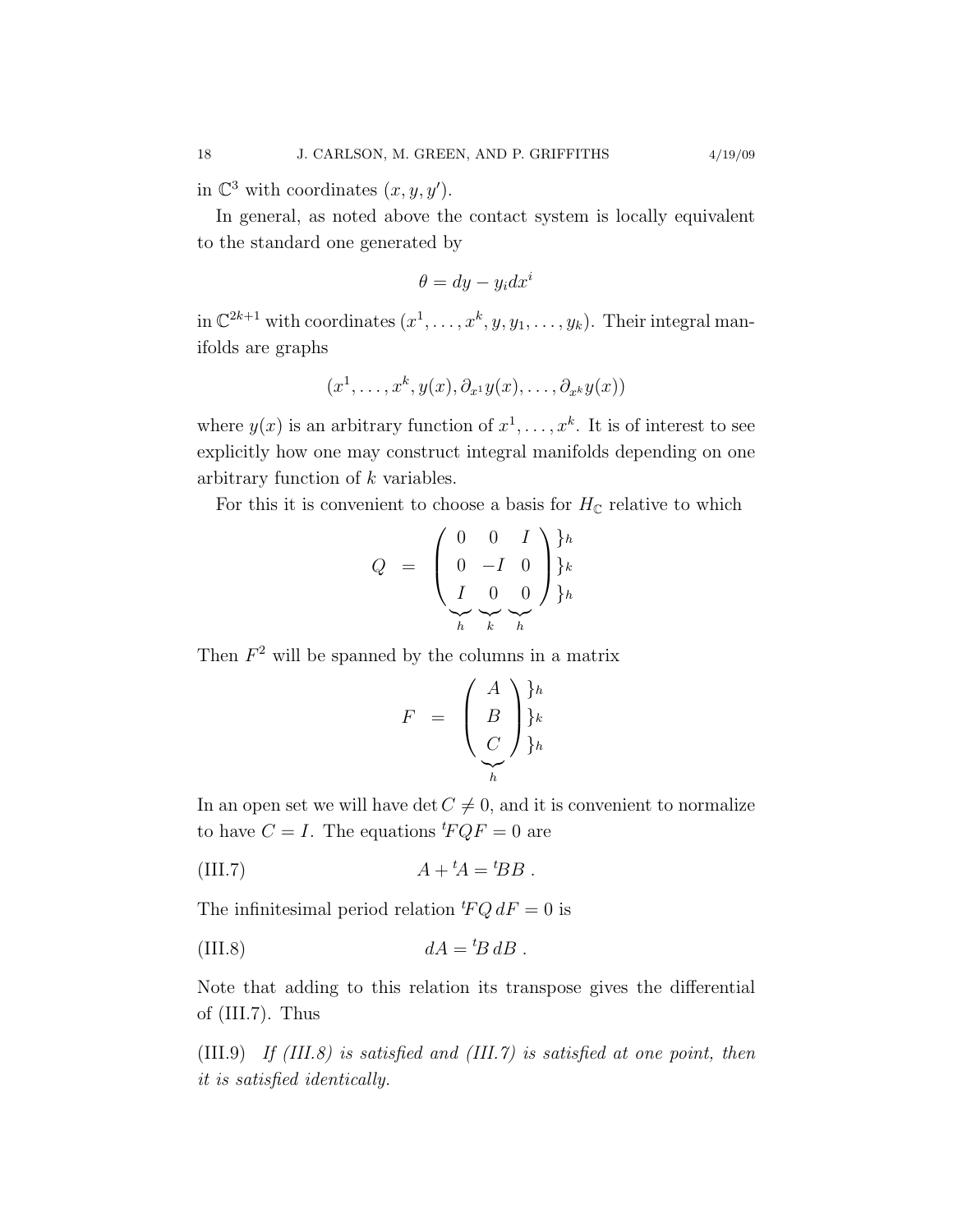We now specialize to the case  $h = 2$  and write

$$
A = \begin{pmatrix} A_{11} & A_{12} \\ A_{21} & A_{22} \end{pmatrix} \qquad B = \begin{pmatrix} B_1 & x^1 \\ \vdots & \vdots \\ B_k & x^k \end{pmatrix}
$$

where the  $A_{\alpha\beta}, B_{\alpha}, x^j$  are independent variables and eventually the  $A_{\alpha\beta}$  and  $B_j$  are to be functions of  $x^1, \ldots, x^k$ . The equations (III.8) are

(i) 
$$
dA_{11} = \Sigma B_j dB_j = d\left(\frac{\Sigma B_j^2}{2}\right);
$$
  
\n(ii) 
$$
dA_{22} = \Sigma x^j dx^j = d\left(\frac{\Sigma (x^j)^2}{2}\right);
$$
  
\n(iii) 
$$
dA_{12} = B_j dx^j;
$$
  
\n(iv) 
$$
dA_{21} = x^j dB_j.
$$

Now  $0 = d(dA_{12}) = \sum dB_i \wedge dx^2$  or

$$
B_j(x) = \partial_{x^j} B(x)
$$

where  $B(x)$  is an arbitrary function of  $x^1, \ldots, x^k$ .

This then leads to the construction of integral manifolds, here constructed by ODE methods. As previously noted, in general, PDE methods — the Cartan-Kähler theorem — are required.

In the above example the 1<sup>st</sup> derived system  $I_{[1]} = (0)$ . Below we shall give an example, usually referred to as the mirror quintic, that shows a different phenomenon. In general we have

(III.10) 
$$
d\theta_{\alpha\beta} \equiv \theta_{\alpha}^i \wedge \theta_{\beta}^i \mod \text{span}\{\theta_{\alpha\beta}^i s\}.
$$

We may then think of  $I$  as a sort of *multi-contact system* (cf. [M]). Note that for each  $\alpha < \beta$ 

$$
\theta_{\alpha\beta} \wedge (d\theta_{\alpha\beta})^k \neq 0
$$

and

$$
\bigwedge_{\alpha<\beta} \left( \theta_{\alpha\beta} \wedge (d\theta_{\alpha\beta})^k \right) \neq 0 \ .
$$

Integral elements are spanned by matrices  $A^i_{\alpha\lambda}$  satisfying (using summation convention)

$$
A^i_{\alpha\lambda}A^i_{\beta\mu} = A^i_{\alpha\mu}A^i_{\beta\lambda}
$$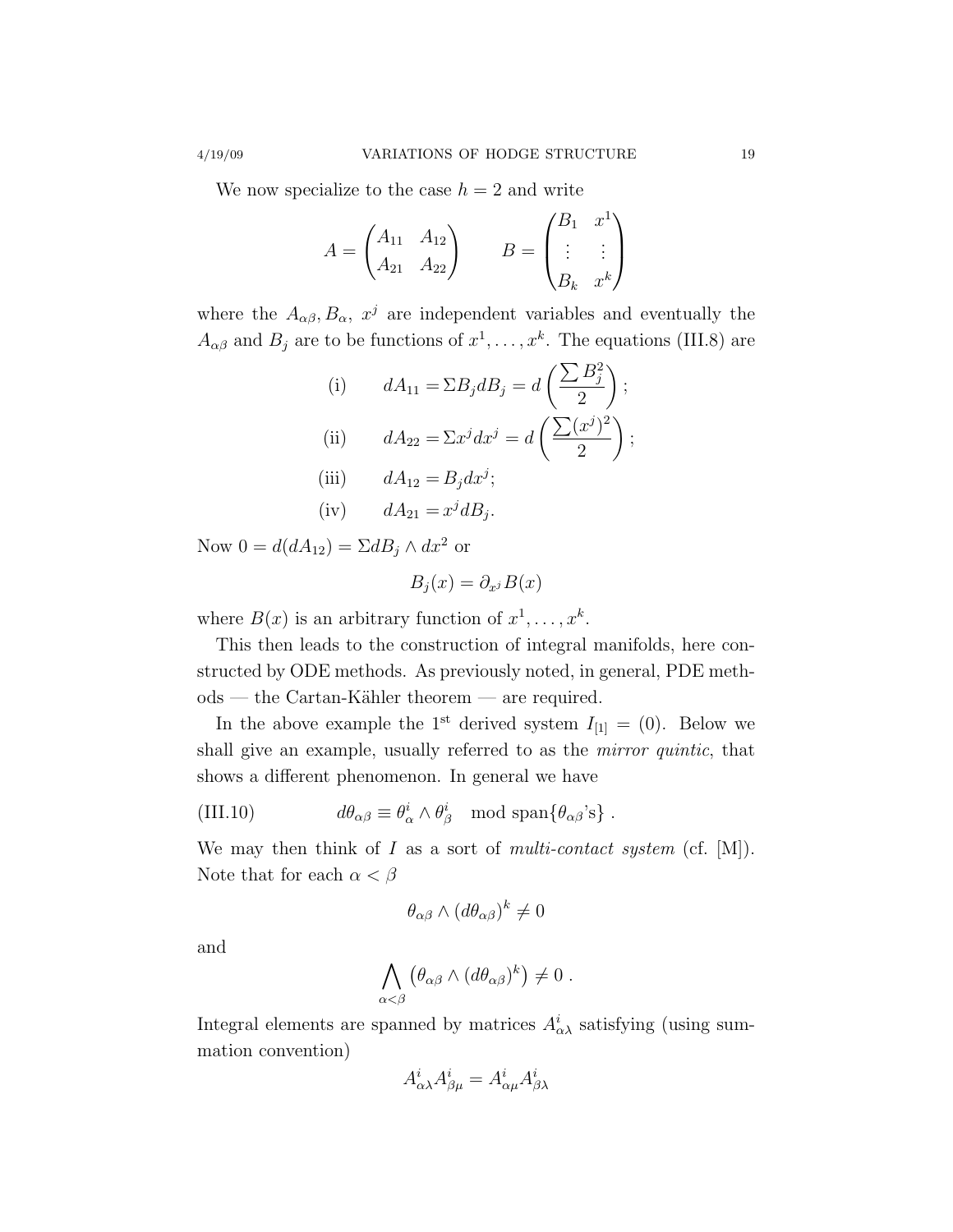corresponding to subspaces  $\text{span}\{A^i_{\alpha\lambda}\}\subset \text{Hom}(H^{2,0}, H^{1,1})$  on which the RHS of (III.10) vanishes.

When  $h = h^{2,0} = 2$ , the maximal abelian subalgebras (III.4) have dimension  $k = h^{1,1}$  and correspond to Lagrangian subspaces in the symplectic vector space  $G^{-1,1}$ . In general, the multi-contact nature of I suggests a bound of the sort

$$
\dim\mathfrak{a}\leqq \frac{1}{2}(h^{2,0}h^{1,1})\;.
$$

This is in fact proved in [C], where it is also shown that the bound is sharp for  $h^{1,1}$  even. When  $h^{1,1}$  is odd, it is shown there that the sharp bound is  $\frac{1}{2}h^{2,0}(h^{1,1}-1)+1$ . Because it illustrates yet another method for estimating the dimension of, and actually constructing, integral elements we shall give a proof of this result in the cases  $h^{2,0} = 2$  and  $h^{2,0} = 3$ . By (III.5), we are looking for a linear subspace

$$
E \subset \text{Hom}(H^{2,0}, H^{1,1})
$$

with a basis  $A_1, \ldots, A_r$  satisfying

$$
A_i{}^t\!A_j = A_j{}^t\!A_i
$$

for all  $i, j$ . A key fact is

$$
A_i(v) = 0 \Rightarrow Q(A_j(v), \text{Image } A_i) = 0
$$

for all  $j$ .

**Case**  $h^{2,0} = 2$ . We want to show that  $r \geq k+1$  is impossible. Assuming that  $r \geq k+1$  then some  $A \in E$  drops rank. With suitable labelling, for some  $0 \neq v \in H^{2,0}$  we will have  $A_{k+1}(v) = 0$ . By the above, this gives

$$
A_i(v) \in \operatorname{Im}(A_{k+1})^\perp
$$

for  $1 \leq i \leq k$ . Remembering that  $h^{1,1} = k$ , we have dim  $\text{Im}(A_{k+1})^{\perp} \leq$  $k-1$  so that  $A_1(v), \ldots, A_k(v)$  are linearly dependent. Relabelling, we may assume that  $A_k(v) = 0$ . Now

$$
\dim(\operatorname{Im} A_k + \operatorname{Im} A_{k+1}) \geq 2 ,
$$

since otherwise some linear combination of  $A_k$  and  $A_{k+1}$  is zero. Then

$$
A_i(v) = (\operatorname{Im} A_k + \operatorname{Im} A_{k+1})^\perp
$$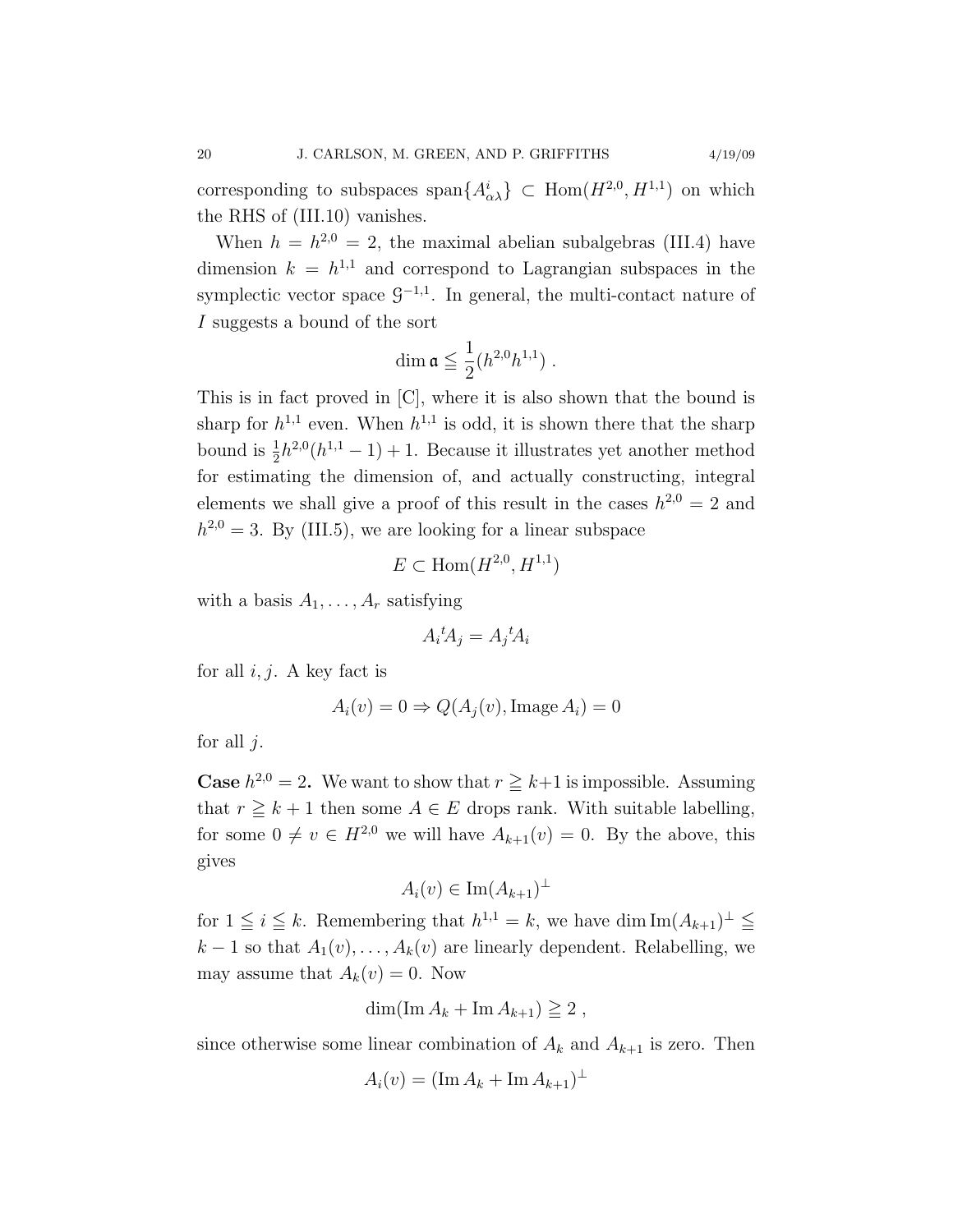for  $i = 1, \ldots, k - 1$  forces a linear dependence on  $A_1(v), \ldots, A_{k-1}(v)$ . Proceeding by downward induction gives a contradiction to the assumption  $r \geq k + 1$ .

**Case**  $h^{2,0} = 3$ . Since  $r \geq k - 1$  we have  $A(v) = 0$  for some  $0 \neq v \in \mathbb{R}$  $H^{2,0}, A \in E$ . Choosing a basis  $A_1, \ldots, A_m$  for the kernel of the map  $v \rightarrow A(v)$ , we let

$$
s = \dim\{\operatorname{Im} A_1 + \cdots + \operatorname{Im} A_m\}.
$$

This gives an injective map

$$
H^{2,0}/\mathbb{C}v \to \mathbb{C}^s \subset \mathbb{C}^k.
$$

By the previous case,  $m \leq k$ . Clearly  $m \leq 2s$  since dim(Hom  $H^{2,0}/\mathbb{C}v, \mathbb{C}^k$ ) = 2s. Thus  $m \leq \min(2s, k)$ . Since for all  $A \in E$ 

$$
A(v) \in (\operatorname{Im} A_1 + \dots + \operatorname{Im} A_m)^{\perp} \cong \mathbb{C}^{k-s}
$$

we have  $m \ge r - (k - s)$ . Thus  $\min(2s, k) \ge r - (k - s)$  which gives

$$
k - s + \min(2s, k) \ge r
$$

or  $r \leq 3k/2$  as desired.

When  $k = 2s$  this bound is sharp. To see this, take a subspace  $\mathcal{U} \subset H^{1,1} \cong \mathbb{C}^{2s}$  such that  $Q \mid_{\mathcal{U}} = 0$ . Let  $e_1, e_2, e_3 \in H^{2,0}$  be a basis, and take linearly independent  $A_1, \ldots, A_k$  satisfying

$$
e_1 \rightarrow 0
$$
 and  $e_2, e_3 \rightarrow \mathcal{U}$ .

Then take linearly independent  $B_1, \ldots, B_s$  satisfying

 $e_1 \rightarrow \mathcal{U}$  and  $e_2, e_3 \rightarrow 0$ .

It follows that  $E = \text{span}\{A_1, \ldots, A_k, B_1, \ldots, B_s\}$  is an integral element of dimension  $k + s = 3k/2$ .

**Example.** We take weight  $n = 3$  and Hodge numbers  $h^{3,0} = h^{2,1} = 1$ . We will show that in this case dim  $D = 4$  and I is locally equivalent to the Pfaffian system

(III.11) 
$$
\begin{cases} dy - y'dx = 0\\ dy' - y''dx = 0 \end{cases}
$$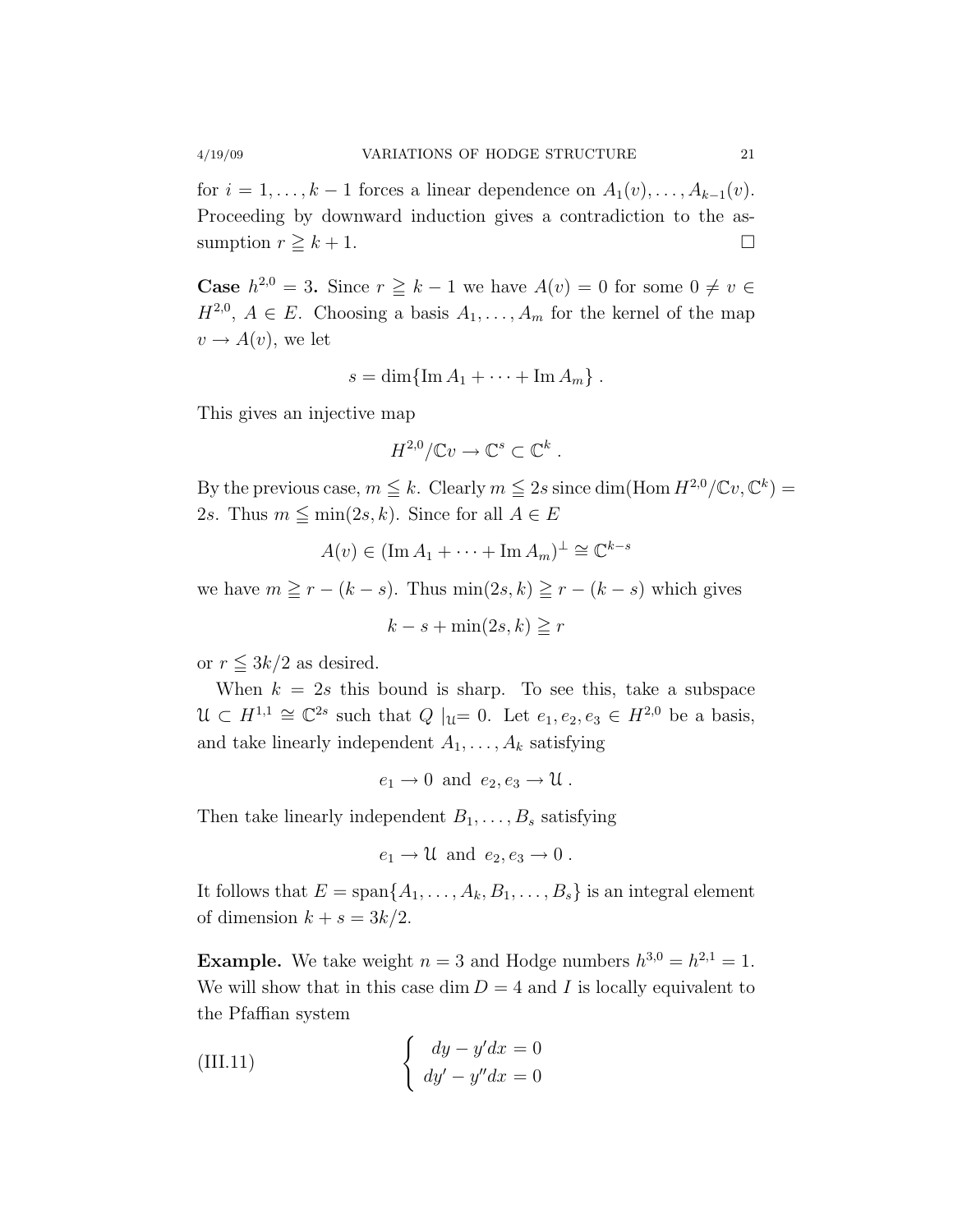in  $\mathbb{C}^4$  with coordinates  $(x, y, y', y'')$ . Since  $d(dy - y'dx) = -dy' \wedge dx =$  $-(dy'-y''dx) \wedge dx$ , the 1<sup>st</sup> derived system of (III.11) has rank one. In fact,  $(III.11)$  is just the 1<sup>st</sup> prolongation of the contact system  $(III.6)$ .

Anticipating the later discussion of the period domain D for general weight  $n=3$  Hodge structures with  $h^{3,0}=1$  and  $h^{2,1}=h$ , locally over an open set U we consider a holomorphic frame field

$$
\underbrace{e_0}_{F^3}, e_1, \ldots, e_h, e_1^*, \ldots, e_h^*, e_0^*
$$
\n
$$
F^2
$$
\n
$$
F^1
$$

relative to which

(III.12) 
$$
\begin{cases} Q(e_0, e_0^*) = 1 = -Q(e_0^*, e_0) \\ Q(e_\alpha, e_\alpha^*) = 1 = -Q(e_\alpha^*, e_\alpha) \end{cases}
$$

and all other pairings are zero. We observe that

The system I is equivalent to each of the following

$$
\begin{cases} de_0 \equiv 0 \mod F^2 \\ Q(de_0, F^2) = 0 , \end{cases}
$$

the equivalence resulting from  $F^2 = (F^2)^{\perp}$ .

We set, again using summation convention,

(III.13) 
$$
\begin{cases} de_0 \equiv \theta^{\alpha} e_{\alpha} + \theta_{\alpha} e_{\alpha}^* + \theta e_0^* \text{ mod } F^3 \\ de_{\alpha} \equiv \theta_{\alpha\beta} e_{\beta}^* + \theta_{\beta}^* e_0^* \text{ mod } F^2. \end{cases}
$$

Using these equations and the exterior derivatives of (III.12) we have

$$
\begin{cases} \theta_{\alpha\beta} = \theta_{\beta\alpha} \\ \theta_{\alpha}^{*} = \theta_{\alpha} \end{cases}
$$

We may then conclude

(III.14) The 1-forms  $\theta, \theta^{\alpha}, \theta_{\alpha}, \theta_{\alpha\beta}$  for  $\alpha \leq \beta$  are semi-basic for the fibering  $G_{\mathbb{C}} \to \check{D}$ , and over U give bases for the cotangent spaces.

In terms of the Lie algebra description of the tangent space we have

$$
\begin{cases} \theta^{\alpha}, \theta_{\alpha\beta} \leftrightarrow \mathcal{G}^{-1,1} \\ \theta_{\alpha} \leftrightarrow \mathcal{G}^{-2,2} \\ \theta \leftrightarrow \mathcal{G}^{-3,3} .\end{cases}
$$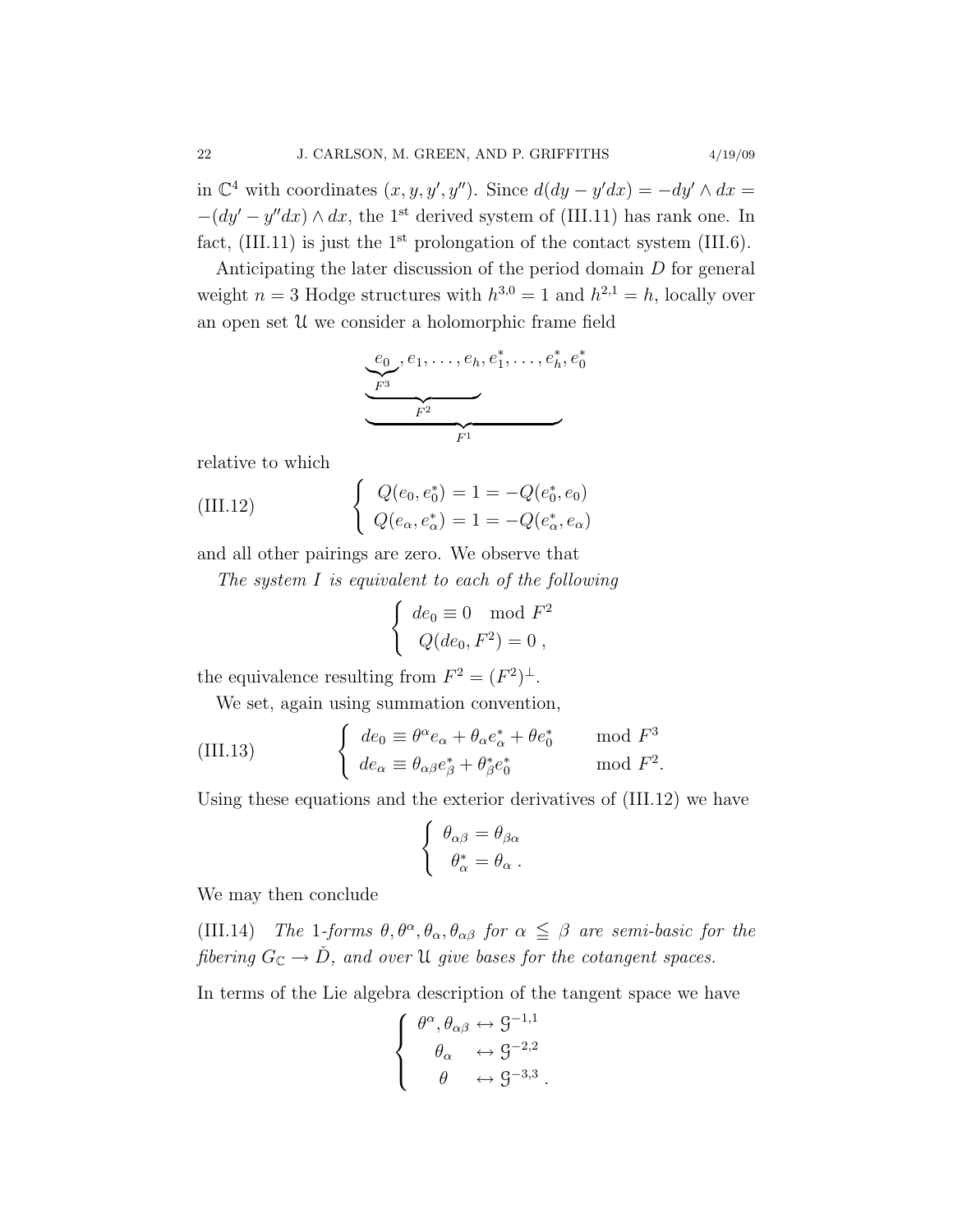From the exterior derivatives of (III.13) we obtain

(III.15) 
$$
\begin{cases} d\theta = 2\theta^{\alpha} \wedge \theta_{\alpha} \\ d\theta_{\beta} = \theta^{\alpha} \wedge \theta_{\alpha\beta} .\end{cases}
$$

From the Lie algebra description of the tangent space, it follows that I is generated by the Pfaffian equations

(III.16) 
$$
\begin{cases} \theta = 0 \\ \theta_{\alpha} = 0 \end{cases}
$$

From this we see that the 1<sup>st</sup> derived system  $I_{[1]}$  is generated by  $\theta$ , and the 2<sup>nd</sup> derived system  $I_{[2]}=0$ .

When  $h = 1$  we are on a 4-dimensional manifold with a rank 2 Pfaffian system I and where rank  $I_{[1]} = 1$ ,  $I_{[2]} = 0$ . It is well known (Engel's theorem) and elementary [IL] and [BCGGG, Ch. 2]) that such a system is locally equivalent to (III.11).

We now return to the general case when  $h^{3,0} = 1$  and  $h^{2,1} = h$ . Because of their importance in algebraic geometry, we shall be interested in integral manifolds  $S \subset D$  where the map

$$
TS \to \text{Hom}(H^{3,0}, H^{2,1})
$$

is an isomorphism. We shall call these integral manifolds of Calabi-Yau type.

(III.17) Proposition (cf. [BG1]). The EDS for integral manifolds of Calabi-Yau type is canonically the  $1<sup>st</sup>$  prolongation of a contact system.

Thus, locally these integral manifolds depend on one arbitrary function of h variables.

*Proof.* We set  $P = \mathbb{P} H_{\mathbb{C}} \cong \mathbb{P}^{2h+1}$ . Denoting points of P by homogeneous coordinate vectors  $[z] = [z_0, \ldots, z_{2h+1}]$ , we consider on  $H_{\mathbb{C}}$  the 1-form

$$
\theta = Q(dz, z) .
$$

Rescaling locally by  $z \to fz$  where f is a non-vanishing holomorphic function we have

$$
\theta \to f^2 \theta .
$$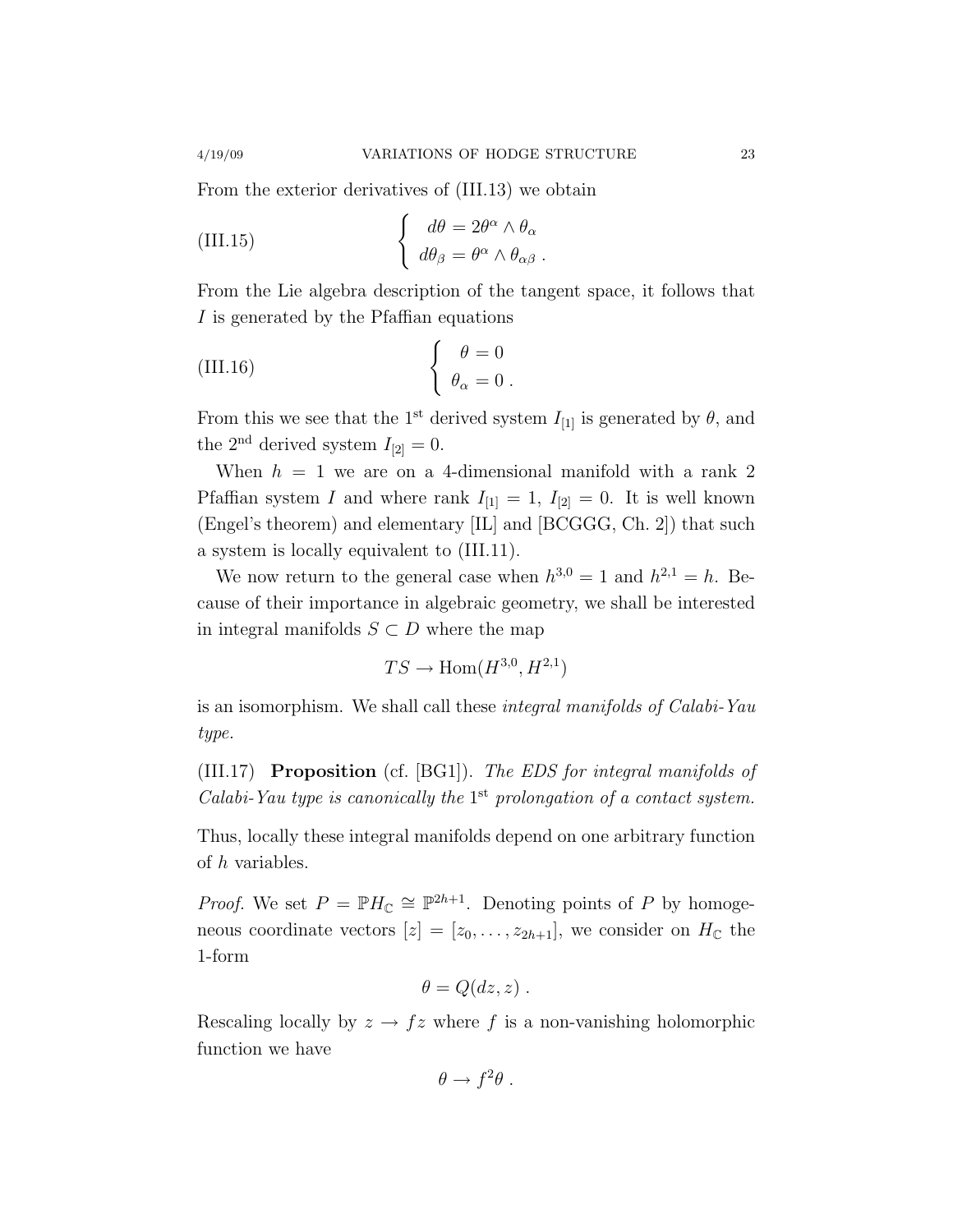It follows that  $\theta$  induces a 1-form, defined up to scaling, on P. Choosing coordinates so that

$$
Q = \begin{pmatrix} 0 & -1 \\ & & 1 & 0 \\ & & \cdot & \\ 0 & -1 & & \\ 1 & 0 & & \end{pmatrix},
$$

in the standard coordinate system on P where  $z_0 = 1$  we have

$$
\theta = dz_1 + \sum_{j=1}^m z_{2j} dz_{2j+1} - z_{2j+1} dz_{2j}
$$
  

$$
d\theta = 2 \sum_{j=1}^m dz_{2j} \wedge dz_{2j+1} ,
$$

from which it follows that  $\theta$  induces a contact structure on P.

Now let  $S \subset D$  be an integral manifold of Calabi-Yau type and consider the diagram

$$
S \quad \subset \quad D \quad \downarrow_{\pi} \quad \downarrow_{P} \quad P
$$

where  $\pi(F) = F^3$  viewed as a line in  $H_{\mathbb{C}}$ . Choose local coordinates  $s_1, \ldots, s_m$  on S and write  $\pi |_{S}$  as

$$
s \to [z(s)] .
$$

Letting  $F_s^p \subset H_{\mathbb{C}}$  denote the subspace corresponding to  $s \in S$ , the condition  $dF_s^3 \subset F_s^2 = (F_s^2)^{\perp}$  gives

$$
\pi^*\theta \mid_S = Q(dz(s), z(s)) = 0 ;
$$

i.e.,  $\pi(S)$  is an integral manifold of the canonical contact system on P. In terms of  $z(s)$ , the integral manifold S is given by

(III.18) 
$$
\begin{cases} F_s^3 = [z(s)] \\ F_s^2 = \text{span}\{z(s), \partial_{s_1} z(s), \dots, \partial_{s_n} z(s)\} \in F(1, h) \end{cases}
$$

where  $F(1, h)$  is the manifold of flags  $F^3 \subset F^2 \subset H_{\mathbb{C}}$  where dim  $F^3 = 1$ ,  $\dim F^2 = h + 1$ , and where we have used the obvious inclusion  $\check{D} \subset$  $F(1, h)$ .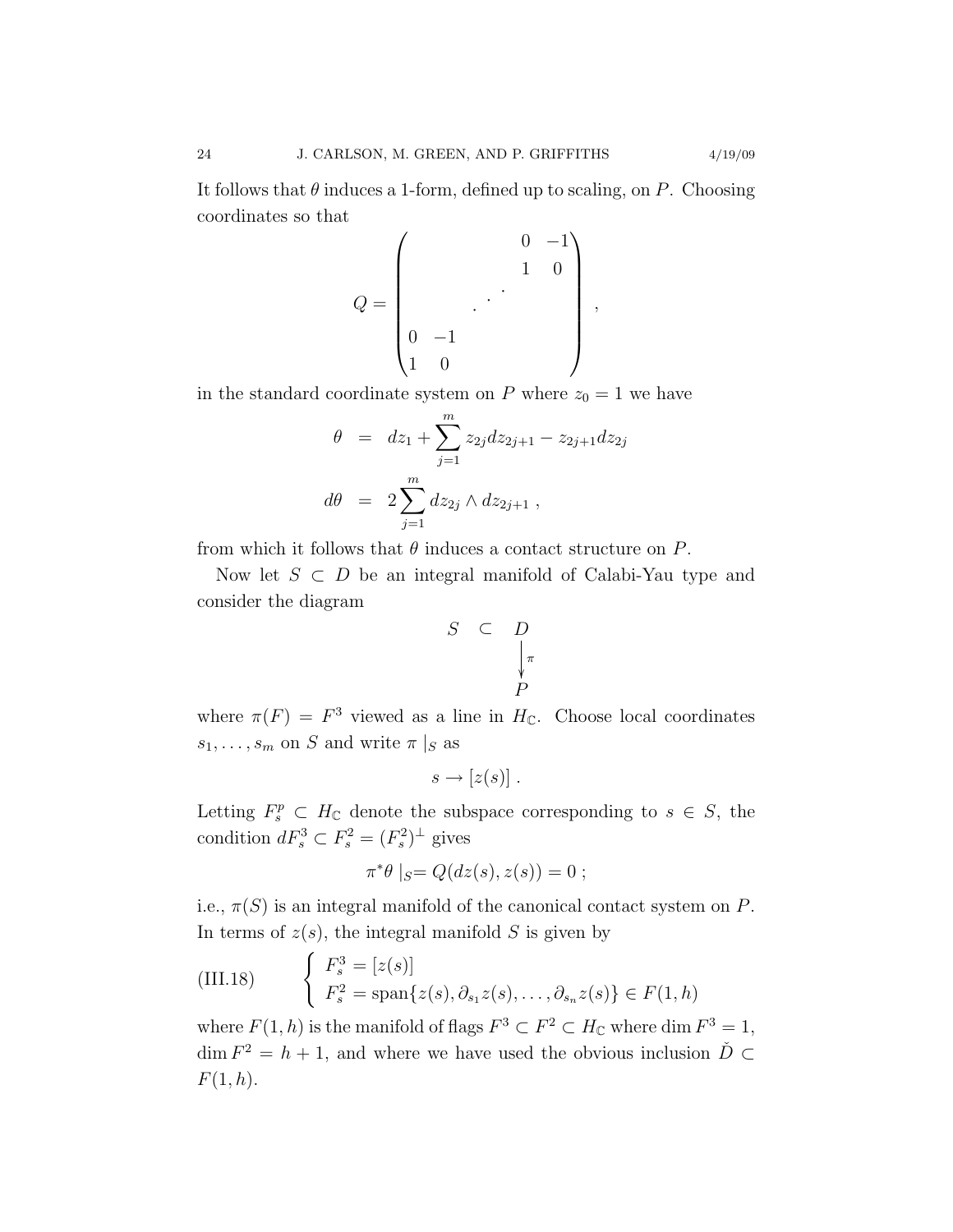This process may locally be reversed. Given an h-dimensional integral manifold  $s \to [z(s)]$  of the canonical Pfaffian system on P, we may define an integral manifold of I by (III.18).

Finally, referring to (III.16) we see that what we denoted by  $\theta$  there corresponds to the  $\theta$  just above. From equation (III.15) we may infer that  $I$  is in fact locally just the  $1<sup>st</sup>$  prolongation of the canonical contact system on  $P$ .

**Remark.** In terms of an arbitrary function  $g(s_1, \ldots s_h)$  of h variables, in the standard coordinate system the above integral manifold of the contact system is

$$
(s_1,\ldots,s_n)\rightarrow (g(s),\partial_{s_1}g(s),s_1,\ldots\partial_{s_n}g(s),s_n).
$$

It follows that  $S \subset D$  is given parametrically in terms of  $g(s)$  and its first and second derivatives.

## III.B. A Cartan-Kähler example and a brief guide to some of the literature.

Example. We shall now discuss how the Cartan-Kähler theory applies to the case of weight  $n = 2$ ,  $h^{2,0} = 3$  and  $h^{1,1} = h$ . This is the first "non-elementary" case.

The following is a purely linear algebra discussion dealing with the data

- Complex vector spaces  $P, R$  of dimension 3, h respectively and where  $R$  has a non-degenerate symmetric form giving an identification  $R \cong R$ ;
- In Hom $(P, R) \cong \check{P} \otimes R$  we are looking for an *abelian subspace* E, that is a linear subspace of  $\check{P} \otimes R$  such that

$$
{}^{t}\!AB - {}^{t}\!BA = 0
$$

for all  $A, B \in E$ . Here, the transpose is relative to the identification  $R \cong \check{R}$ .

We seek h-dimensional abelian subspaces  $E$  that are in general position relative to the tensor-product structure in the sense that for a general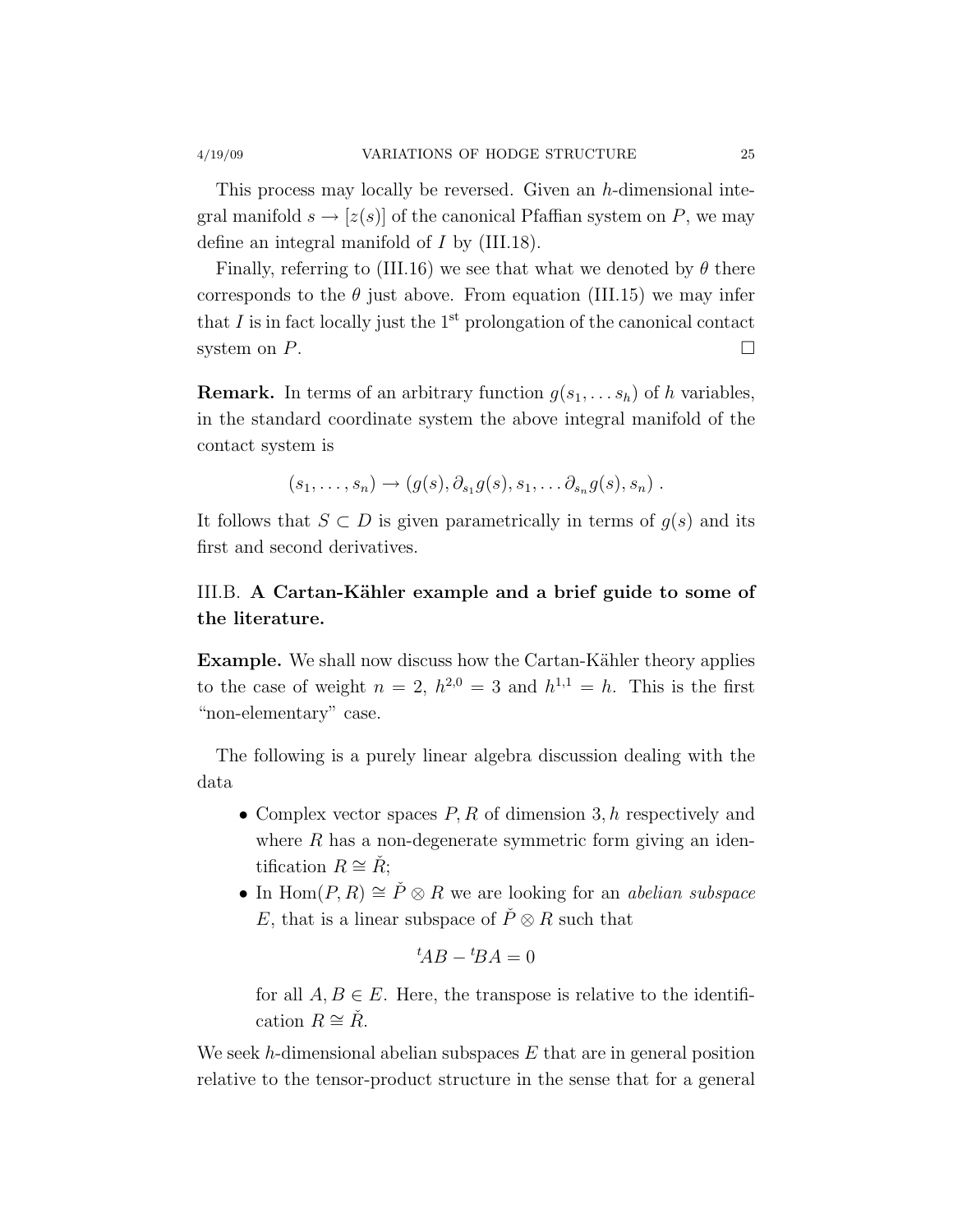$u \in P$  the composite map

$$
E \to \text{Hom}(u, R) \to R
$$
  
\n
$$
\cap
$$
  
\n
$$
\text{Hom}(P, R)
$$

is an isomorphism. With this assumption we shall be able to establish that general integral elements that satisfy it are ordinary in the EDS sense.

It is convenient to choose a basis  $e_i$  for P and an orthonormal basis  $e_{\alpha}$  for R so that

$$
e_{i\alpha}=:\check e_\alpha\otimes e_i
$$

gives a basis for  $Hom(P, R)$ . Denote by

$$
\theta_i^\alpha \in \mathrm{Hom}(P,R)^\vee
$$

the dual basis. The notation has been chosen to line up with the "moving frame" notations above. Using the summation convention and setting

$$
\Omega_{ij} = \theta_i^{\alpha} \wedge \theta_j^{\alpha} = -\Omega_{ji} ,
$$

abelian subspaces are given by linear subspaces  $E$  on which the restriction

(III.19) 
$$
\Omega_{ij} |_{E} = 0.
$$

We may assume without loss of generality that  $E$  is of dimension h and that the condition of general position is satisfied for  $u = e_i$ ,  $i = 1, 2, 3$ . Setting  $\Theta_i = \wedge_\alpha \theta_i^\alpha$ , we have

(III.20) 
$$
\Theta_i |_{E} \neq 0.
$$

Then  $E$  is defined by linear equations

$$
\begin{cases} \n\theta_2^{\alpha} = A_{\beta}^{\alpha} \theta_1^{\beta} & \text{det } ||A_{\beta}^{\alpha}|| \neq 0 \\ \n\theta_3^{\alpha} = B_{\beta}^{\alpha} \theta_1^{\beta} & \text{det } ||B_{\beta}^{\alpha}|| \neq 0 \n\end{cases}.
$$

The equations (III.19) for  $\Omega_{12}$  and  $\Omega_{13}$  are (Cartan's lemma)

$$
\begin{cases}\nA = {}^t A \\
B = {}^t B\n\end{cases}.
$$

The equation (III.19) for  $\Omega_{23}$  is

(III.21) 
$$
[A, B^{-1}] = 0.
$$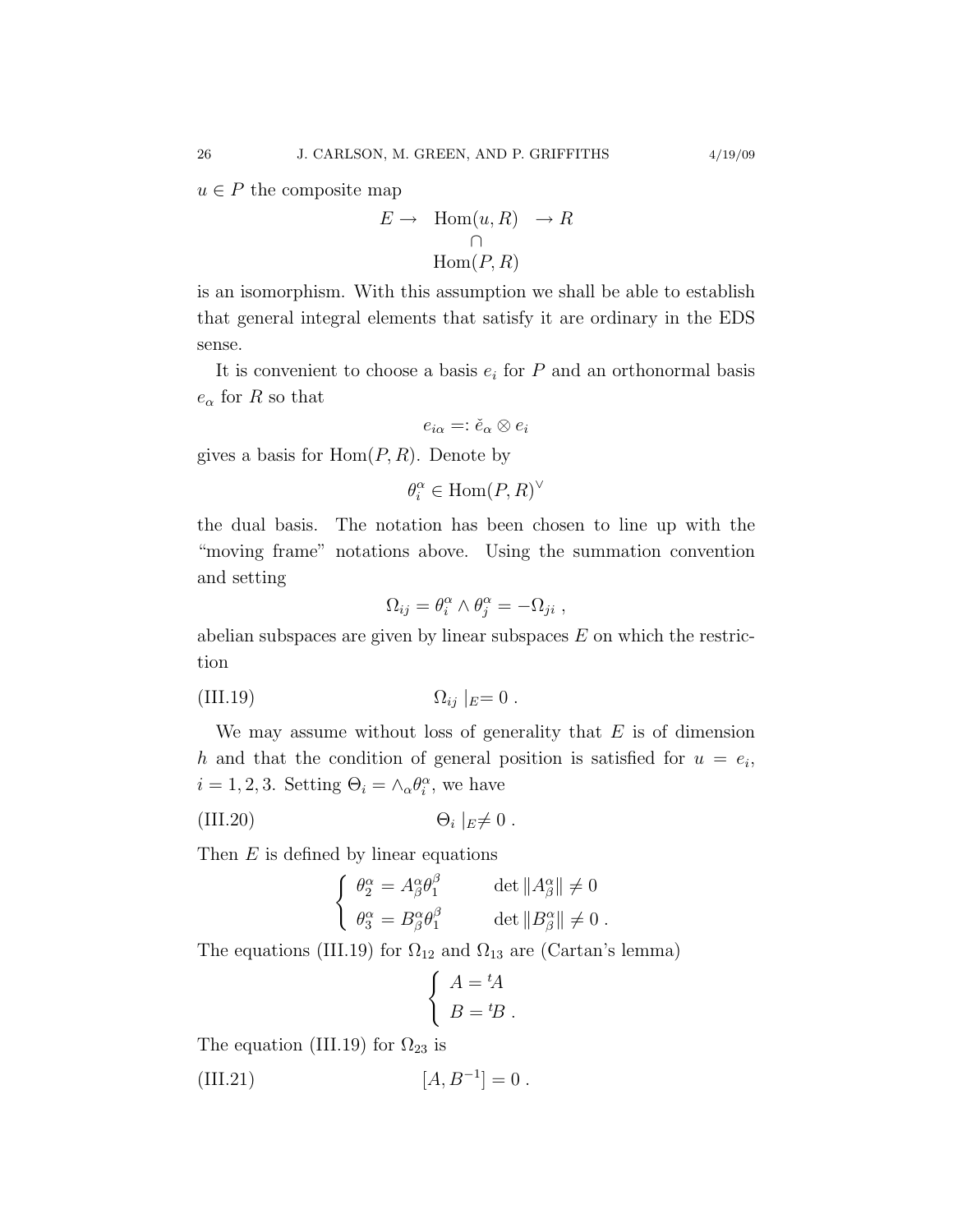In fact, if  $\theta_1^{\alpha} = C_{\beta}^{\alpha} \theta_3^{\beta}$  $S_3^{\beta}$  on E, then  $A = CB$  and  $C = {}^tC$  gives (III.21).

(III.22) Proposition. The dimension of the space of generic hdimensional abelian subspaces is  $h(h+3)/2$ .

*Proof.* The group operating on  $\text{Hom}(P, R)$  is  $GL(P) \times O(R)$ ; this group preserves the set of equations (III.19) that define the abelian subspaces of Hom $(P, R)$ . For elements  $I \times T$  in this group, the action on the matrices  $A$  and  $B$  above is given by

$$
\begin{cases}\nA \to {}^{t}TAT \\
B \to {}^{t}TBT\n\end{cases}.
$$

For A generic we may find T so that  $A = diag(\lambda_1, ..., \lambda_h)$  where the  $\lambda_{\alpha}$  are non-zero and distinct. The condition (III.21) then gives that  $B = diag(\mu_1, \ldots, \mu_h)$ . We thus have as a basis for E

$$
v_{\alpha}=e_{1\alpha}+\lambda_{\alpha}e_{2\alpha}+\mu_{\alpha}e_{3\alpha}
$$

where  $1 \leq \alpha \leq h$ .

(III.23) Proposition. The equations that define the polar space  $H(E)$ have rank  $2h$ . Thus E is a maximal integral element.

*Proof.* For  $v = C^{\alpha}e_{1\alpha} + D^{\alpha}e_{2\alpha} + E^{\alpha}e_{3\alpha}$  the equations that express the condition that span ${E, v}$  be an integral element are

$$
\Omega_{ij}(v,v_\beta)=0.
$$

These compute out to be, with no summation on repeated indices,

$$
\left\{ \begin{array}{c} D^{\beta}=\lambda_{\beta}C^{\beta} \\ E^{\beta}=\mu_{\beta}C^{\beta} \\ \mu_{\beta}D^{\beta}=\lambda_{\beta}E^{\beta} \end{array} \right.
$$

These are compatible and have rank 2h. For any solution, we replace v by  $\tilde{v} = v - C^{\alpha} v_{\alpha}$  (summation here), and then  $\tilde{v} = 0$  by the above equations when all  $C^{\alpha} = 0$ .  $\alpha = 0.$ 

.

(III.24) **Proposition.** A general abelian subspace  $E$  that is in general position with respect to the tensor product structure is an ordinary integral element.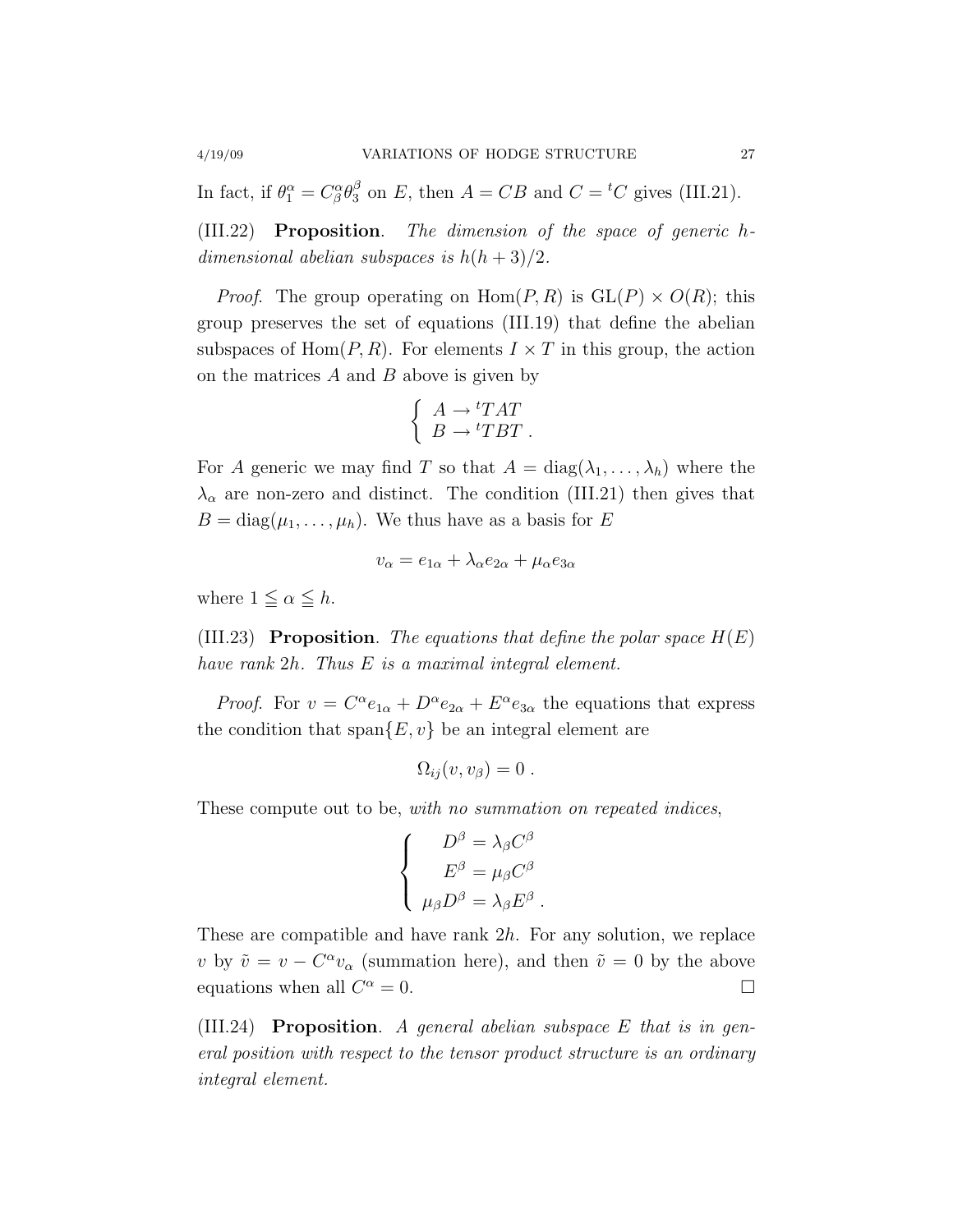Proof. In order to not have the notation obscure the basic idea, we shall illustrate the argument in the case  $h = 2$ . A general line  $E_1$  in E is spanned by  $w = \rho^{\alpha} v_{\alpha}$  (summation convention). The polar equations for v as above are  $\Omega_{ij}(w, v) = 0$  for  $i < j$ . These are

$$
\begin{cases}\n\rho^1(D^1 - \lambda_1 C^1) + \rho^2(D^2 - \lambda_2 C^2) = 0 \\
\rho^1(E^1 - \mu_1 C^1) + \rho^2(E^2 - \mu_2 C^2) = 0 \\
\rho^1(\lambda_1 E^1 - \mu_1 D^1) + \rho^2(\lambda_2 E^2 - \mu_2 D^2) = 0.\n\end{cases}
$$

For a general choice of  $\rho^{\alpha}, \lambda_{\alpha}, \mu_{\alpha}$  these are independent. Hence, in the notation of section (II.B) we have

$$
c_0 = 0, \quad c_1 = 3 \; .
$$

On the other hand, the 2-dimensional abelian subspaces in  $\text{Hom}(P, R) \cong$  $\mathbb{C}^6$  is a smooth, 5-dimensional subvariety in the 8-dimensional Grassmannian Gr(2,6). Therefore the codimension of E in Gr(2,6) is  $3 =$ 8 − 5. Consequently, Cartan's test is satisfied.

In [CT] it is shown how to integrate the above system, with the result

(III.25) Integral manifolds of the above system are parametrized by generating functions  $f_1, f_2$  subject to the PDE system

$$
[H_{f_1}, H_{f_2}] = 0
$$

where  $H_f$  is the Hessian matrix of f.

A brief guide to some of the literature. Building on earlier works, in [M] a number of results are proved:

(i) Under rather general assumptions of the type

- the weight  $n = 2m + 1$  is odd,  $h^{m+1,m} > 2$  and all other  $h^{p,q} > 1$
- the weight  $n = 2m$  is even,  $h^{m,m} > 4$ ,  $h^{m+2,m-2} > 2$  and all other  $h^{p,q} > 1$

a bound on the dimension of integral elements is obtained, and it is shown that there is a unique integral element  $E$  that attains this bound.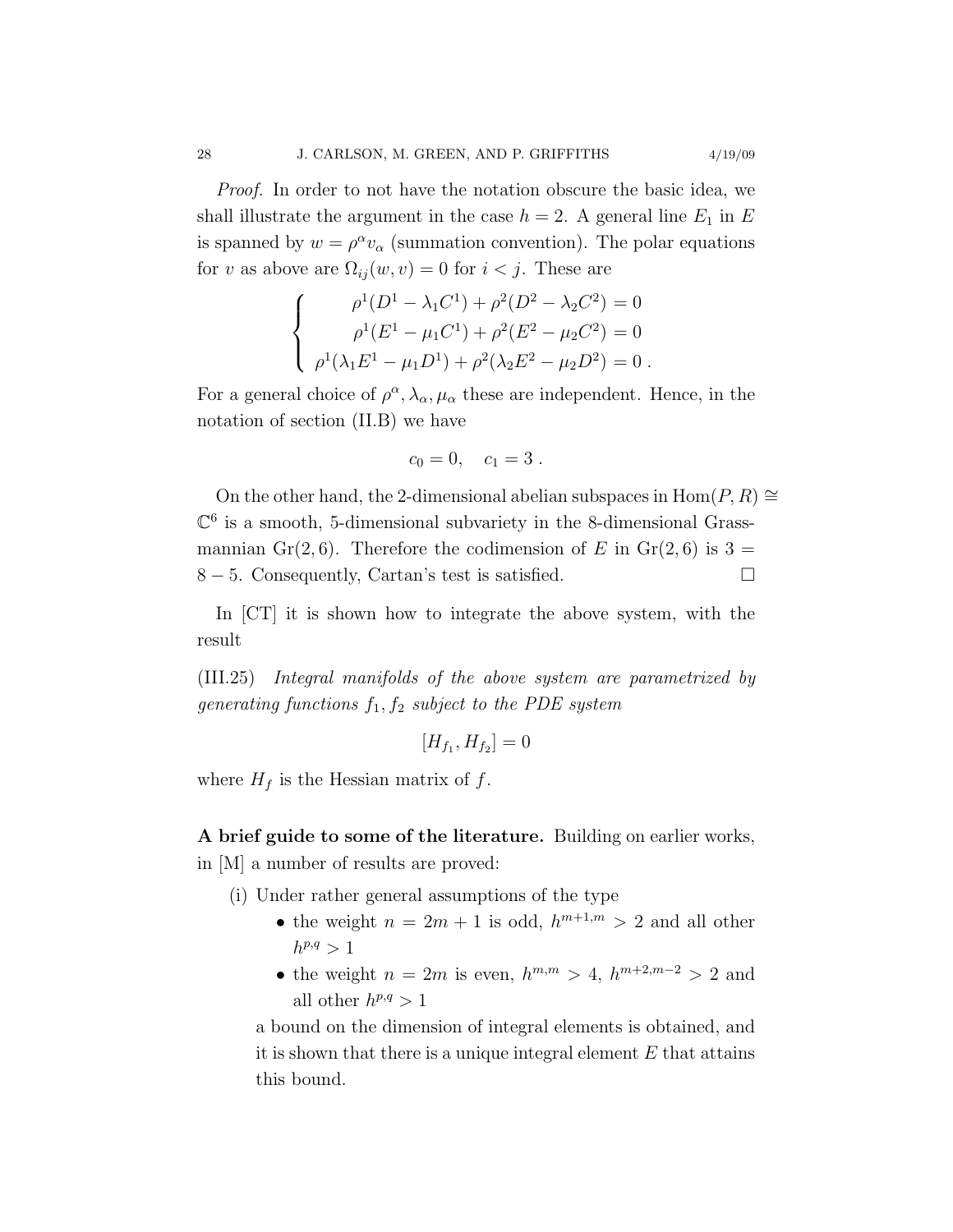The following interesting question arises:

Is E an ordinary integral element?

This is a question of computing the ranks of the polar equations of a generic flag in E. Setting dim  $E = p$  and dim  $D = N$ , since E is unique we have at  $E$ 

$$
\operatorname{codim} G_p(I) = \dim \operatorname{Grass}(p, N) = p(N - p)
$$

and Cartan's test is whether the inequality

$$
p(N-p) \geqq c_1 + \cdots + c_{p-1}
$$

is an equality. Suppose that equality does hold, so that  $E$  is ordinary and the Cartan-Kähler theorem applies. As explained in [IL] and [BCGGG] there are *Cartan characters*  $s_0, s_1, \ldots, s_p$  expressed in terms of the  $c_i$  such that local integral manifolds of I depend on  $s_p$ arbitrary functions of p-variables,  $s_{p-1}$  arbitrary functions of  $(p-1)$ variables,...,  $s_0$  arbitrary functions of 0-variables (i.e., constants). Mayer's result would then follow by showing that equality holds in Cartan's test and

$$
s_p = \cdots = s_1 = 0, s_0 = 1.
$$

In fact, if  $E$  is ordinary then the Cartan characters must be given in this way. Another interesting question is

## Do the Mayer integral manifolds arise from algebraic geometry?

Since there is a unique one of these through each point of  $D$ , one knows that in the non-classical case a general Mayer integral manifold does not arise from geometry. In [CS] it is shown that in weight two with  $h^{1,1}$  even some maximal integral manifolds are realized geometrically.

Among the works that preceeded [M], and in some cases led up to it are:

[CT2]: In this paper it was recognized that the weight two horizontal distribution is a generalization of the contact distribution.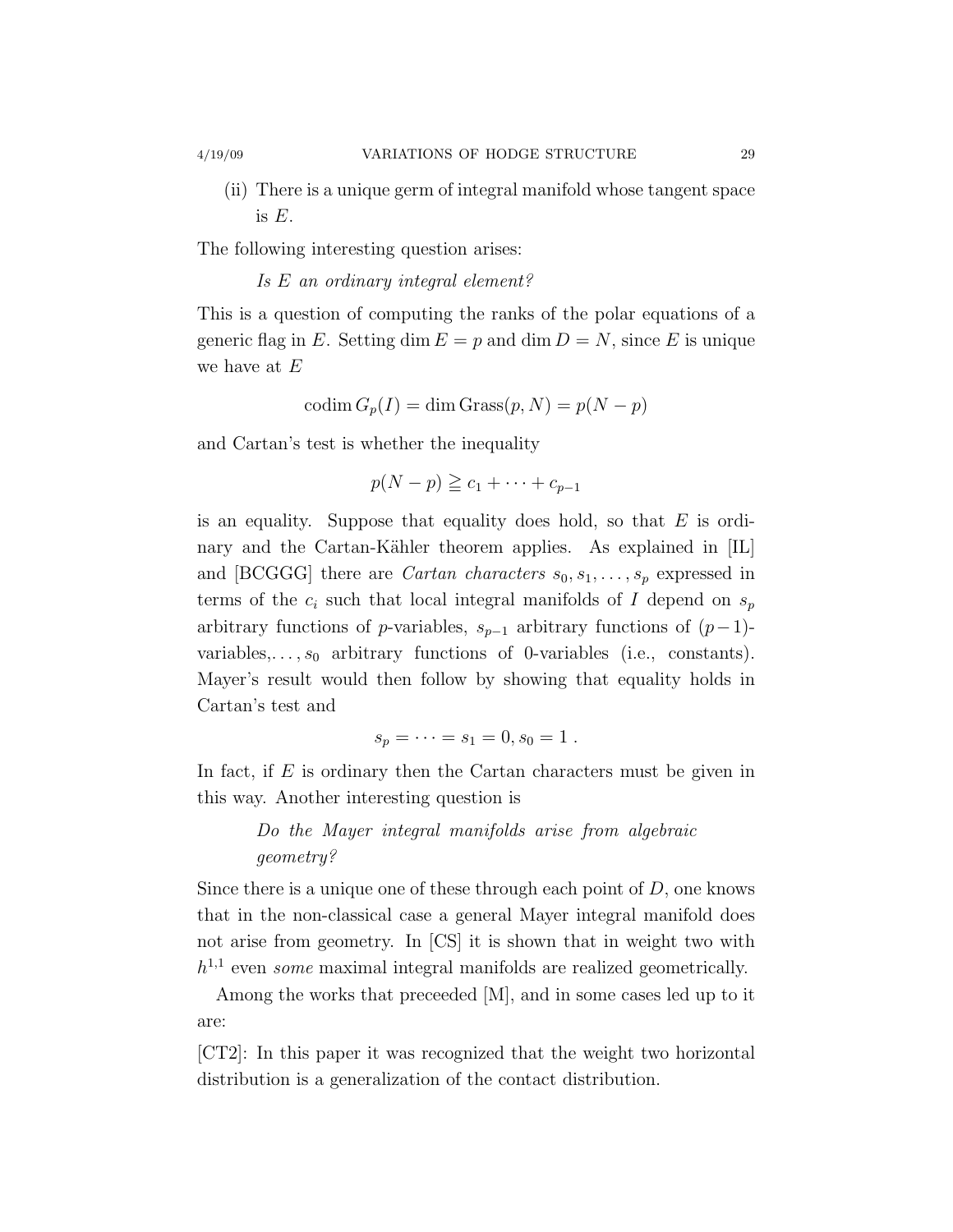[CD]: Here it is shown that most hypersurface variations are maximal, i.e. their tangent space at a point is not contained in a larger integral element. These integral elements are not of maximal dimension in the sense of [M].

[CKT]: This paper gives the results in weight two that were extended to the general case in [M].

We conclude this section by discussing the recent work [A].

One may think of an integral element  $E$  at  $F \in D$  as giving an action of Sym E on  $\bigoplus_{p} F^p/F^{p+1}$  that is compatible with  $Q$ ; i.e., the action preserves the pairings  $Q: F^p/F^{p+1} \otimes F^{n-p}/F^{n-p+1} \to \mathbb{C}$ . Especially if  $\dim E$  is not small, such an action will have many algebraic invariants. Experience suggests that those that arise from geometry will have a special structure.

One such relates to the notion of symmetrizers due to Donagi (cf. [D] and  $[CD]$  and used in  $[A]$ . Given vector spaces  $A, B, C$  and a bilinear map

$$
\Phi: A \otimes B \to C
$$

one defines

 $\text{Sym }\Phi = \{ \Psi \in \text{Hom}(A, B) : \Phi(a, \Psi(a')) = \Phi(a', \Psi(a)) \text{ for } a, a' \in A \}$ .

One may consider the Sym's of the various maps

$$
\text{Sym}^k E \otimes H^{p,n-p} \to H^{p-k,n-p+k}
$$

arising above. In [A] these are studied when dim E and the  $h^{p,n-p}$ are the same as for smooth hypersurfaces  $X \subset \mathbb{P}^{n+1}$  where  $n \geq 3$  and  $\deg X \geq n+3$ , and where the special structure arising from Macauley's theorem is satisfied. It is shown that a particular Sym is generically zero, but is non-zero in the geometric case. Thus the integral elements arising from hypersurface deformations, which are known to be maximal, satisfy non-trivial algebraic conditions and are thus non-generic.

We shall give a brief discussion of proofs of these results, based on the paper [Gr], in the case  $n = 2$ . For this we use the notations from the proof of Theorem (V.10) below. For smooth surfaces in  $\mathbb{P}^3$  the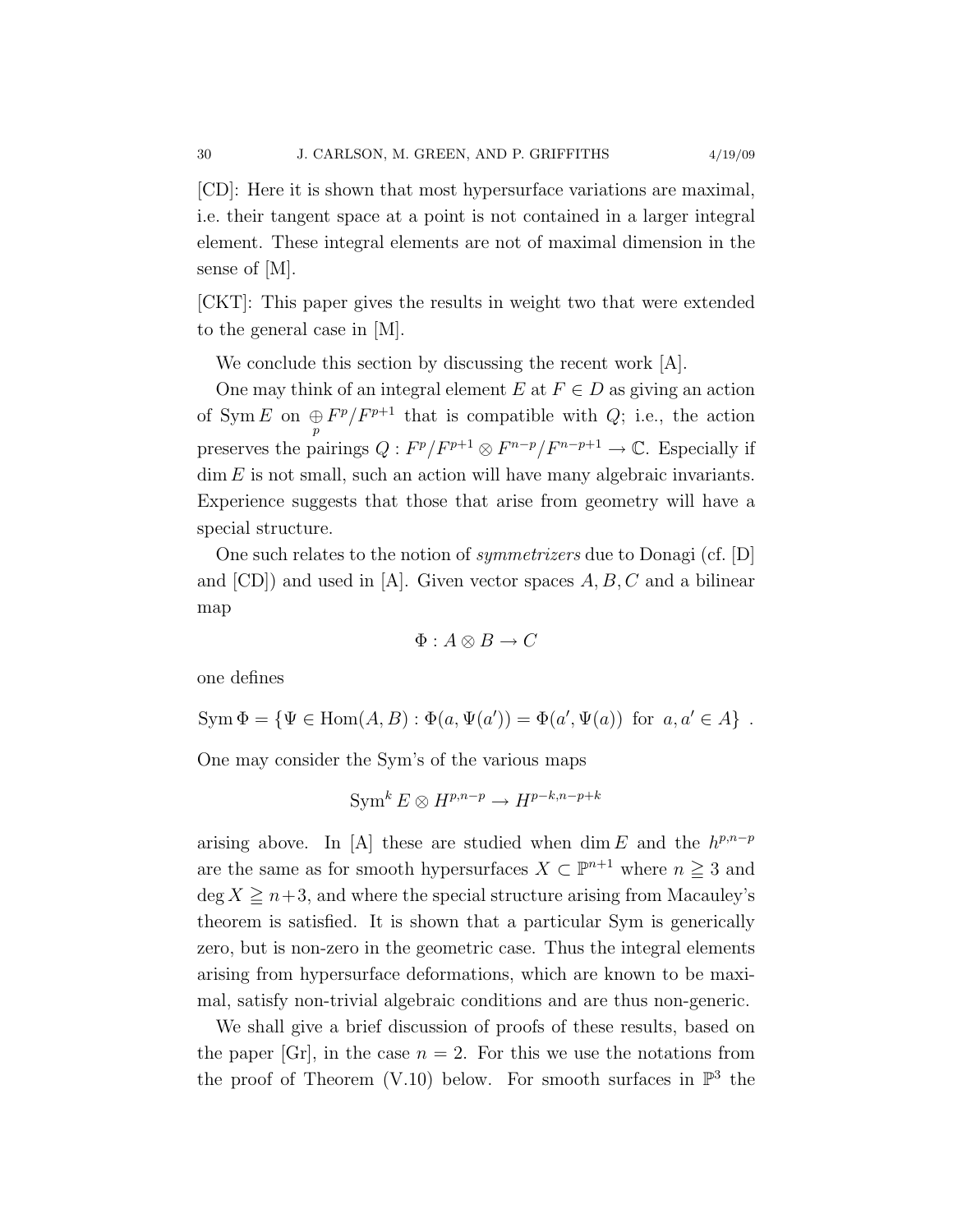analogous identification to (V.13) is

$$
H^{2-p,p}\cong V^{(p+1)d-4}/J_{(p+1)d-4}
$$

We also have an identification

$$
E \cong V^d/J_d .
$$

Using  $E \subseteq \text{Hom}(H^{2,0}, H^{1,1})$  there is a map

Hom
$$
(H^{2,0}, E) \to \text{Hom}(\overset{2}{\otimes} H^{2,0}, H^{1,1})
$$
.

From the above identifications, we have

$$
V^4/J_4 \subseteq \text{Hom}(H^{2,0}, E) \cong \text{Hom}(V^{d-4}, V^{2d-4}/J_{2d-4})
$$

and under the above map  $V^4/J_4$  lands in Hom(Sym<sup>2</sup>  $H^{2,0}, H^{1,1}$ ). Put another way

$$
V^4/J_4 \subseteq \ker \left\{ \text{Hom}(H^{2,0}, E) \to \text{Hom}(\wedge^2 H^{2,0}, E) \right\} .
$$

It may be seen that for  $d \geq 5$  and for E a general integral element, this kernel is non-zero. This is illustrative of the non-genericity results in  $[A]$ .

If follows from [Gr] that for  $d \geq 5$ 

$$
V^4 \to \check{H}^{2,0}\otimes E \to \wedge^2\check{H}^{2,0}\otimes H^{1,1}
$$

is exact at the middle term. Thus one has

Integrability. The composition

$$
H^{2,0}\to \check{E}\otimes H^{1,1}\to \wedge^2 \check{E}\otimes H^{0,2}
$$

is zero.

Non-generic condition. The kernel

$$
\ker\left\{\check{H}^{2,0}\otimes E\to\wedge^2\check{H}^{2,0}\otimes H^{1,1}\right\}
$$

is non-zero, and as a vector space is isomorphic to  $V^4$ .

One may next proceed, for  $d \geq 8$ , to look at

$$
V^{d-8} \to \text{Hom}(V^4, H^{2,0}) \to \text{Hom}(\wedge^2 V^4, E) ,
$$

and by [Gr] this will be exact at the middle term of  $d \geq 9$ . This process continues and leads to a large number of non-linear constraints on the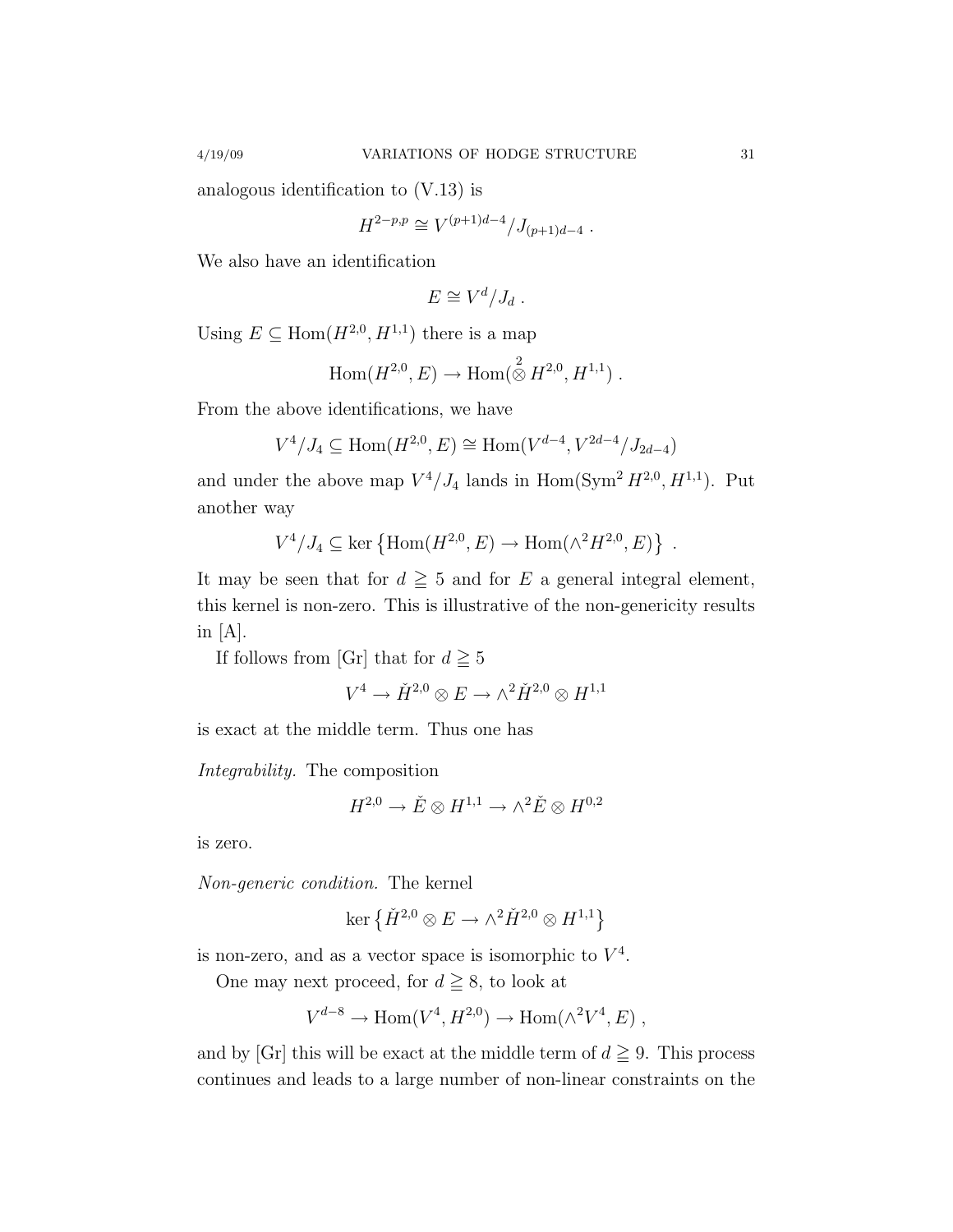integral element arising from variations of a smooth surface of degree  $d \geq 5$ .

Additional constraints, of a different character, arise as follows. Recall that polynomials  $f_0, f_1, f_2, f_3$ , where  $f_i \in V^d$ , form a *regular se*quence if  $\text{Var}(f_0, f_1, f_2, f_3) = \emptyset$  in  $\mathbb{P}^3$ . A special case is when

$$
f_i(x) = F_{x_i}(x)
$$

where  $F(x) = 0$  defines a smooth surface in  $\mathbb{P}^3$ . The symmetrizer constructions and results in [Gr] illustrated above work equally well for a regular sequence. Thus, for the integral element defined by a surface variation, there is the additional constraint that the ideal generated by a regular sequence be a Jacobian ideal.

Although we shall not give the argument (using, as usual, Macaulay's theorem), it may be proved that an integral element  $E$  defined by a regular sequence is maximal.

We set dim  $E = p$  and denote by

$$
G_p
$$
(surfaces)  $\subset G_p(RS) \subset G_p(I)$ 

the integral elements corresponding respectively to smooth surfaces, to regular sequences in  $\mathbb{P}^3$ , and general integral elements of the differential ideal generated by I. As just noted, the first inclusion is strict. The following would seem to be an interesting question:

> Is an integral element  $E \in G_p(RS)$  ordinary (cf. (II.11) above)?

III.C. The derived flag of the EDS associated to a VHS. We shall prove the

(III.26) Theorem. Let D be a period domain for polarized Hodge structures of weight  $n \geq 2$  and where all  $h^{p,q} \neq 0$ . Denote by  $I \subset T^*D$ the Pfaffian system given by the infinitesimal period relations. Then for the derived system

$$
I_{[m]} = 0 \text{ for } m \geq \frac{\log n}{\log 2} .
$$

**Corollary.** When  $n \geq 2$ , *I* has no completely integrable subsystem.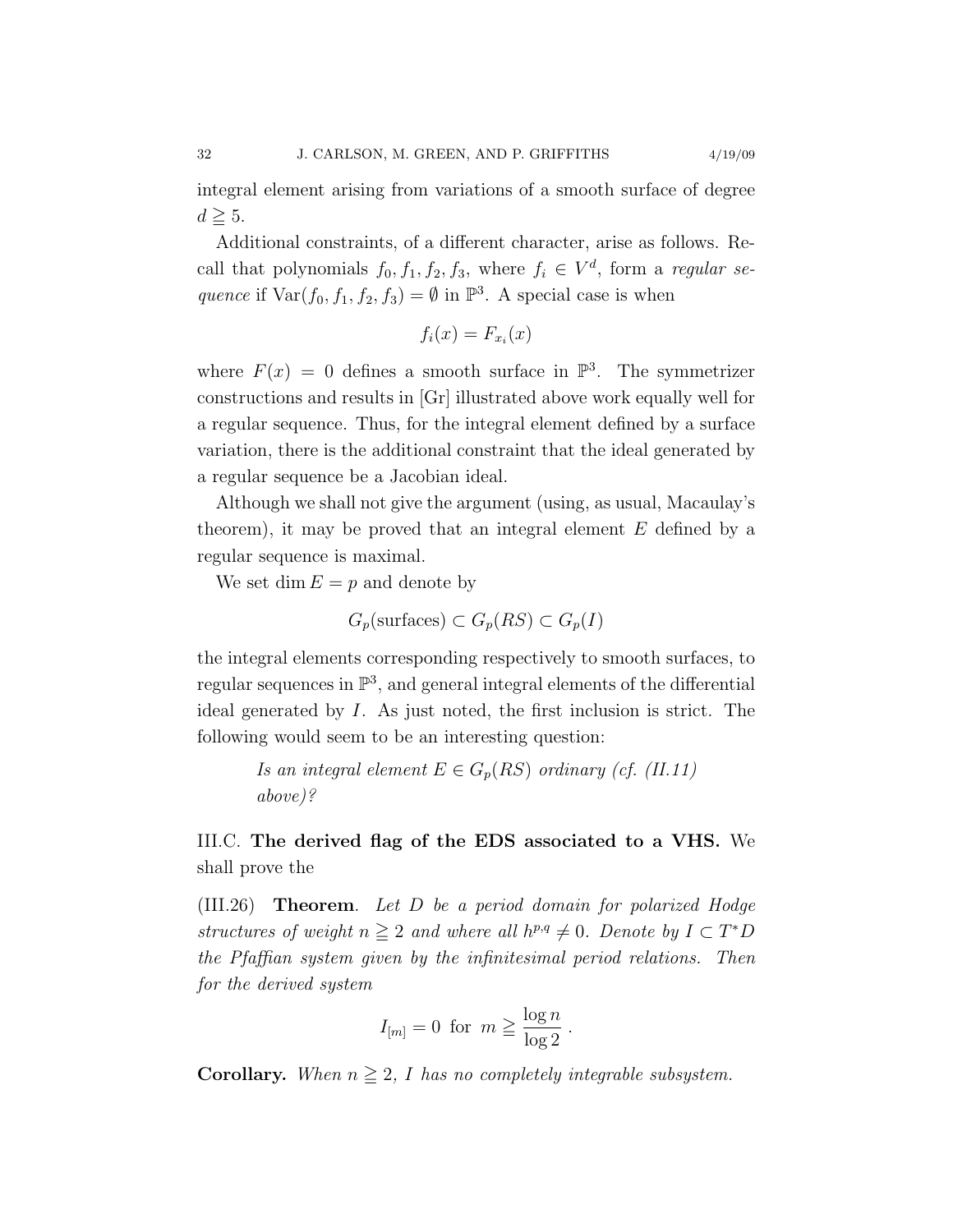**Remarks.** (i) This corollary roughly means that *there are no finite* equations satisfied by integral manifolds of I. More precisely, locally there are no non-constant functions f on open subsets  $\mathcal U$  of D such that, for a point  $F \in \mathcal{U}$ , all local integral manifolds of I passing through F lie in the level set  $f = constant$ .

(ii) The theorem actually is valid on the dual classifying space  $\dot{D}$ . Over  $\check{D}$  there are Pfaffian systems  $I(k)$  defined for  $k \geq 1$  by

.

(III.27) 
$$
dF^p \subseteq F^{p-k}
$$

For the VHS Pfaffian system,  $I = I(1)$ . We shall establish a stronger version of the theorem by showing that:

If all  $h^{p,q} \neq 0$ , then

(III.28) 
$$
I_{[m]} \subseteq I(2^m) .
$$

Moreover, if  $n \geq 2$  and all  $h^{p,q} \geq 2$  then equality holds in (III.28).

(iii) We shall also see that the above result is sharp. The first case where some  $h^{p,q} = 0$  but  $I \neq T^*D$  occurs when  $n = 4$  and  $h^{4,0} \neq 0$ ,  $h^{3,1} \neq 0$  but  $h^{2,2} = 0$ . Then  $I_{[\infty]} \neq 0$ . The finite equations satisfied by a VHS may be described as follows: Denote by  $\text{Gr}(f^2, H_{\mathbb{C}})$  the Grassmanian of  $f^2$ -dimensional planes in  $H_{\mathbb{C}}$ . Then, since  $dF^3 \equiv 0$ mod  $F<sup>3</sup>$ , the connected integral manifolds of I lie in the fibres of the obvious map

$$
\check{D} \to \mathrm{Gr}(f^2, H_{\mathbb{C}}) .
$$

(iv) The simplest interesting case where equality fails to hold in (III.28) is when  $n = 4$  and  $h^{4,0} = 1$ . We shall see below that this is reflected in the structure of the derived flag. The conclusion will be: Among 4-folds with  $h^{4,0} \neq 0$ , Calabi-Yau varieties are distinguished by the behaviour of the derived flag associated to the infinitesimal period relation.

Proof. In order not to have the notational complexity obscure the basic idea, we shall give the argument in the case  $n = 4$ . From this we hope that the pattern for the general case will be evident. The assumption that all  $h^{p,q} \neq 0$  is equivalent to the positive dimensionality of all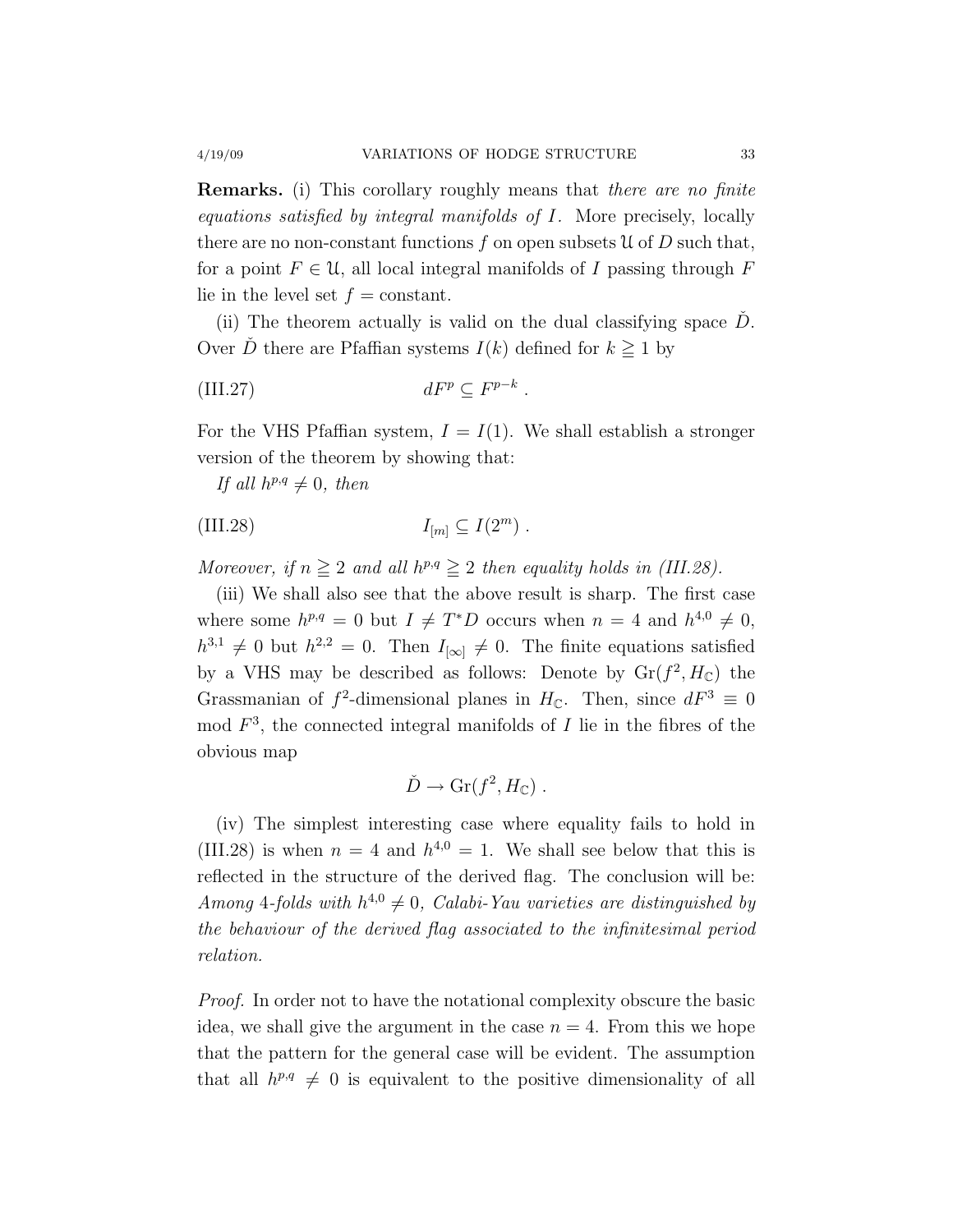graded quotients in the filtrations

$$
F^4 \subset F^3 \subset F^2 \subset F^1 \subset F^0 = H_{\mathbb{C}}
$$

corresponding to a point of  $\tilde{D}$ . We consider adapted frame fields



satisfying

(III.29) 
$$
Q(e_{i\alpha}, e_{j\beta}) = \begin{cases} 1 & \text{if } i+j = 4, \alpha = \beta \\ 0 & \text{otherwise.} \end{cases}
$$

As usual we write, using summation convention,

$$
de_{i\alpha} = \theta_{i\alpha}^{j\beta} e_{j\beta}
$$

where

(III.30) 
$$
d\theta_{i\alpha}^{j\beta} = \theta_{i\alpha}^{k\gamma} \wedge \theta_{k\gamma}^{j\beta}.
$$

The forms  $\theta_{i\alpha}^{j\beta}$  for  $j \geq i+1$  are semi-basic for the fibering  $G_{\mathbb{C}} \to \check{D}$ ; it is only expressions in these that will have intrinsic meaning in the final formulas. We will use the notation  $\equiv$  for congruence modulo the  $\theta_{i\alpha}^{j\beta}$ iα for  $j \leq i$ . The system I is given by

(III.31) 
$$
I = \{ \theta_{i\alpha}^{j\beta} : j \geq i + 2 \}
$$

where the brackets are used to denote the span.

The exterior derivative of (III.29) gives

(III.32) 
$$
\theta_{i\alpha}^{4-j\beta} + \theta_{j\beta}^{4-i\alpha} = 0.
$$

For later reference we write this out in detail

(III.33) 
$$
\begin{cases} \n\theta_{0\alpha}^{4\beta} + \theta_{0\beta}^{4\alpha} = 0 & \theta_{1\alpha}^{3\beta} + \theta_{1\beta}^{3\alpha} = 0 \\
\theta_{0\alpha}^{3\beta} + \theta_{1\beta}^{4\alpha} = 0 & \theta_{1\alpha}^{2\beta} + \theta_{2\beta}^{3\alpha} = 0 \\
\theta_{0\alpha}^{2\beta} + \theta_{2\beta}^{4\alpha} = 0 & \theta_{1\alpha}^{4\beta} + \theta_{2\beta}^{3\alpha} = 0 \\
\theta_{0\alpha}^{1\beta} + \theta_{3\beta}^{4\alpha} = 0 .\n\end{cases}
$$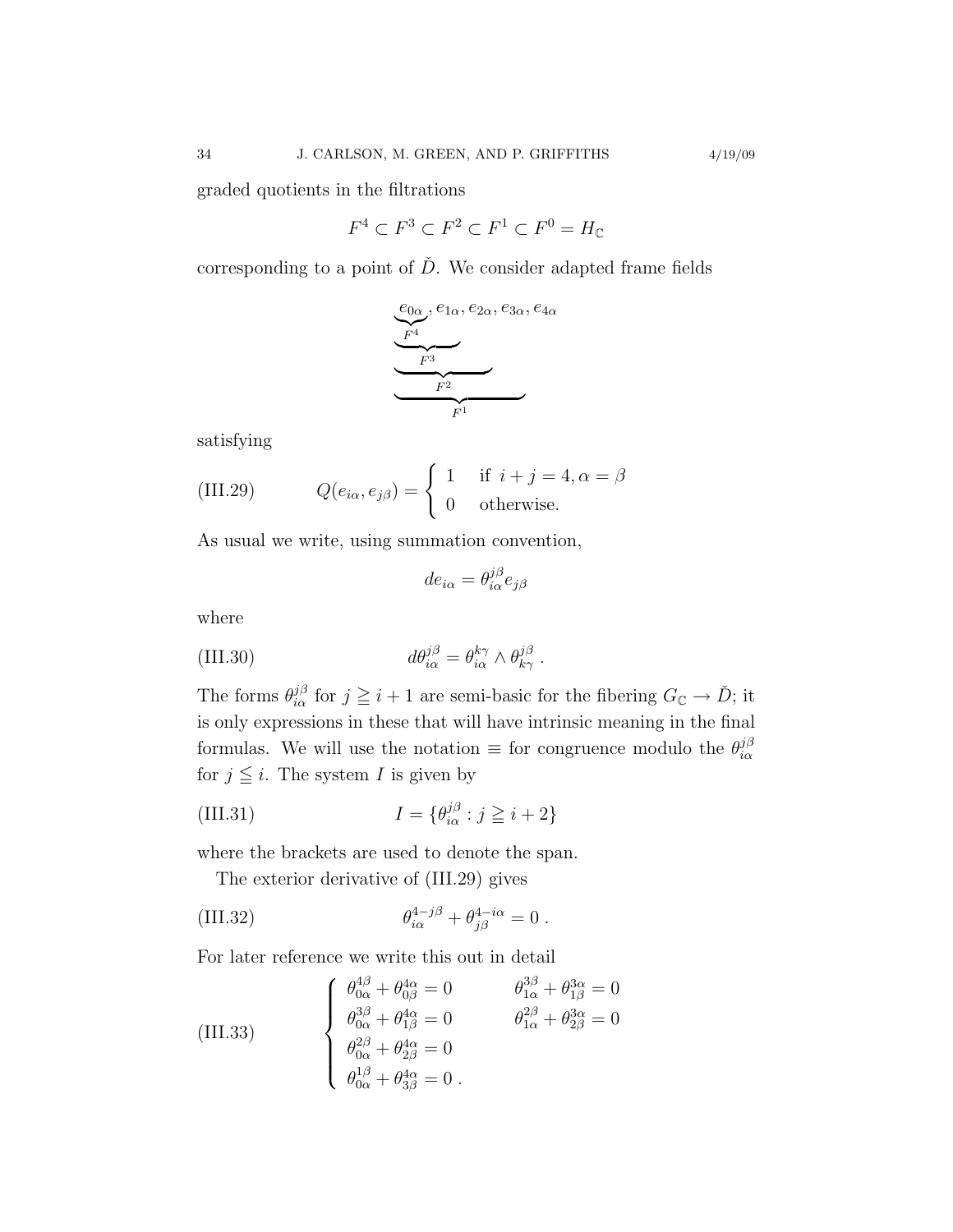The 1-forms  $\theta_{i\alpha}^{j\beta}$  are all non-zero and are linearly independent modulo these relations; the first statement uses the assumption that all  $h^{p,q} \neq 0$ . From (III.30), for  $j \geq i + 1$ 

(III.34) 
$$
d\theta_{i\alpha}^{j\beta} \equiv \sum_{\left\{i < l < j\right\}} \theta_{i\alpha}^{l\gamma} \wedge \theta_{l\gamma}^{j\beta}
$$

which by (III.31) gives the inclusion

$$
\{\theta_{i\alpha}^{j\beta}\}_{j\geqq i+3}\subseteq I_{[1]}.
$$

Indeed, if  $j \geq i + 3$  then if  $i < l < j$  we must have either  $l - i \geq 2$ ,  $j - l \geq 2$  or both. Now we use (III.31). Further, from (III.34)

$$
d\theta_{i\alpha}^{i+2\beta} \equiv \sum_{\gamma} \theta_{i\alpha}^{i+1,\gamma} \wedge \theta_{i+1\gamma}^{i+2\beta}.
$$

Using (III.33) we may verify that no linear combination of the  $\theta_{i\alpha}^{i+2\beta}$  is in  $I_{[1]}$ . Thus we have equality in the above inclusion; i.e.

$$
\left\{\theta_{0\alpha}^{3\beta},\theta_{0\alpha}^{4\beta},\theta_{1\alpha}^{4\beta}\right\}=I_{[1]}.
$$

We next claim that

$$
I_{[2]}=0.
$$

Indeed, denoting by  $\equiv$  congruence modulo the algebraic ideal generated by  $I_{[1]}$ , by (III.34) we have

$$
\left\{\begin{array}{ll} d\theta_{0\alpha}^{3\beta} \equiv \theta_{0\alpha}^{1\gamma} \wedge \theta_{1\gamma}^{3\beta} + \theta_{0\alpha}^{2\gamma} \wedge \theta_{2\gamma}^{3\beta} \\ d\theta_{0\alpha}^{4\beta} \equiv \theta_{0\alpha}^{2\gamma} \wedge \theta_{2\gamma}^{4\beta} \\ d\theta_{1\alpha}^{4\beta} \equiv \theta_{1\alpha}^{3\gamma} \wedge \theta_{3\gamma}^{4\beta} + \theta_{2\alpha}^{2\gamma} \wedge \theta_{2\gamma}^{4\beta} ; \end{array}\right.
$$

no linear combination of the RHS is  $\equiv 0$ .

Denoting by  $\theta_i^j$ <sup>j</sup> the matrix  $\|\theta_{i\alpha}^{j\beta}\|$ , the general pattern is

$$
I = \{\theta_i^j : j \ge i + 1\}, \text{ i.e. } j - i > 1 = 2^0
$$
  
\n
$$
I_{[1]} \subseteq \{\theta_i^j : j \ge i + 3\}, \text{ i.e. } j - i > 2 = 2^1
$$
  
\n
$$
I_{[2]} \subseteq \{\theta_i^j : j \ge i + 5\}, \text{ i.e. } j - i > 4 = 2^2
$$
  
\n:  
\n
$$
I_{[k]} \subseteq \{\theta_i^j : j - i > 2^k\}.
$$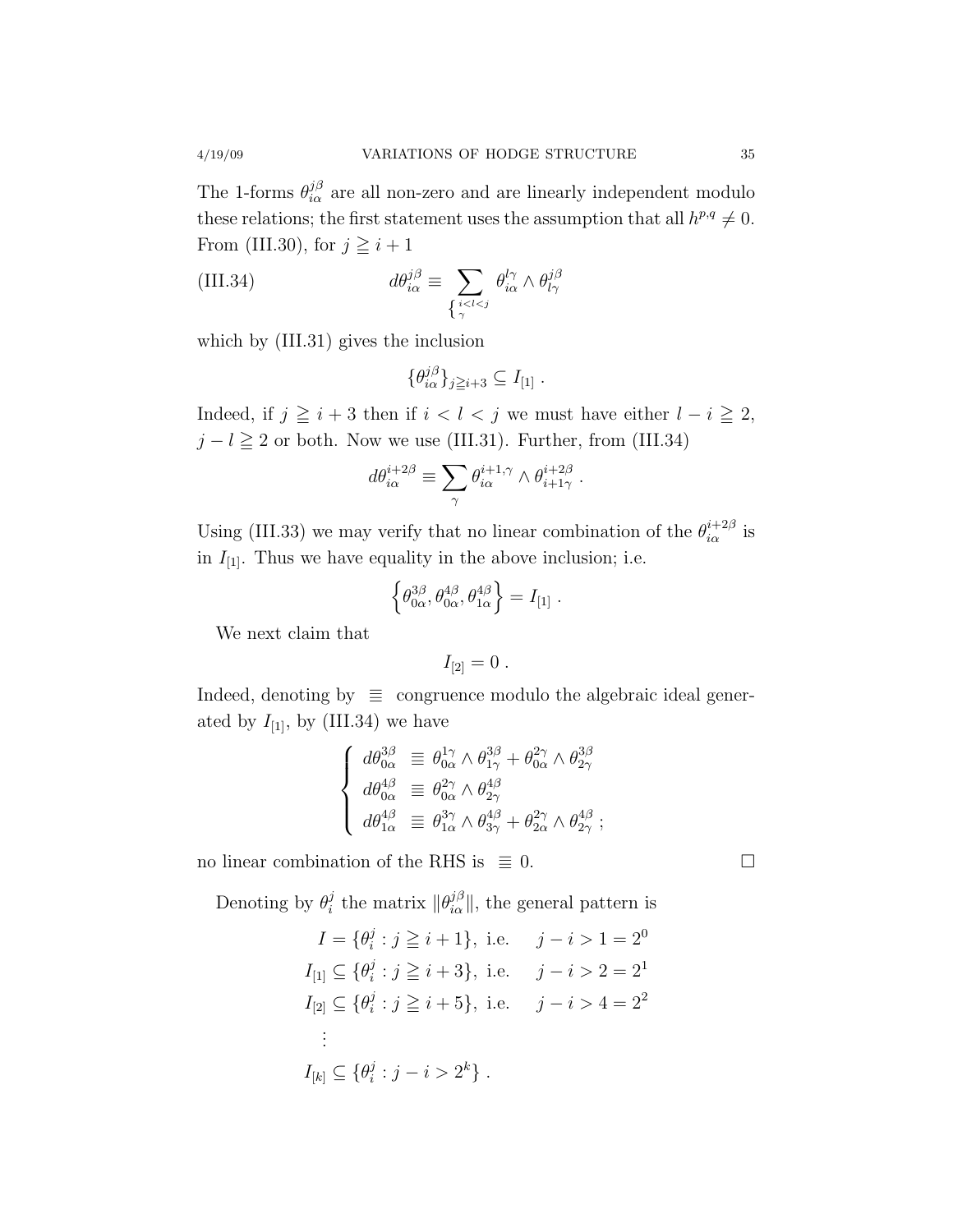To show that equality holds, we must analyze in general the relations such as (III.33) that arise from  $Q(F^p, F^{n-p+1}) = 0$ . The analysis is an extension of that given above when  $n = 4$ , the one difference being the alteration of signs with the parity of  $n$ . We shall not write out the argument here. Rather we shall look more closely at the  $n = 4$  case when  $h^{4,0} = 1$  and when  $h^{2,2} = 0$ .

**Example:**  $h^{4,0} = 1$ . In this case  $\theta_{0\alpha}^{4\beta} = 0$  (only  $\beta = \alpha$  occurs and we have  $\theta_{0\alpha}^{4\alpha} = 0$  by the first equation in (III.33)), and thus

$$
I \cap I(4) = 0.
$$

Conversely, if this relation holds then  $h^{4,0} = 1$ .

### **Example:**  $h^{2,2} = 0$ . In this case

$$
\theta_{i\alpha}^{2\beta} = 0
$$
,  $\theta_{2\alpha}^{j\beta} = 0$    
  $i = 0, 1$  and  $j = 3, 4$ .

Now

$$
d\theta_{1\alpha}^{3\beta} \equiv \theta_{1\alpha}^{k\gamma} \wedge \theta_{k\gamma}^{3\beta}
$$

and thus

$$
I_{[1]} = \left\{ \theta_{0\alpha}^{3\beta}, \theta_{0\alpha}^{4\beta}, \theta_{1\alpha}^{3\beta}, \theta_{1\alpha}^{4\beta} \right\} .
$$

We claim that

(III.35) 
$$
I_{[2]} = I_{[1]}.
$$

This will imply that  $I_{[\infty]} = I_{[1]}$  and will verify the claim that leaves of the foliation given by  $I_{\infty}$  are the fibres of  $\check{D} \to \text{Gr}(f^2, H_{\mathbb{C}})$ .

Continuing to denote by  $\equiv$  equivalence modulo the algebraic ideal generated by  $I_{[1]}$ , from (III.34) we have

$$
d\theta_{0\alpha}^{3\beta} \equiv \theta_{0\alpha}^{1\gamma} \wedge \theta_{1\gamma}^{3\beta} \equiv 0
$$
  

$$
d\theta_{0\alpha}^{4\beta} \equiv \theta_{0\alpha}^{1\gamma} \wedge \theta_{1\gamma}^{4\beta} + \theta_{0\alpha}^{3\gamma} \wedge \theta_{3\gamma}^{4\beta} \equiv 0,
$$

and similarly for  $d\theta_{1\alpha}^{3\beta}$  and  $d\theta_{1\alpha}^{4\beta}$ 

We are not aware of a geometric example where  $h^{4,0} \neq 0$ ,  $h^{3,1} \neq 0$ but  $h^{2,2} = 0$ . There are of course geometric examples of necessarily rigid CY 3-folds where  $h^{3,0} = 1, h^{2,1} = 0.$ 

$$
\Box
$$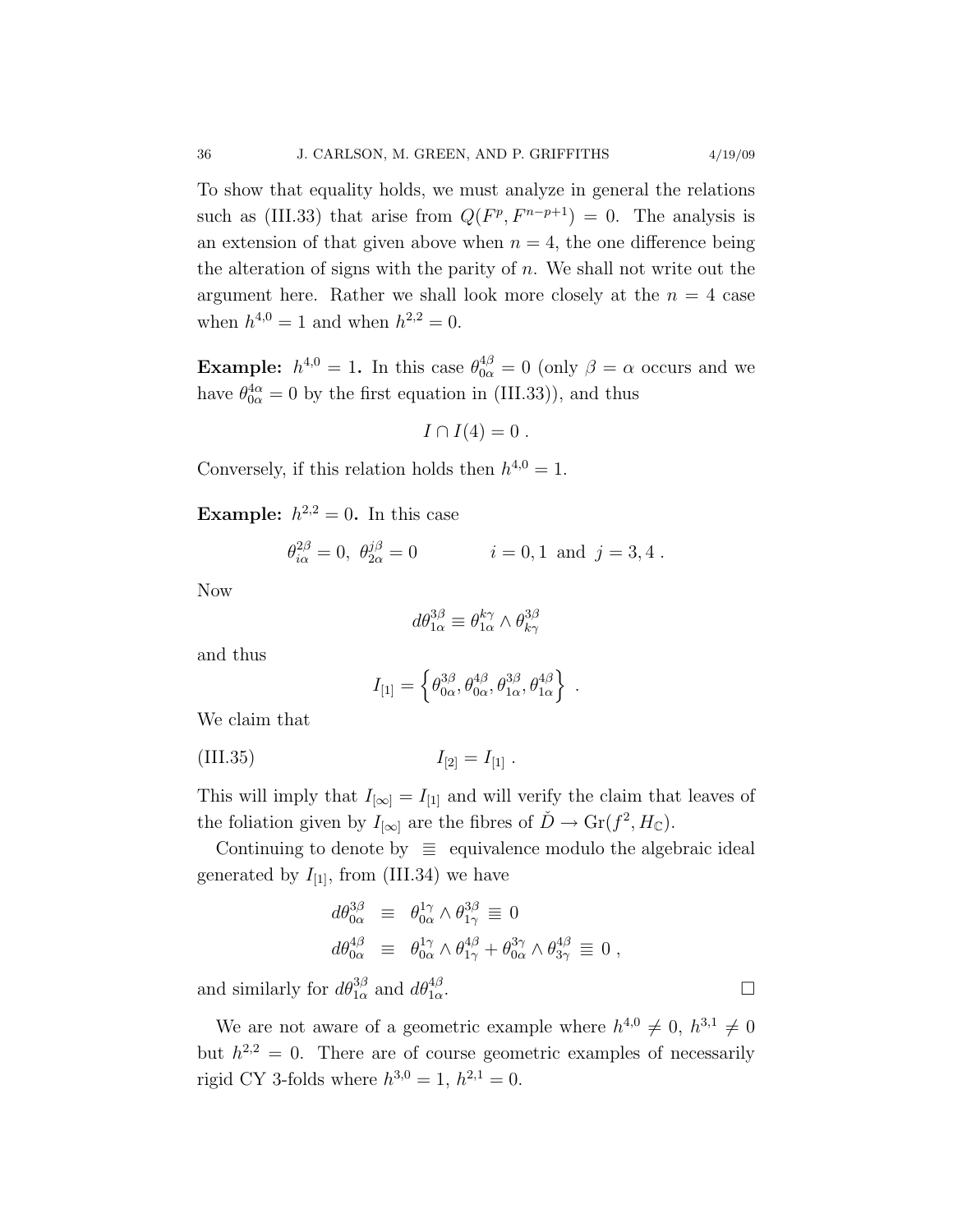IV.A. EDS aspects of homogeneous Pfaffian systems. In this section all Lie groups and Lie algebras will be real and connected. Let G be a Lie group,  $V \subset G$  a closed subgroup and

$$
M = G/V
$$

the resulting homogeneous space. We denote by  $\mathcal{G}$ ,  $\mathfrak{v}$  the Lie algebras respecively of  $G, V$ .

Definition. A homogeneous Pfaffian system is given by a G-invariant sub-bundle  $I \subset T^*M$ .

Equivalently,  $I^{\perp} =: W \subset TM$  is a G-invariant distribution. Since V is connected, this in turn is given by an ad-v invariant subspace

$$
\mathfrak{w}\subset \mathfrak{G}/\mathfrak{v} \ .
$$

If  $\tilde{\mathfrak{w}} \subset \mathcal{G}$  is the inverse image of  $\mathfrak{w}$  under the projection of  $\mathcal{G} \to \mathcal{G}/\mathfrak{v}$ , ad-v invariance is equivalent to  $[\mathfrak{v}, \tilde{\mathfrak{w}}] \subseteq \tilde{\mathfrak{w}}$ .

For any subspace  $\mathfrak{a} \subset \mathfrak{w}$ , the condition

$$
(\mathrm{IV}.1) \qquad [\mathfrak{a}, \mathfrak{a}] \subseteq \mathfrak{v}
$$

is well-defined; the inverse image  $\tilde{\mathfrak{a}} \subset \mathfrak{G}$  of  $\mathfrak{a}$  should satisfy  $[\tilde{\mathfrak{a}}, \tilde{\mathfrak{a}}] \subseteq \mathfrak{v}$ .

 $(IV.2)$  **Proposition**. The *G*-invariant integral elements of a homogeneous Pfaffian system are given by the G-translates of subspaces  $a \subset w$ that satisfy  $(IV.1)$ .

**Proof.** For the projection  $G \stackrel{\pi}{\rightarrow} M$  we have that  $\pi^*I$  is a G-invariant sub-bundle of  $T^*G$ ; it is in fact given by the translates of

$$
\mathfrak{i}=\mathfrak{w}^\perp\subset\check{\mathfrak{G}}\ .
$$

For  $\theta \in \mathfrak{i}$ , the Maurer-Cartan equation gives, for  $\zeta, \eta \in \mathcal{G}$ ,

(IV.3) 
$$
\langle d\theta, \zeta \wedge \eta \rangle = -\frac{1}{2} \langle \theta, [\zeta, \eta] \rangle.
$$

For the G-invariant subspaces  $E \subset TM$  given by the translates of  $\mathfrak{a} \subset \mathfrak{w}$ , the condition for such a subspace E to be an integral element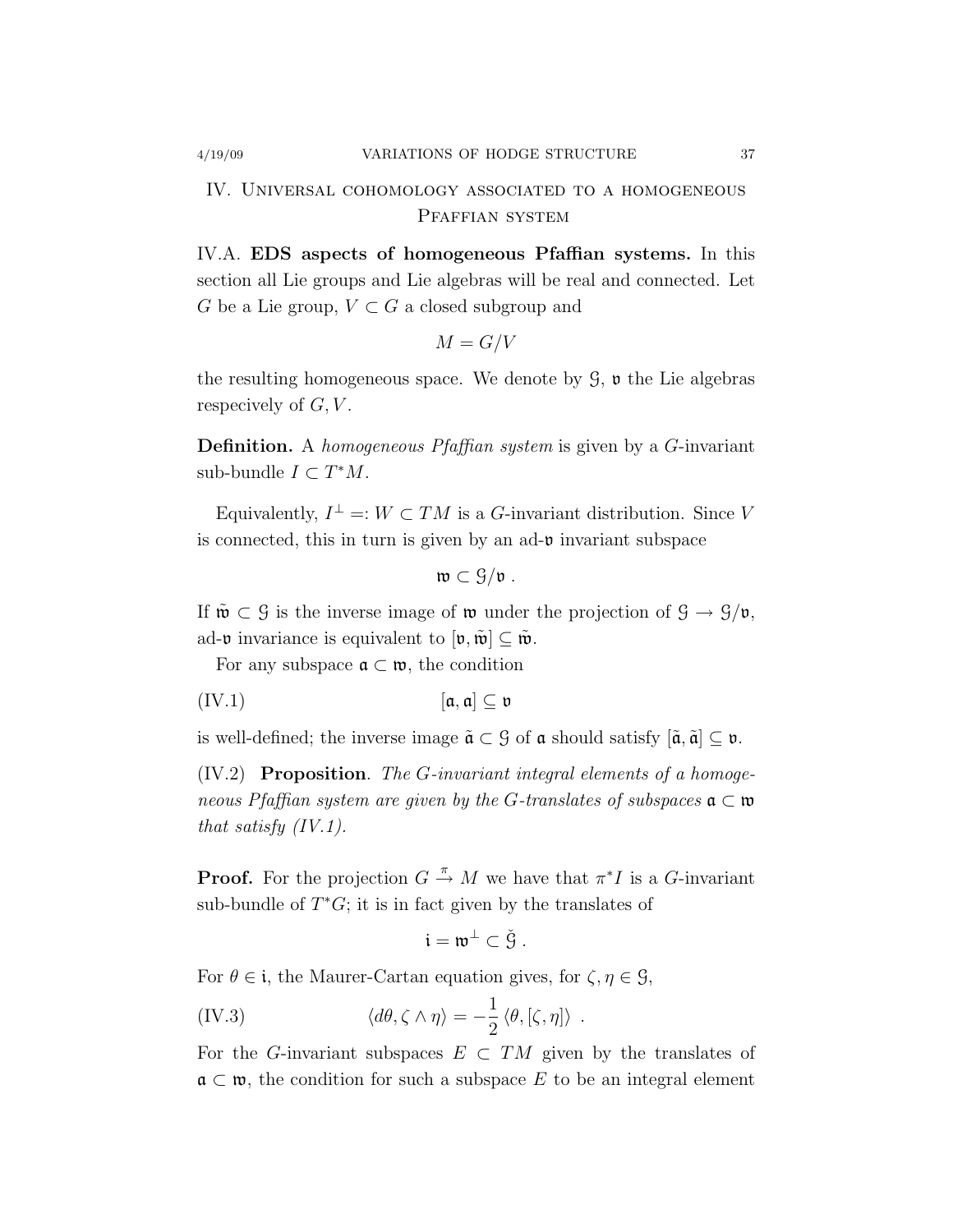is therefore

$$
d\theta\mid_E=0
$$

for all  $\theta \in I$ . By (IV.3) this is equivalent to (IV.1).

We now suppose that  $M$  is a reductive homogeneous space so that there is an ad-v invariant splitting

$$
\mathcal{G}=\mathfrak{p}\oplus\mathfrak{v} .
$$

Suppose that  $\mathfrak{a} \subset \mathfrak{p}$  is a subspace that gives an abelian Lie-subalgebra; i.e.,

$$
(IV.4) \t\t [a,a] = 0.
$$

In particular, (IV.1) is satisfied. Let  $A = \exp \mathfrak{a}$  be the connected subgroup of  $G$  corresponding to  $\mathfrak{a}$ .

(IV.5) Proposition (cf. Theorem 3.15 in [M]). The orbit  $A \cdot (eV) \subset M$ is an integral manifold of I.

This is clear: The tangents to the A-orbit are the A translates of  $a$ , and by  $(IV.3)$  these are all integral elements.

The space  $G_p(I)$  of p-dimensional integral elements is acted on by  $G_{\mathbb{R}}$ , and by the proposition every  $E \in G_p(I)$  satisfying (IV.4) is tangent to at least one integral manifold. This does not imply either that (i)  $G_p(I)$  is smooth at E, or (ii) that if  $G_p(I)$  is smooth at E, then E is an ordinary integral element; i.e., I may not be involutive at E.

IV.B. Characteristic cohomology of the homogeneous Pfaffian system associated to a VHS. Associated to a differential ideal  $\mathfrak I$  on a manifold M are its *characteristic cohomology groups*  $H_1^*(M)$ , defined to be the de Rham cohomology of the complex  $(\Omega^{\bullet}(M)/\mathcal{I}, d)$  where  $\Omega^{\bullet}(M)$  are the complex valued smooth forms on M. One may think of  $H_{\mathfrak{I}}^{*}(M)$  as the universal cohomology groups induced on integral manifolds of J. We refer to [BG2], [BG3] for a general reference as well as some examples of these groups.

In the case of a homogeneous Pfaffian system one may consider the complex  $((\Omega^{\bullet}(M)/\mathcal{I})^G, d)$  of G-invariant forms. By standard arguments one has the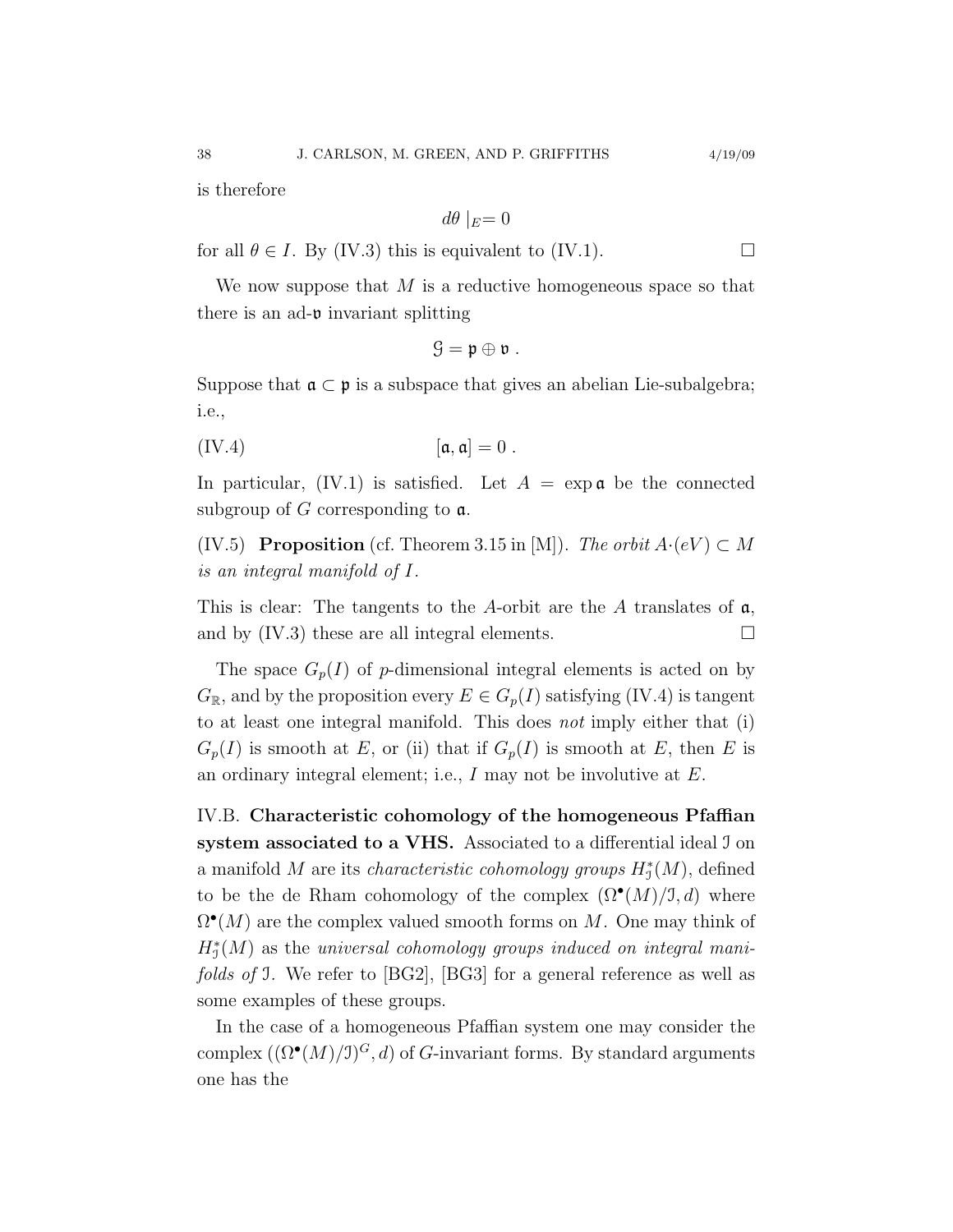(IV.6) Proposition.  $H^*((\Omega^{\bullet}(M)/\mathcal{I})^G, d) \cong H^*(\mathcal{G}, \mathfrak{v}; \mathfrak{w}).$ 

Here,  $H^*(\mathcal{G}, \mathfrak{v}; \mathfrak{w})$  is the Lie algebra cohomology of  $(\mathcal{G}, \mathfrak{v})$  relative to  $\mathfrak{w};$ everything is taken over the complex numbers. In the reductive case, which is the one we shall consider, this is defined as follows: First, we have

$$
\mathfrak{i}=\mathfrak{w}^{\perp}\subset\check{\mathfrak{p}}\ .
$$

To define the complex  $C^{\bullet}(\mathcal{G}, \mathfrak{v}; \mathfrak{w}; \delta)$  we use the map

$$
\mathfrak{i} \to \mathfrak{i}_2 \subset \wedge^2 \check{\mathfrak{p}}
$$

defined by  $\theta \to \theta_2$  where, for  $\zeta, \eta \in \mathfrak{p}$ 

$$
\langle \theta_2, \zeta \wedge \eta \rangle = \langle \theta, [\zeta, \eta] \rangle .
$$

By the Maurer-Cartan equation, up to scaling these are just the 2 forms  $d\theta$  where  $\theta \in I$ , that together with I generate the differential ideal I. Then we set

(IV.7)

$$
C^{q}(\mathcal{G}, \mathfrak{v}; \mathfrak{w}; \delta) = \begin{cases} 0 & \text{when } q = 0 \\ (\check{\mathfrak{p}}/i)^{\mathfrak{v}} & \text{when } q = 1 \\ (\wedge^{q} \check{\mathfrak{p}}/\wedge^{q-1} \check{\mathfrak{p}} \wedge i + \wedge^{q-2} \check{\mathfrak{p}} \wedge i_{2})^{\mathfrak{v}} & \text{for } q \geq 2 \end{cases}.
$$

These are just the values at the identity coset  $eV$  of the forms in  $(\Omega^q(M)/\mathcal{I}^q)^G$ . The map  $\delta$  is just the exterior derivative, which when written out has the usual form of the differential in Lie algebra cohomology.

In applications, one frequently has a discrete subgroup  $\Gamma$  acting properly discontinuously on  $M$ , and one is interested in the global invariants of maps

$$
f: S \to \Gamma \backslash M .
$$

There is then an induced map

$$
(IV.8) \t f^* : H^*(\mathcal{G}, \mathfrak{v}; \mathfrak{w}) \to H^*(S) .
$$

We may think of the image of this map as *giving the global topological* invariants of maps  $f : S \to \Gamma \backslash M$  that may be defined universally for all Γ's.

We now turn to the case of a period domain and use the complexified Lie algebras. J will be the differential ideal generated by  $I \subset T^{1,0}D$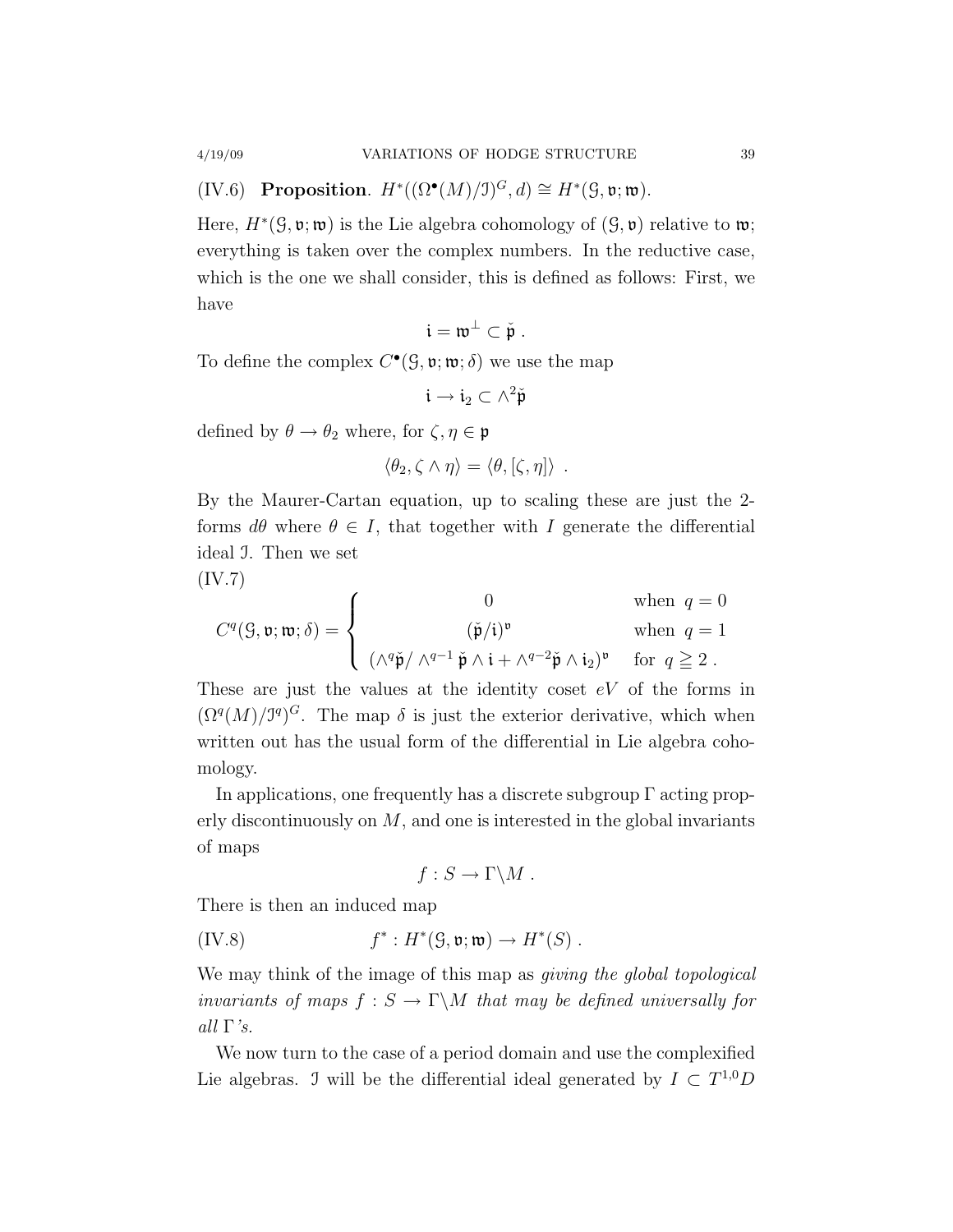and  $\overline{I} \subset T^{0,1}D$ . In the classical case when  $n = 1$ ,  $\mathfrak{w} = 0$  and  $V \subset G_{\mathbb{R}}$ is a maximal compact subgroup, and from what is known it may be inferred that

(IV.9)  $H^*(\mathcal{G}, \mathfrak{v}; \delta) \cong (\wedge^*\check{\mathfrak{p}})^{\mathfrak{v}}$  is the space of invariants, and these are generated by the Chern forms of the Hodge bundles.

The argument will be given in several steps, some of which will carry over to the higher weight case.

- (i) Since D is a symmetric space, the symmetry about  $eV$  is given by an element in  $V$  which acts by  $-1$  in the tangent space there. It follows that the invariant forms are all of even degree. In particular  $\delta = 0$ , which gives the first statement in (IV.9).
- (ii) Next, using the unitary trick, and averaging, one infers that the space of invariant forms is isomorphic to the space of harmonic forms on the compact dual  $\tilde{D}$ , and this space is in turn isomorphic to  $H^*(\check{D})$ . This latter is known to be generated by the Chern classes of the universal vector bundle over  $\dot{D}$ .

We will now show

(IV.10) Theorem. For a period domain, the invariant forms that are orthogonal to the **algebraic** ideal generated by I and  $\overline{I}$  are all of type  $(p, p).$ 

Here, orthogonal means with respect to the canonical metrics constructed from the Hodge metrics in the Hodge bundles. Working in the orthogonal space is equivalent to working modulo the ideal in the space of all forms.

The first statement means that for a period domain the forms

$$
\left[\left(\wedge^{*-1}\check{\mathfrak{p}}\wedge i_{\mathbb{C}}\right)^{\perp}\right]^{\mathfrak{v}}
$$

are all of type  $(p, p)$ . This does not yet take into account the forms in  $\wedge^{*-2}\check{\mathfrak{p}}\wedge\mathfrak{i}_{2}.$ 

**Proof.** At a reference point  $F \in D$ , we have a canonical representation

$$
\varphi: S^1 \to \mathrm{Aut}(H_\mathbb{R},Q) = G_\mathbb{R}
$$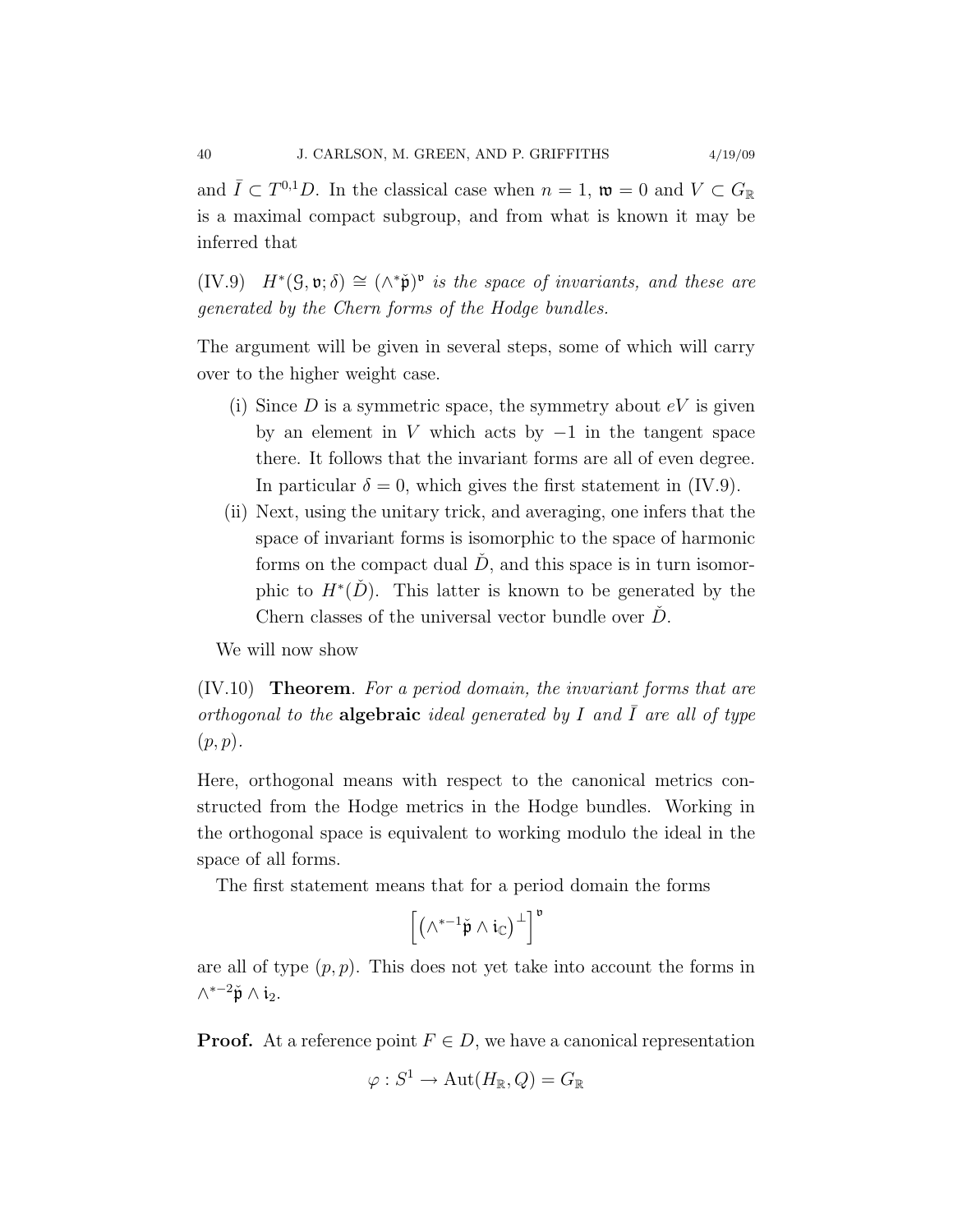obtained from a representation  $\varphi_{\mathbb{C}} : \mathbb{C}^* \to \text{Aut}(H_{\mathbb{C}}, Q)$  defined by

$$
\varphi_{\mathbb{C}}(z)v = z^p \bar{z}^q v \qquad v \in H^{p,q} .
$$

Restricted to  $S^1 = \{|z| = 1\}$ ,  $\varphi_{\mathbb{C}}(z) = \varphi(z)$  is real. We observe that  $S<sup>1</sup>$  is a subgroup of V; the Weil operator is just  $C = \varphi$ √  $\overline{-1}$ ).

On the Lie algebra G, we have the induced Hodge structure

$$
\mathcal{G}_{\mathbb{C}}=\underset{i}{\oplus}\,\mathcal{G}^{-i,i}.
$$

We then have

$$
\mathfrak{v}_\mathbb{C}=\mathfrak{G}^{0,0}
$$

and

$$
\mathfrak{p}_\mathbb{C} = \mathfrak{p}^+ \oplus \mathfrak{p}^-, \hspace{1cm} \mathfrak{p}^- = \bar{\mathfrak{p}}^+
$$

where

$$
\begin{cases}\n\mathfrak{p}^+ = \underset{i>0}{\oplus} \mathcal{G}^{-i,i} \cong T_F^{(1,0)} D \\
\mathfrak{p}^- = \underset{i<0}{\oplus} \mathcal{G}^{-i,i} \cong T_F^{(0,1)} D \ .\n\end{cases}
$$

For the canonical Pfaffian system we have

$$
\mathfrak{i}_{\mathbb{C}} = \mathfrak{i}^+ \oplus \mathfrak{i}^-, \qquad \qquad \mathfrak{i}^- = \overline{\mathfrak{i}}^+
$$

where

$$
\left\{ \begin{array}{l} \mathfrak{i}^+=\check{g}^{-1,1}\subset \check{T}_F^{1,0}D \\ \mathfrak{i}^-=\check{g}^{1,-1}\subset \check{T}_F^{0,1}D \end{array} \right. .
$$

Thus the orthogonal complement to  $\wedge^{*-1} \check{\mathfrak{p}}_{\mathbb{C}} \wedge i_{\mathbb{C}}$  are the forms of positive degree in

 $\wedge^* (\check{g}^{-1,1} \oplus \check{g}^{1,-1}) \cong \wedge^* \check{g}^{-1,1} \otimes \wedge^* \check{g}^{1,-1}.$ 

On  $\mathcal{G}^{-1,1}$ , Ad $\varphi(z)$  acts by  $z^{-1}\bar{z} = z^2$ ; on  $\mathcal{G}^{1,-1}$  it acts by  $z\bar{z}^{-1} = z^{-2}$ . Thus on  $\wedge^p \check{G}^{-1,1} \otimes \wedge^q \check{G}^{1,-1}$ , Ad  $\varphi(z)$  acts by  $z^{2(p-q)}$ . Since  $\varphi(z) \in V$  for  $z \in S^1$ , we see that any ad **v**-invariant forms must be of type  $(p, p)$ .  $\Box$ 

As mentioned in the introduction, we expect that (IV.10) may be the first step in showing that the  $G_{\mathbb{R}}$ -invariant forms modulo the *differential* ideal generated by  $I$  are generated by the Chern forms of the Hodge bundles.<sup>7</sup> Since, except in the classical case when  $I = 0$ , the invariant

<sup>7</sup>As mentioned in the introduction, this result has now been proved. The integrability conditions play the central role in the argument, which is representationtheoretic in nature.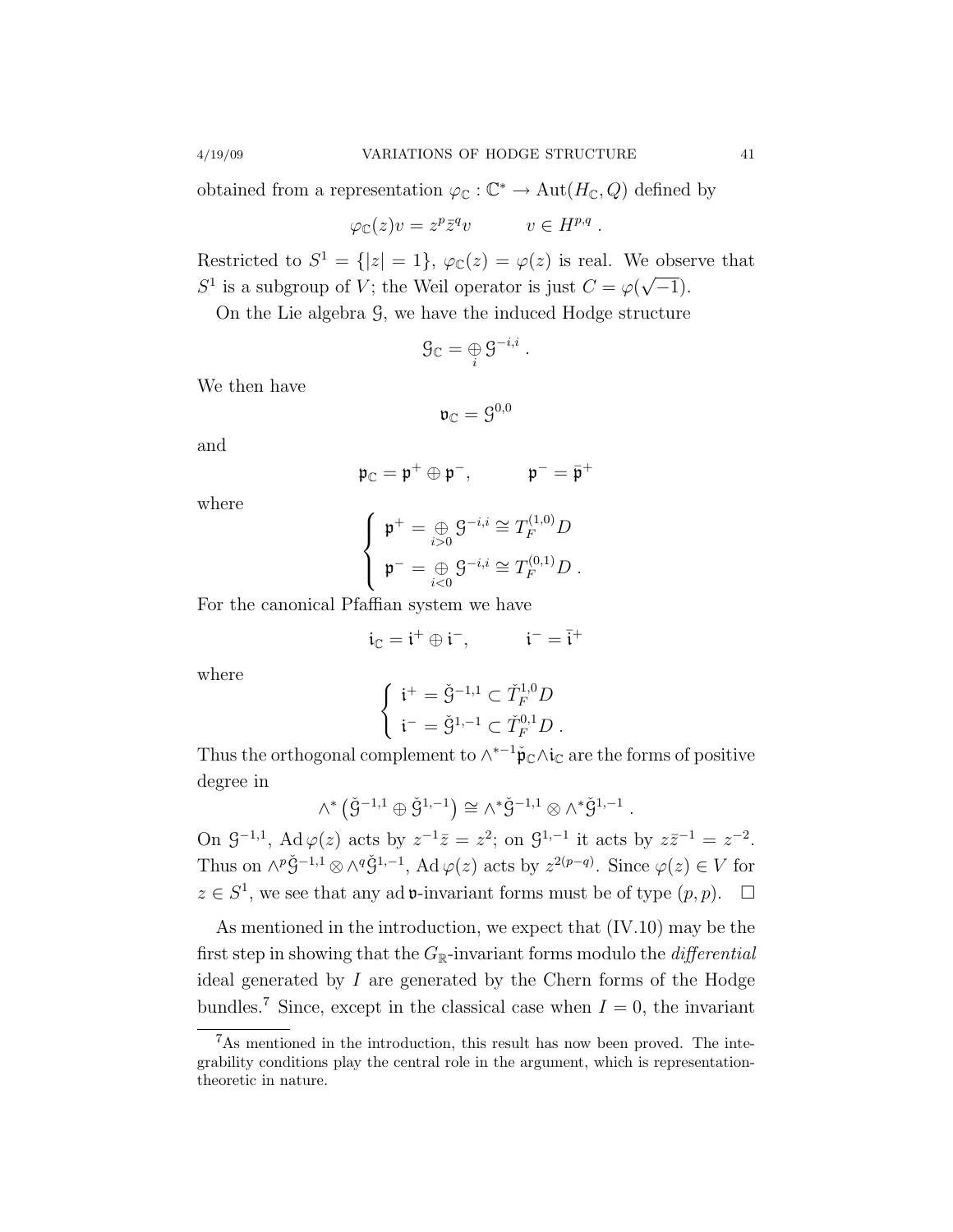forms modulo the algebraic ideal generated by I definitely contain more than the Chern forms, the integrability conditions will have to enter in an essential way. In fact, they enter in the proof of the following

(IV.11) Theorem. The Chern forms of the Hodge filtration bundles satisfy

$$
c_i(F^p)c_j(F^{n-p}) = 0
$$
 if  $i + j > h^{p,n-p}$ .

Proof. The argument will proceed in several steps, the key one where integrability is used being (IV.17) below.

Step one. For a  $d \times d$  matrix A we set

$$
\chi_A(t) =: \det(A - tI) = t^d + c_1(A)t^{d-1} + \cdots + c_d(A).
$$

Then we have

#### (IV.12) Lemma: If A, B are  $d \times d$  matrices with  $AB = 0$ , then

$$
c_i(A)c_j(B) = 0 \qquad \qquad if \ i + j > d \ .
$$

Proof. We have

$$
\chi_A(t)\chi_B(u) = \det(A - tI)\det(B - uI)
$$
  
= 
$$
\det(-tB - uA + utI),
$$

and all terms in  $\det(-tB - uA + utI)$  have degree at least d in u,t. From

$$
\chi_A(t)\chi_B(u) = \sum_{i,j} c_i(A)c_j(B)t^{d-i}u^{d-j}
$$

we have  $c_i(A)c_j(B) = 0$  if  $(d - i) + (d - j) < d$ ; i.e. if  $i + j > d$ . □

Step two. We let  $E \subset \mathcal{G}^{-1,1}$  be an integral element at a point  $F \in D$ . Then we have  $\dot{E}$ -valued maps

$$
F^p/F^{p+1} \xrightarrow{A_p} F^{p-1}/F^p ,
$$

where we think of  $A_p$  as a matrix of size  $h^{p,n-p} \times h^{p-1,n-p+1}$  whose entries are  $\check{E}$ . The integrability conditions are

(IV.13) 
$$
A_{p-1} \cdot A_p = 0,
$$

where we are multiplying matrices using the wedge product of their entries.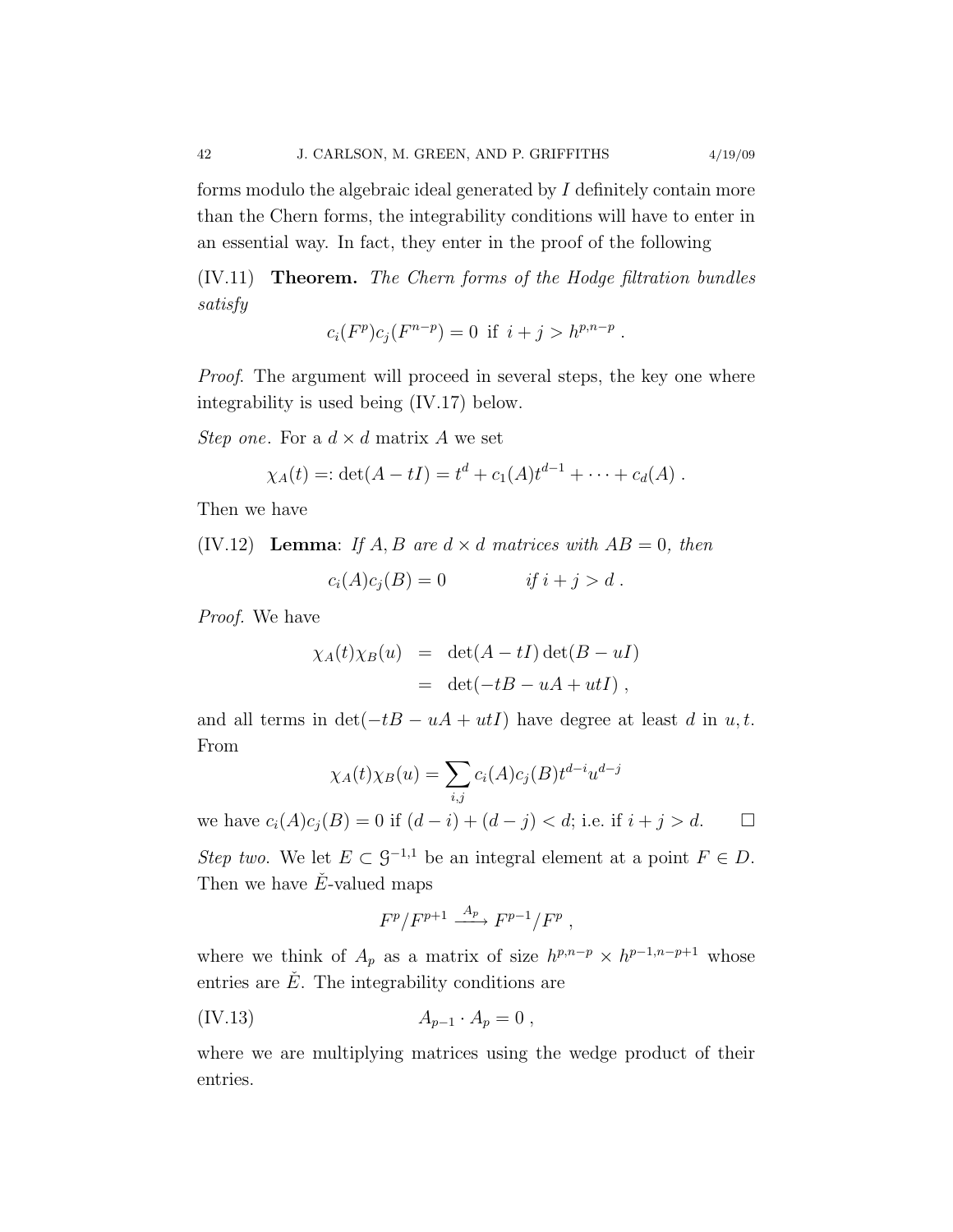Using the dualities induced by Q and denoting the transpose of a matrix  $A$  by  $A^*$  we have a commutative diagram

$$
(F^{p-1}/F^p) \longrightarrow (F^p/F^{p+1})
$$
  
\n
$$
F^{n-p+1}/F^{n-p+2} \xrightarrow{A_{n-p+1}} F^{n-p}/F^{n-p+1}.
$$

On  $F^p$  we have an Hermitian metric induced by  $(v, w) = Q(Cv, \bar{w})$ .

**Lemma.** Up to a constant, the curvature matrix of the metric connection is given by

.

(IV.14) 
$$
\Theta_{F^p} = \begin{pmatrix} \bar{A}_p^* A_p & 0 \\ 0 & 0 \end{pmatrix}
$$

The notation means that we write the orthogonal direct sum decomposition

$$
F^p = H^{p,n-p} \oplus F^{p+1} .
$$

A consequence of (IV.14) is

 $(IV.15)$  $p^{(p)} = 0$  for  $k > h^{p,n-p}$ .

*Proof of the lemma.*  $F^p$  is a sub-bundle of the flat bundle  $F^0 = H_{\mathbb{C}}$ with the induced metric. In this situation it is known [G] that the curvature of the metric connection in  $F<sup>p</sup>$  is up to a constant given by

$$
\overline{\Pi}^*_{F^p/H} \cdot \Pi_{F^p/H}
$$

where  $\Pi_{F^p/H}$  is the 2<sup>nd</sup> fundamental form of  $F^p$  in  $H_{\mathbb{C}}$ . In the case at hand the 2<sup>nd</sup> fundamental form may be identified with  $A_p$ .

Remark. There is one subtlety here. Because of the sign alternation in the Hodge metrics

$$
(u, v) = (\sqrt{-1})^{p-q} Q(u, \bar{v}) \qquad u, v \in H^{p,q}
$$

the usual principle that "curvatures decrease on holomorphic sub-bundles" does not hold for the Hodge bundles. For example,  $c_1(F^n) > 0$  on  $\Theta_{F^p}$ . However, the signs are not an issue for us here.

Step three. From (IV.13) we have

(IV.16) 
$$
\bar{A}_p^* A_p A_{p+1} \bar{A}_{p+1}^* = 0
$$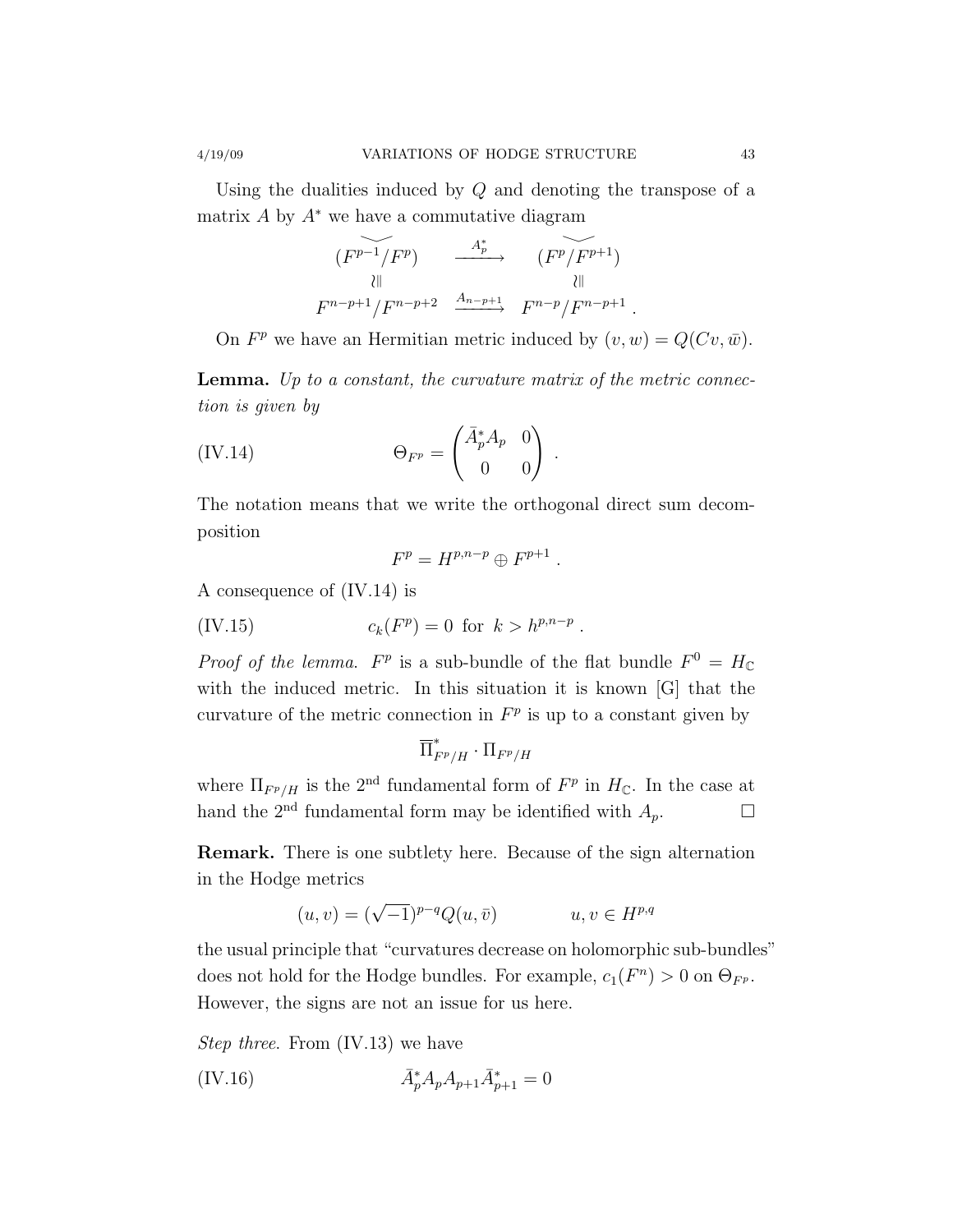where the multiplication of matrix entries is wedge product. For notational simplicity we omit the blocks of zeroes in the  $\Theta_{F_p}$ 's, so that

$$
\Theta_{F^p} = \bar{A}_p^* A_p
$$
  

$$
\Theta_{F^{n-p}}^* = -A_{p+1} \bar{A}_{p+1}^*.
$$

Using (IV.16) this gives the remarkable consequence

$$
(IV.17) \t\t \Theta_{F^p}\Theta_{F^{n-p}}^* = 0
$$

of integrability. Since  $\chi_{\Theta_{F^{n-p}}^*(t)} = \chi_{\Theta_{F^{n-p}}}(t)$ , by step one we see that  $c_i(F^p)c_j(F^{n-p}) = 0$  if  $i + j > h^{p,n-p}$ .

# V. "Expected" dimension counts for integral manifolds of an EDS

An important aspect in algebraic geometry is that of "expected" dimension counts. Informally and in first approximation, this means counting the number of parameters of solutions to a system of algebraic equations, where "expected" means assuming some sort of "general position." When the solution varieties are also subject to differential constraints, the problem changes character in an interesting way. In this section we will discuss this for the EDS arising from VHS's.

To frame the general issue we assume given a diagram of regular mappings of complex manifolds

$$
\begin{array}{rcl}\nX & \xrightarrow{f} & A \\
& \cup & \cup \\
Y & \to & B\n\end{array}
$$

where f is an immersion and  $Y = f^{-1}(B)$ . Then

"expected" 
$$
\text{codim}_X Y = \text{codim}_A B
$$
  
 $= \text{rank}(TA/TB)$ ,

where it is understood that  $TA/TB$  is restricted to B. If Y is nonempty, then the actual codimension satisfies

$$
(V.2) \t\operatorname{codim}_X Y \leqq \operatorname{rank}(TA/TB) ,
$$

with equality holding when  $f(X)$  meets B transversely.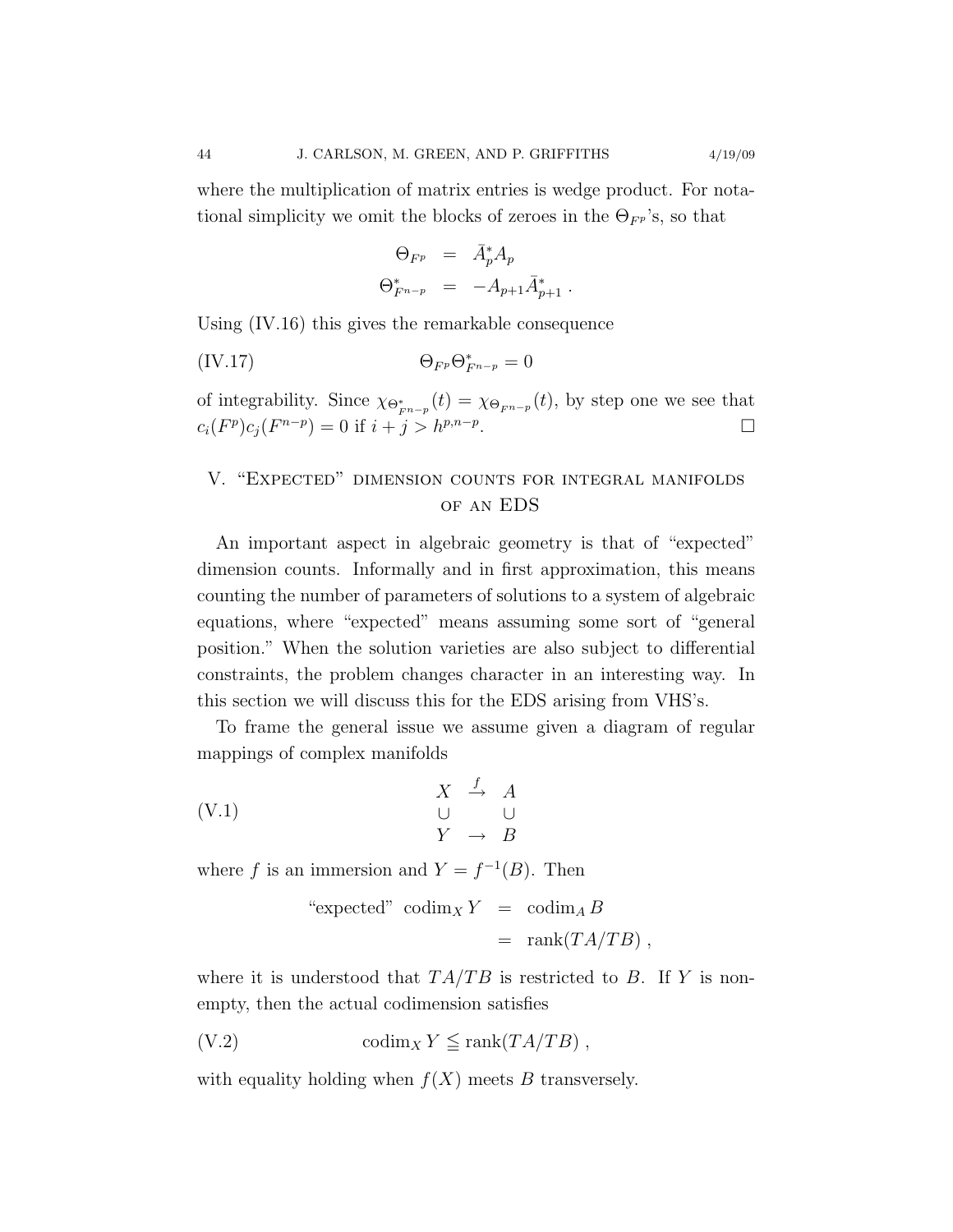Now suppose that  $I \subset T^*A$  is a holomorphic Pfaffian system and  $f: X \to A$  is an integral manifold of *I*. Let  $W = I^{\perp}$  be the corresponding distribution. Then for the normal bundles we have that

$$
f_*: TX/TY \to W/W \cap TB
$$

is injective, so that the above may be refined to

$$
(V.3) \t\operatorname{codim}_X Y \leqq \operatorname{rank}(W/W \cap TB) \leqq \operatorname{rank}(TA/TB) .
$$

Informally we may say that: Subjecting  $f : X \rightarrow A$  to a differential constraint decreases the codimension of  $Y = f^{-1}(A)$  in X. By "decreases" we mean that  $\operatorname{codim}_X Y$  is less than the "expected" codimension in the absence of differential constraints, as explained above.

However, when we take into account integrability a still further refinement of  $(V.3)$  may be expected. This is because in general integral elements of I may be expected to have dimension smaller, frequently much less, than rank W.

Rather than discuss the general aspects of this, we turn to a special case that is geometrically motivated. Let D be a period domain for polarized Hodge structures of even weight  $n = 2m$ . At a reference Hodge structure  $F \in D$  we let  $\zeta \in H_{\mathbb{R}} \cap H^{m,m}$  be a real vector of type  $(m, m)$ .

**Definition.** The Noether-Lefschetz locus is the subvariety  $D_{\zeta} \subset D$ where  $\zeta$  remains of type  $(m, m)$ .

(V.4) **Proposition**. Let  $G_{\zeta} \subset G_{\mathbb{R}}$  be the subgroup fixing  $\zeta$  up to scaling. Then  $D_{\zeta} = G_{\zeta} \cdot F$  is the  $G_{\zeta}$ -orbit of F. It is a homogeneous complex sub-manifold of D of codimension given by

$$
codim_D D_{\zeta} = h^{(2m,0)} + \cdots + h^{(m+1,m-1)}.
$$

*Proof.* This is a matter of routine checking. Setting  $h_k = h^{(2m-k,k)}$ , we have first

$$
\begin{cases} G_{\mathbb{R}} \cong O(a,b), & a+b = h_0 + \cdots + h_{2m} \\ V \cong \mathfrak{U}(h_0) \times \cdots \times \mathfrak{U}(h_{m-1}) \times O(h_m) \end{cases}.
$$

Next, depending on whether m is even or odd, we have  $G_\zeta \cong O(a-1,b)$ or  $O(a, b - 1)$ . Finally, the same linear algebra argument that shows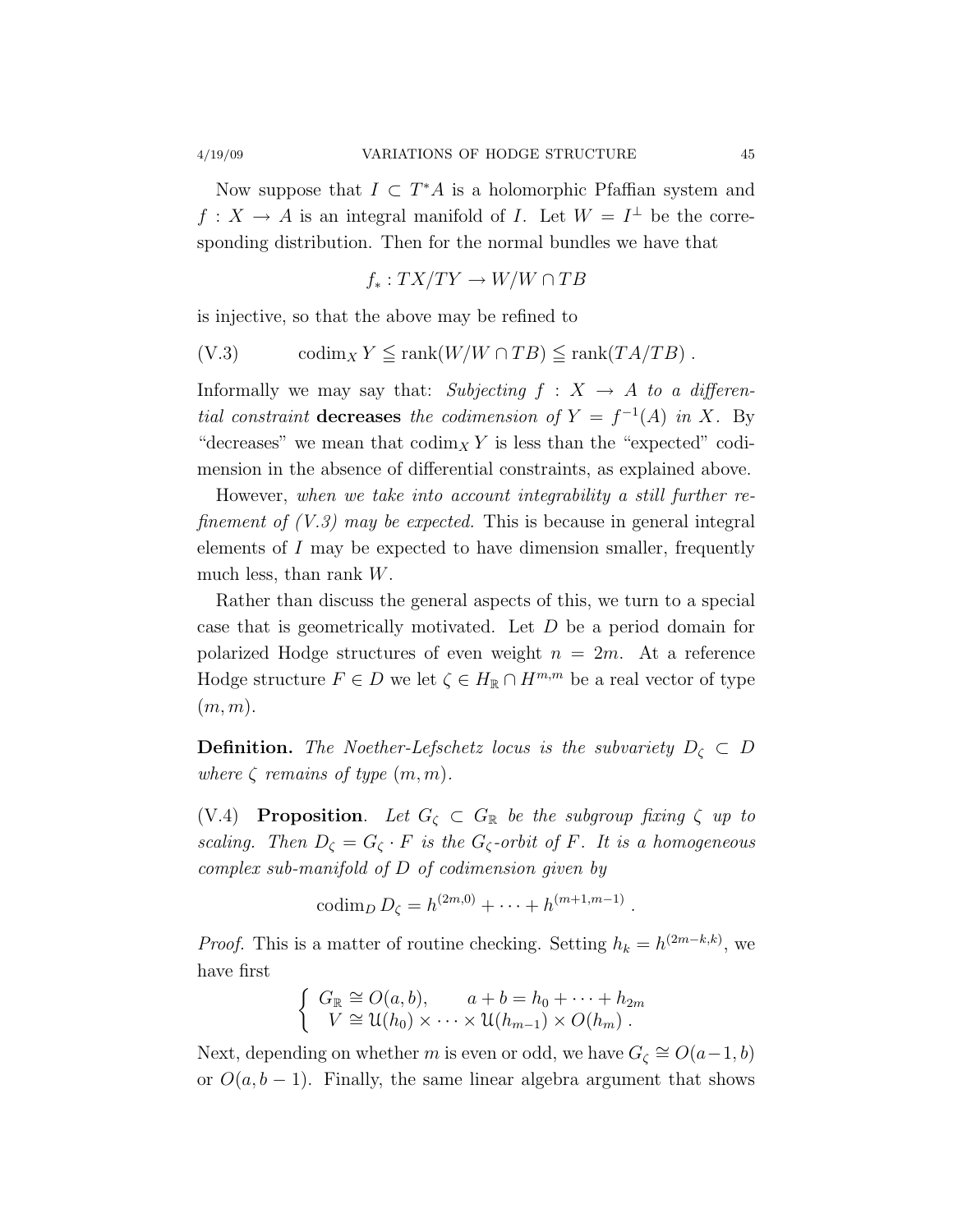that  $G_{\mathbb{R}}$  acts transitively on D shows that  $G_{\zeta}$  acts transitively on  $D_{\zeta}$ and

$$
D_{\zeta}=G_{\zeta}/V_{\zeta}
$$

where

$$
V_{\zeta}=G_{\zeta}\cap V\cong \mathfrak{U}(h_0)\times\cdots\times \mathfrak{U}(h_{m-1})\times O(h_m-1) .
$$

From this we may conclude the above codimension count.

For fixed  $\zeta \in H_{\mathbb{R}} \cap H^{(m,m)}$  and at a variable point in D we write the Hodge decomposition of  $\zeta$  as

$$
\begin{cases}\n\zeta = \zeta^{2m,0} + \cdots + \zeta^{m,m} + \cdots + \zeta^{0,2m} \\
\zeta^{2m-p,p} = \zeta^{p,2m-p} .\n\end{cases}
$$

Then  $D_{\zeta}$  is defined by the equations

$$
\zeta^{m-1,m+1}=\cdots=\zeta^{0,2m}=0.
$$

The above proposition says that these equations are independent and define  $D_{\zeta}$  as a smooth complex submanifold of D.

At a point  $F \in D$  we let

$$
\begin{cases} E \subset T_F D & \text{be an integral element of } I \\ E_{\zeta} = E \cap T_F D_{\zeta} . \end{cases}
$$

For  $\varphi \in \mathcal{G}^{-1,1} \subset \oplus \text{Hom}(H^{2m-p,p}, H^{2m-p-1,p+1})$  we write  $\varphi = \varphi_0 + \cdots + \varphi_n$  $\varphi_{2m-1}$  where  $\varphi_p \in \text{Hom}(H^{2m-p,p}, H^{2m-p-1,p+1})$  and  $\varphi_p$  and  $\varphi_{2m-p-1}$  are dual. Then

$$
E_{\zeta} = \{ \varphi \in E : \varphi_m(\zeta) = 0 \text{ in } H^{m-1,m+1} \} .
$$

This is equivalent to

$$
(V.5) \tE_{\zeta} = \{ \varphi \in E : Q(\eta, \varphi(\zeta)) = 0 \text{ for all } \eta \in H^{m+1,m-1} \}.
$$

Thus, without taking the integrability conditions into account we have

$$
\mathrm{codim}_E E_\zeta \leqq h^{m+1,m-1} .
$$

However, due to the integrability conditions the equations  $(V.5)$  may not be independent. In order to illustrate the essential point, we begin by considering the first non-trivial case  $m = 2$ . For any  $\varphi \in E_{\zeta}, \psi \in E$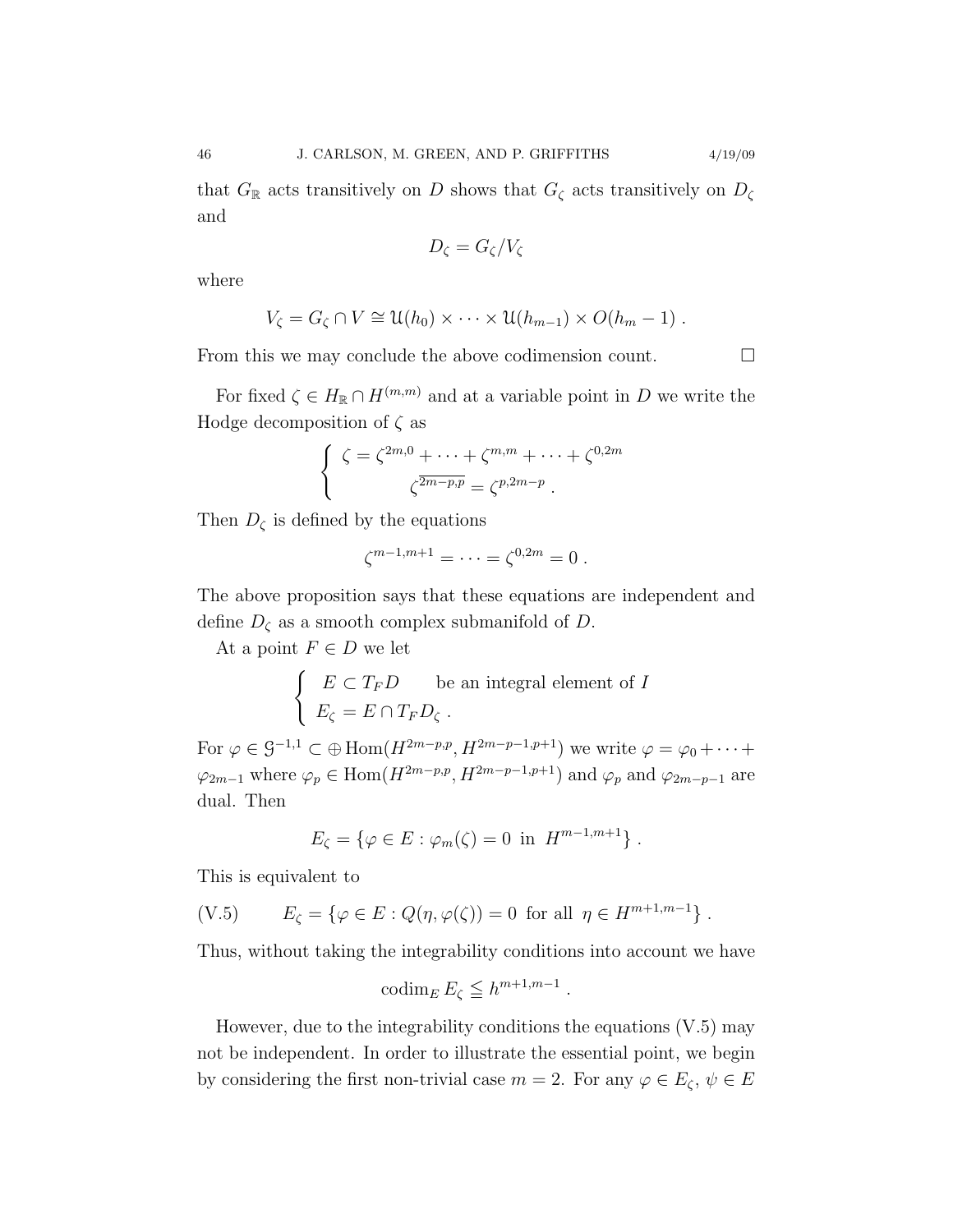and  $\omega \in H^{4,0}$ , using that E is an integral element so that  $\varphi$  and  $\psi$ commute,

$$
Q(\varphi(\omega), \psi(\zeta)) = -Q(\psi\varphi(\omega), \zeta)
$$
  
= -Q(\varphi\psi(\omega), \zeta)  
= Q(\psi(\omega), \varphi(\zeta))  
= 0;

i.e., for each  $\psi \in E$  the linear equations

$$
Q(\eta, \psi(\zeta)) = 0 \qquad \eta \in H^{3,1}
$$

that define the condition that  $\psi \in E_{\zeta}$  are decreased in rank by

$$
(V.6) \t\t \sigma_{\zeta} =: \dim \mathrm{Im}\{E_{\zeta} \otimes H^{4,0} \to H^{3,1}\}.
$$

We thus have the

(V.7) Proposition. For  $\sigma_{\zeta}$  defined as above

$$
\mathrm{codim}_E E_\zeta \leqq h^{1,3} - \sigma_\zeta .
$$

The general case goes as follows: With  $E_{\zeta}$  defined as above, for each p with  $0 \leq p \leq m-2$  we consider the maps

$$
\kappa_{\zeta}^{p}: E \otimes \text{Sym}^{p-m+1} E \otimes H^{2m-p,p} \to H^{m+1,m-1}
$$

and we set

$$
(V.8) \t\t \sigma_{\zeta} = \dim \left\{ \text{span}(\text{Images } \kappa_{\zeta}^{p}) \text{ for } 0 \leq p \leq m - 2 \right\} .
$$

Then the straightforward extension of the above argument gives the

(V.9) **Proposition.** For  $\sigma_{\zeta}$  defined by (V.8), we have

$$
\operatorname{codim}_E E_{\zeta} \leqq h^{m-1,m+1} - \sigma_{\zeta} .
$$

In algebro-geometric terms, this says that the "richer" the multiplicative structure in the  $1<sup>st</sup>$  order variation of the Hodge structure, the smaller the codimension of Noether-Lefschetz loci.

Remark. The above is predicated on the implicit assumption that, for a variation of Hodge structure  $S \to \Gamma \backslash D$ , we have that the Noether-Lefschetz locus  $S_{\zeta} \subset S$  is reduced, so that for general points of a component of  $S_{\zeta}$  we have  $\text{codim}_S(S_{\zeta}) = \text{codim}_{T_sS}(T_sS_{\zeta})$ . For far as we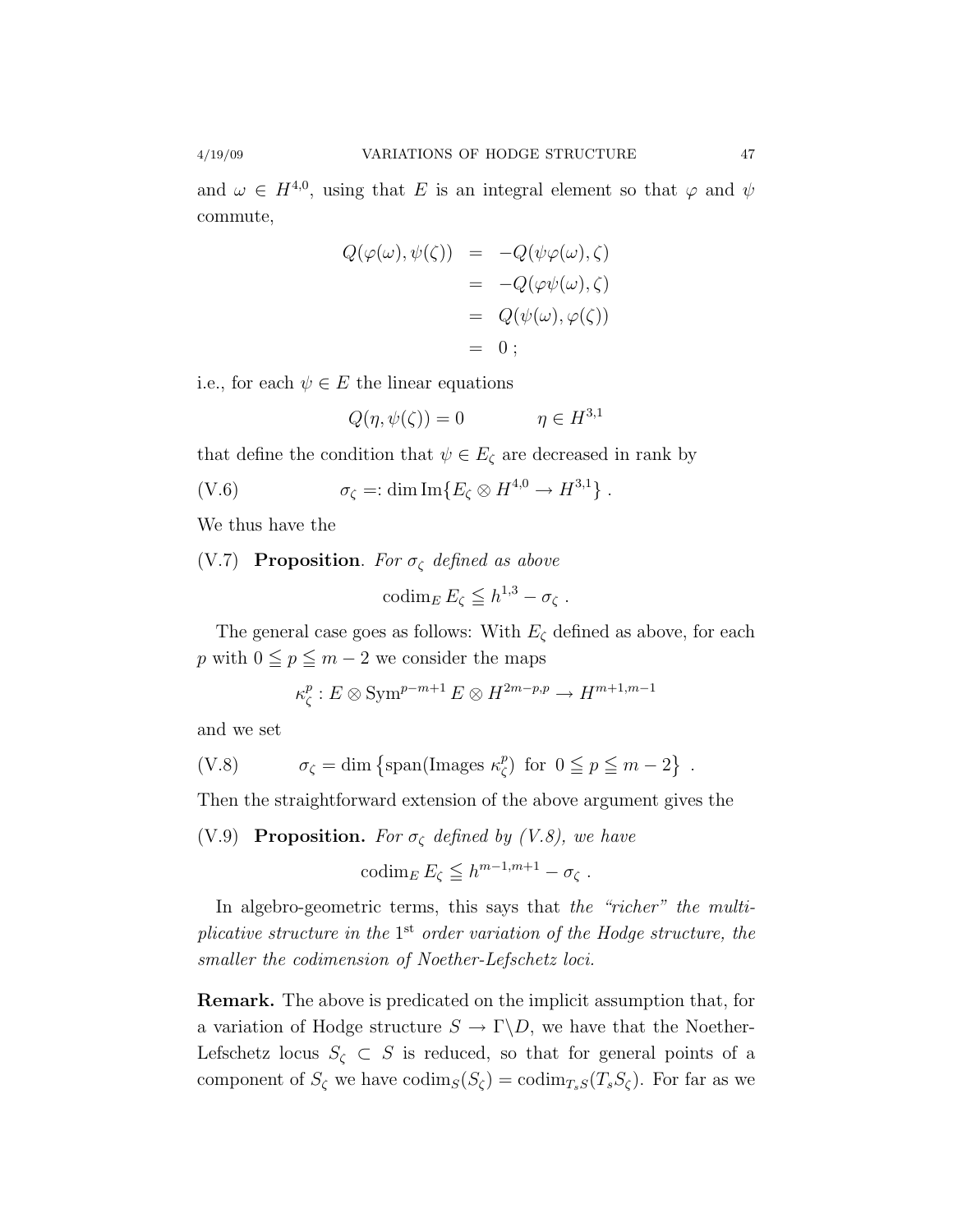know, there are not yet any examples coming from algebraic geometry where this assumption is not satisfied, although we feel that such examples may be expected.

Example. We consider a smooth hypersurface

$$
X\subset \mathbb{P}^5
$$

of degree  $d \geq 6$  and which contains a 2-plane  $P \cong \mathbb{P}^2$ .

(V.10) Theorem. For the primitive part of the fundamental class  $[P] \in H^4(X,\mathbb{Z})$  of P, we have equality in  $(V.9)$ .

*Proof.* We will denote by  $V \cong \mathbb{C}^6$  a vector space with coordinates  $x_1, \ldots, x_6$  such that  $X \subset \mathbb{P}\check{V}$  is given by an equation

 $F(x) = 0$ 

where  $F \in V^d =: \text{Sym}^d V$  is a homogeneous polynomial of degree  $d \geq 6$ . It is well-known, and will be proved below, that

 $(V.11)$  At a general X containing a 2-plane P, the locus of all degree d hypersurfaces  $X'$  close to  $X$  and containing a 2-plane  $P'$  close to  $P$ is smooth and of codimension  $\frac{(d+1)(d+2)}{2}$  – dim Gr(3,6) in the space of all degree d hypersurfaces in  $\mathbb{P}\check{V}$ .

Let P be given by  $x_1 = x_2 = x_3 = 0$  so that

$$
F(x) = \sum_{i=1}^{3} x_i G_i(x)
$$

where  $G_i \in V^{d-1}$ . Denote by

$$
F_t(x) = F(x) + t\dot{F}(x), \qquad \dot{F} \in V^d
$$

a 1<sup>st</sup> order perturbation of F. The condition that P move to 1<sup>st</sup> order to a 2-plane  $P_t \subset X_t = \{F_t(x) = 0\}$  is that

$$
\dot{F} = \sum_i x_i \dot{G}_i + \sum_i l_i G_i
$$

where  $\dot{G}_i \in V^{d-1}$  is the tangent to a 1<sup>st</sup> order variation of  $G_i$  and the  $l_i \in V$  are linear forms. We will use the notation  $(X', P')$  for the 1<sup>st</sup> order perturbation of  $(X, P)$ .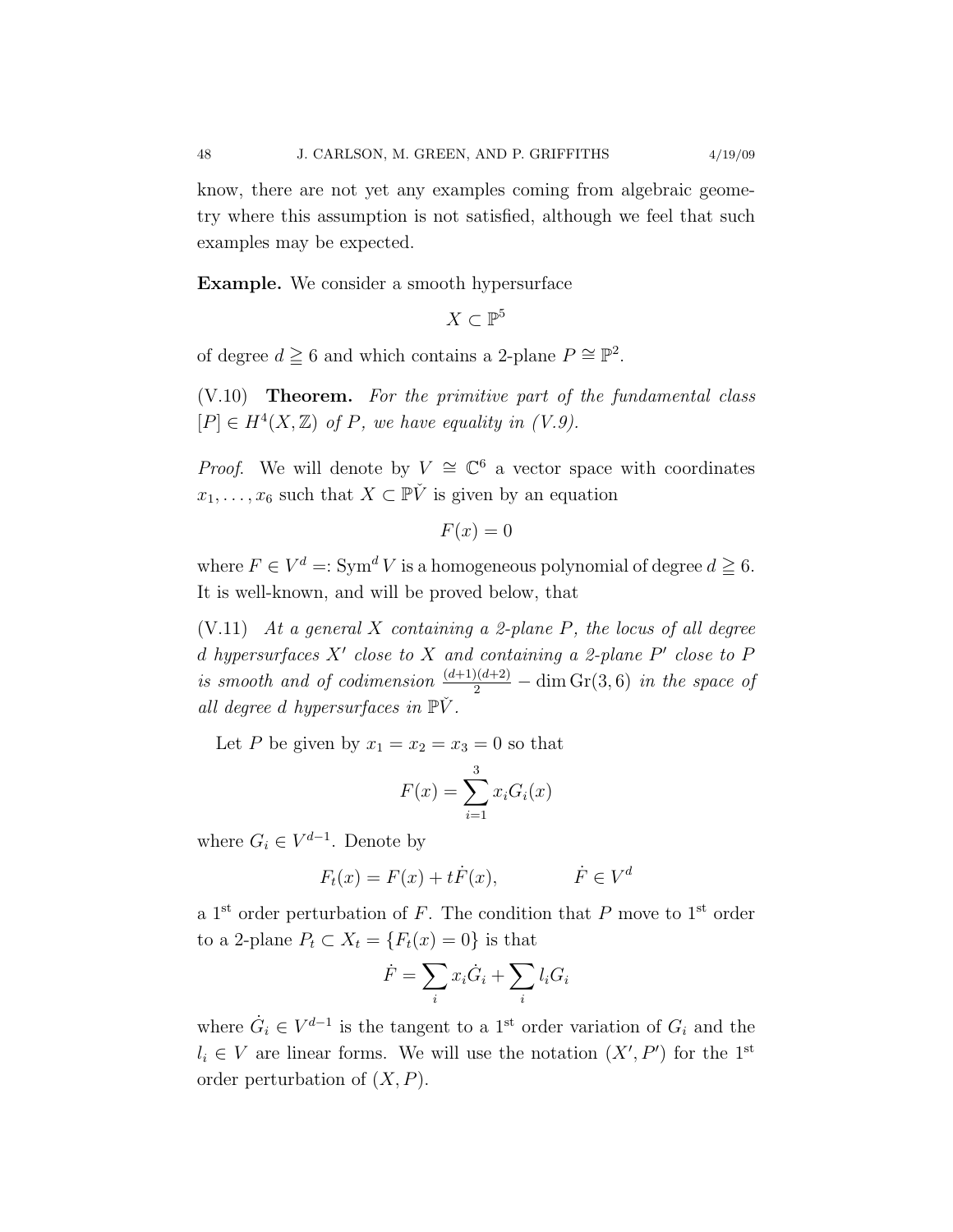We will denote by  $(H_1, \ldots, H_m)$  the ideal generated by forms  $H_1, \ldots,$  $H_m$ , and by  $(H_1, \ldots, H_m)_k$  the degree k part of that ideal. Thus, the subspace of  $V^d$  that gives the 1<sup>st</sup> order deformations  $(X', P')$  of  $(X, P)$ is

$$
(x_1, x_2, x_3, G_1, G_2, G_3)_d
$$
.

The Jacobian ideal is

$$
J=(\partial_{x_1}F,\ldots,\partial_{x_6}F)\ .
$$

For references to Jacobian ideals and the polynomial description of the cohomology of hypersurfaces we suggest [A], [CD], and [D]. The tangent space to  $1<sup>st</sup>$  order deformations of the projective equivalence class of  $X$  is given by

$$
T = V^d / J_d .
$$

With this identification, by what was said above the subspace  $T_P \subset T$ giving 1<sup>st</sup> order deformations of equivalence classes of pairs  $(X, P)$  is given by

$$
(V.12) \tTP = (x1, x2, x3, G1, G2, G3)d/Jd.
$$

A basic identification is

$$
(V.13) \t\t H^{4-p,p}(X)_{\text{prim}} = V^{(p+1)d-6}/J_{(p+1)d-6} .
$$

Thus, for example

$$
H^{4,0}(X) \cong V^{d-6}.
$$

Using the identification  $T = V^d / J_d$ , the differential of the period mapping

$$
T \to \bigoplus_{p} \text{Hom}(H^{4-p,p}(X), H^{4-p-1,p+1}(X))
$$

is given by multiplication in the ring  $V^{\bullet}/J_{\bullet}$ ; i.e. by

$$
(V.14) \tVd/Jd \otimes V(p+1)d-6/J(p+1)d-6 \to V(p+2)d-6/J(p+2)d-6.
$$

We denote by  $\zeta \in H^{2,2}(X)_{\text{prim}}$  the primitive part of the fundamental class  $[P]$  of  $P$ .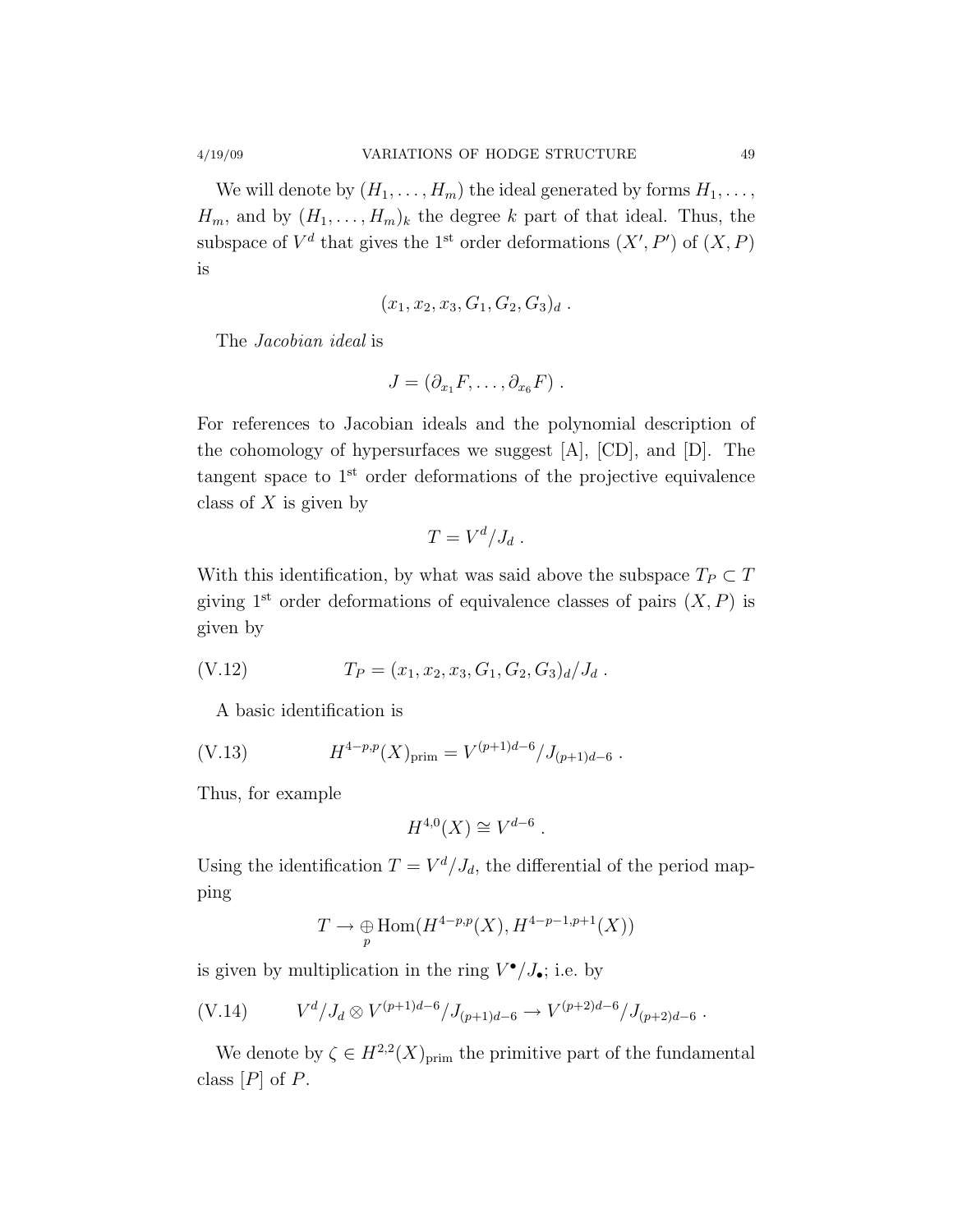$(V.15)$  **Proposition**. If we define

$$
T_{\zeta} = \{ H \in V^d / J_d : H \cdot \zeta = 0 \text{ in } V^{4d - 6} / J_{4d - 6} \}
$$

then

$$
T_{\zeta}=T_P.
$$

The inclusion  $T_P \subseteq T_\zeta$  is clear geometrically: It means that if  $(X, P)$ deforms to 1<sup>st</sup> order to  $(X', P')$  as above, then  $\zeta$  deforms to a Hodge class  $\zeta' \in H^2(X')_{\text{prim}}$ . In fact,  $\zeta' = [P']_{\text{prim}}$ . The proof of the reverse inclusion will come out indirectly from the argument to be given below. The assertion (V.11) is a consequence of (V.15).

We set

$$
V_P = V |_{P} = V/(x_1, x_2, x_3) .
$$

The proof of the theorem and the proposition will be based on known commutative algebra properties of the rings  $V^{\bullet}/J_{\bullet}$  and  $V^{\bullet}_{P}/J_{P,\bullet}$ ; namely there are perfect pairings

$$
(V.16) \begin{cases} (i) & V^k/J_k \otimes V^{6d-12-k}/J_{6d-12-k} \to V^{6d-12}/J_{6d-12} \cong \mathbb{C} \\ (ii) & V^k_P/(G_1, G_2, G_3)_{P,k} \otimes V^{3d-6-k}_P/(G_1, G_2, G_3)_{P,3d-6-k} \\ & \to V^{3d-6}_P/(G_1, G_2, G_3)_{P,3d-6} \cong \mathbb{C} \end{cases}
$$

Here, we denote by  $(G_1, G_2, G_3)_{P,k}$  the degree k part of the ideal generated by the  $G_i|P$ . The reason for (V.16) is that  $(x_1, x_2, x_3, G_1, G_2, G_3)$ is a regular sequence on  $\mathbb{P}^5$ , and this then implies that  $G_1|_P, G_2|_P, G_3|_P$ is a regular sequence on P. Then in general if  $f_1, \ldots, f_n$  is a regular sequence on  $\mathbb{P}^n$  where  $\deg f_i = d_i$ , there is a perfect pairing  $V^a/(f_1,\ldots,f_n)_a$ 

 $\otimes V^b/(f_1,\ldots,f_n)_b \to V^{a+b}/(f_1,\ldots,f_n)$  where  $a+b=\sum_i d_i-n$ .

The argument will proceed in five steps, the first of which is (V.13) above.

Step two: We have

$$
T_P H^{4,0} = (x_1, x_2, x_3, G_1, G_2, G_3)_{2d-6} / J_{2d-6} \subseteq V^{2d-6} / J_{2d-6} .
$$

This follows from  $(V.13)$  and  $(V.14)$  in the case  $p = 0$ .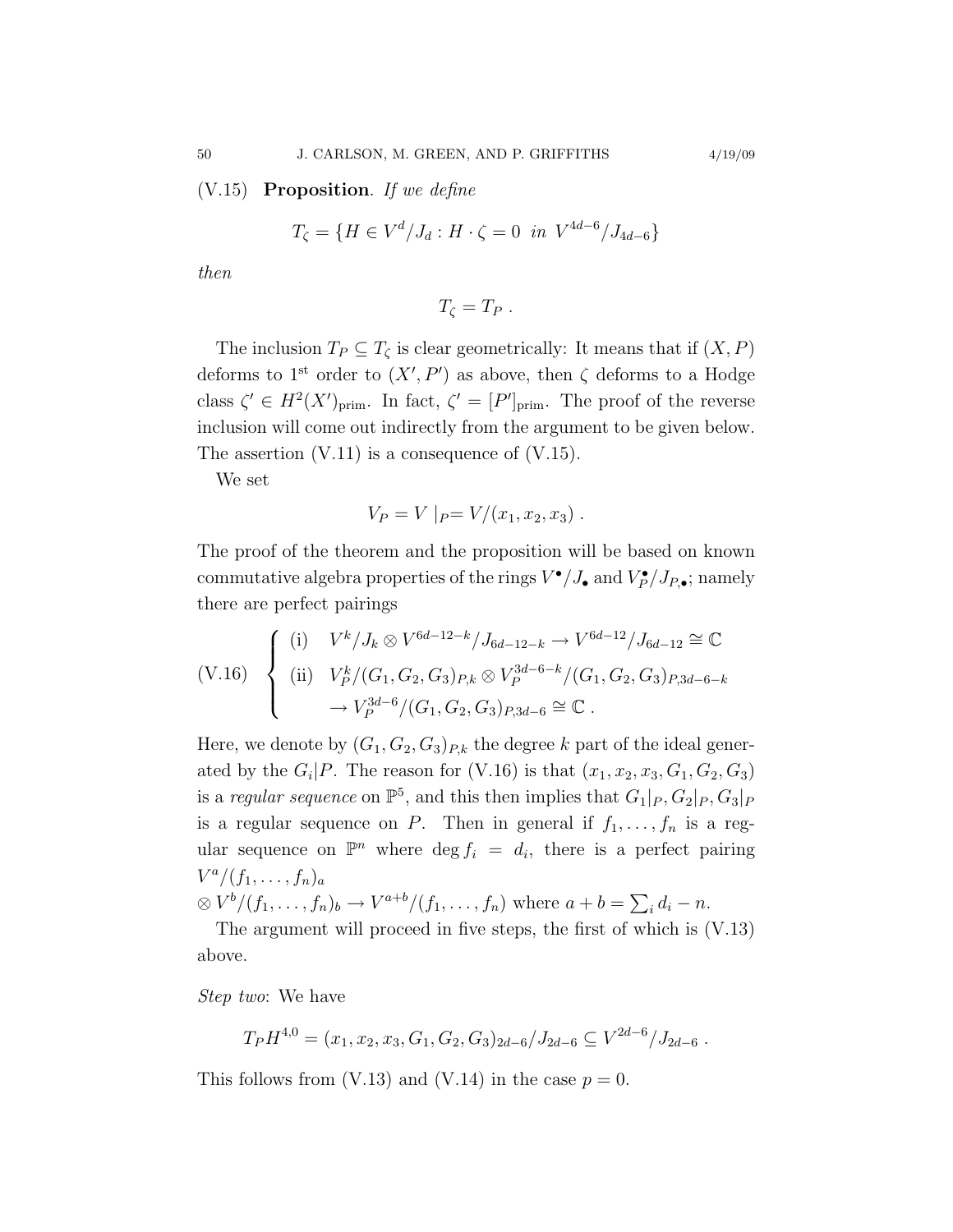Step three. Denoting by  $[P]$  the fundamental class of P, the map

$$
H^{2,2}(X) \stackrel{[P]}{\to} H^{4,4}(X) \cong \mathbb{C}
$$

may, using (ii) in (V.14) which gives an isomorphism  $V^{3d-6}/(G_1, G_2, G_3)_{P,3d-6}$ ∼= C, be identified with

$$
V^{3d-6}/J_{3d-6} \to V_P^{3d-6}/(G_1, G_2, G_3)_{P,3d-6} \cong \mathbb{C} .
$$

*Proof.* Since X is non-singular the restrictions  $G_i|_P$  have no common zeroes and hence form a regular sequence. The corresponding Koszul resolution of  $\mathcal{O}_P$  then gives

$$
0 \to \mathcal{O}_P(-3(d-1)) \to \mathcal{O}_P(-2(d-1)) \to \mathcal{O}_P(-(d-1)) \to \mathcal{O}_P \to 0.
$$

Tensoring with  $\mathcal{O}_P(3d - 6)$  gives, using  $\Omega_P^2 \cong \mathcal{O}_P(-3)$ 

$$
0 \to \Omega_P^2 \to \underset{3}{\oplus} \mathcal{O}_P(d-4) \to \underset{3}{\oplus} \mathcal{O}_P(2d-5) \to \mathcal{O}_P(3d-6) \to 0,
$$

from which we infer that

$$
V_P^{3d-6}/(G_1, G_2, G_3)_{P,3d-6} \cong H^2(P, \Omega_P^2) \cong \mathbb{C} .
$$

Moreover, under this isomorphism a generator of  $V_P^{3d-6}$  $P^{3d-6}/(G_1,G_2,G_3)_{P,3d-6}$ maps to the fundamental class. Since the map  $H^{2,2}(X) \stackrel{[P]}{\to} H^{4,4}(X)$  is given by evaluating a class in  $H^{2,2}(X)$  on the fundamental class of P, by standard arguments we may infer the assertion in Step 3.

Step four. We first observe that the map

$$
(V.17) \qquad \zeta \otimes V^d / J_d \otimes T_P \otimes V^{d-6} \to V^{4d-6} / J_{4d-6} \cong \mathbb{C}
$$

is zero. Here, we recall that  $\zeta \in V^{3d-6}/J_{3d-6}$  is the primitive part of  $[P] \in H^{2,2}(X)$ . We are using (V.14) that the action on cohomology of tangent vectors to deformations of equivalence classes of hypersurfaces in  $\mathbb{P}^5$  is given by multiplication in the ring  $V^{\bullet}/J_{\bullet}$ . The fact that the above map is zero results from the definition of  $T_{\zeta}$  as the kernel of the map

$$
T \xrightarrow{\zeta} H^{1,3}
$$
  
\n
$$
\langle \parallel \qquad \qquad \langle \parallel
$$
  
\n
$$
V^d/J_d \xrightarrow{V^{4d-6}} V^{4d-6}/J_{4d-6}.
$$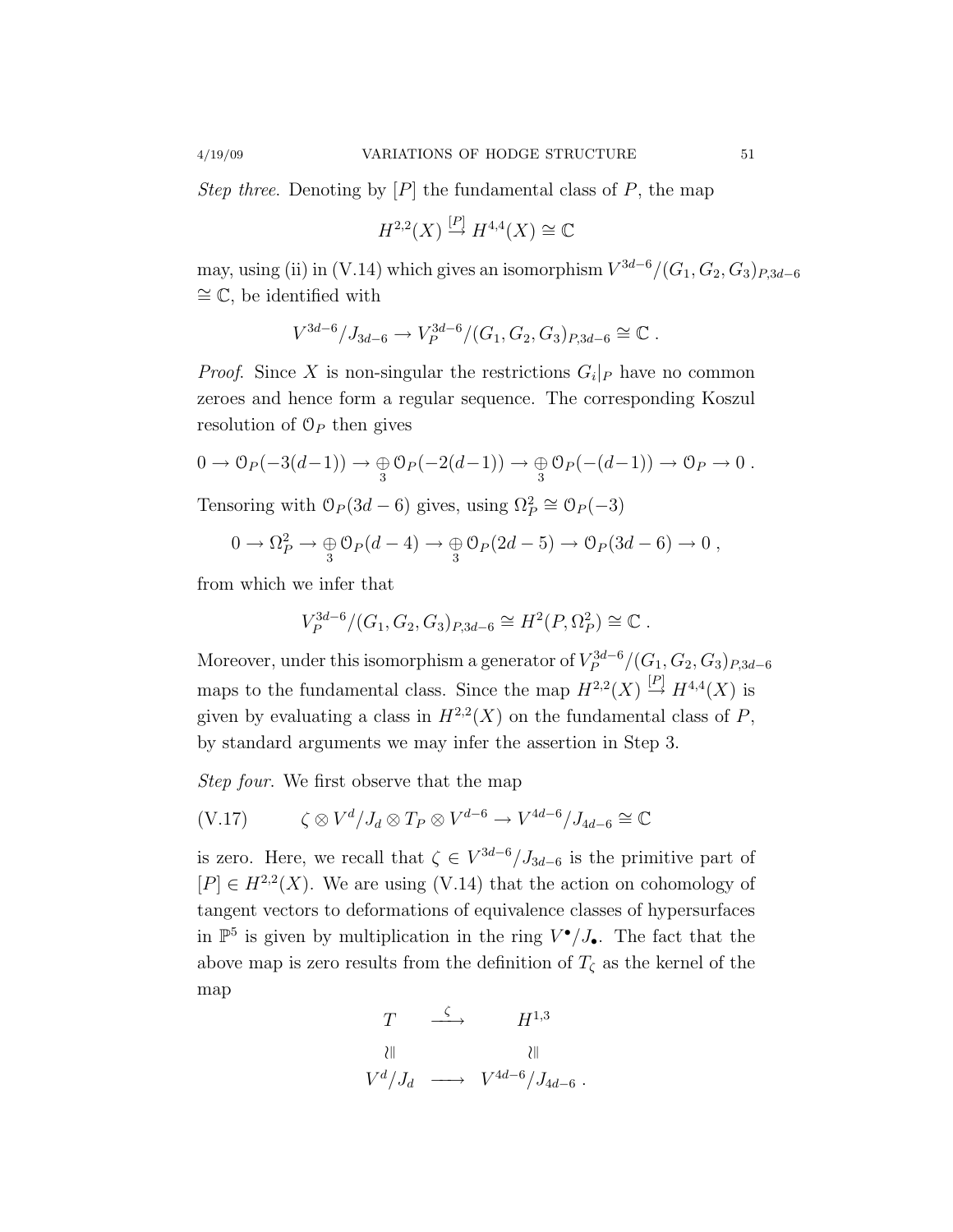Then the claim is that the map (V.17) may be identified with

$$
(V.18) \t T_P \cdot V^{d-6} \mid_P \in V_P^{3d-6} / (G_1, G_2, G_3)_{P,3d-6} \cong \mathbb{C} .
$$

This follows from Step three above.

Step five. We now put everything together. To prove the theorem it will suffice to show that  $T_P$  is the kernel of

$$
V^d/J_d \xrightarrow{\zeta} V^{4d-6}/J_{4d-6} .
$$

This is because for all  $S \in V^d/J_d$ ,

(V.19) 
$$
R \cdot \zeta = 0
$$
 in  $V^{6d-6}/J_{6d-6}$  for all  $R \in V^{2d-6}$ 

is, by  $(V.16)(i)$ , equivalent to

$$
S \cdot \zeta = 0
$$
 in  $V^{4d-6}/J_{4d-6}$ .

By step four, (V.19) is in turn equivalent to

$$
RS |_{P} \in (G_1, G_2, G_3)_{P,3d-6}
$$
,

which by  $(V.16)(ii)$  is the same as the condition

$$
S |_{P} \in (G_1, G_2, G_3)_{P,d} .
$$

This last statement is easily seen to be equivalent to

$$
S\in T_P\;.
$$

Reprise. We consider the case that arises in the case of a family of Calabi-Yau fourfolds. Thus, we assume that  $h^{4,0} = 1$  and denote by  $\omega \in H^{4,0}$  a generator giving an isomorphism  $H^{4,0} \cong \mathbb{C}$ . Moreover, let  $T \subset \mathcal{G}^{-1,1}$  be an integral element and, as would be the case for Calabi-Yau's, we assume that the map given by (V.13)

$$
T \to \text{Hom}(H^{4,0}, H^{3,1}) \cong H^{3,1}
$$

is an isomorphism. Using this map we may identify  $T$  with  $H^{3,1}$  and denote its dimension by m (for moduli).

Each  $\zeta \in H^{2,2}$  defines a quadric

$$
Q_{\zeta} \in \text{Sym}^2 \check{T}
$$

given for  $\theta, \theta' \in T$  by

$$
\langle Q_{\zeta}, \theta \cdot \theta' \rangle = Q(\theta \cdot \theta' \omega, \zeta) .
$$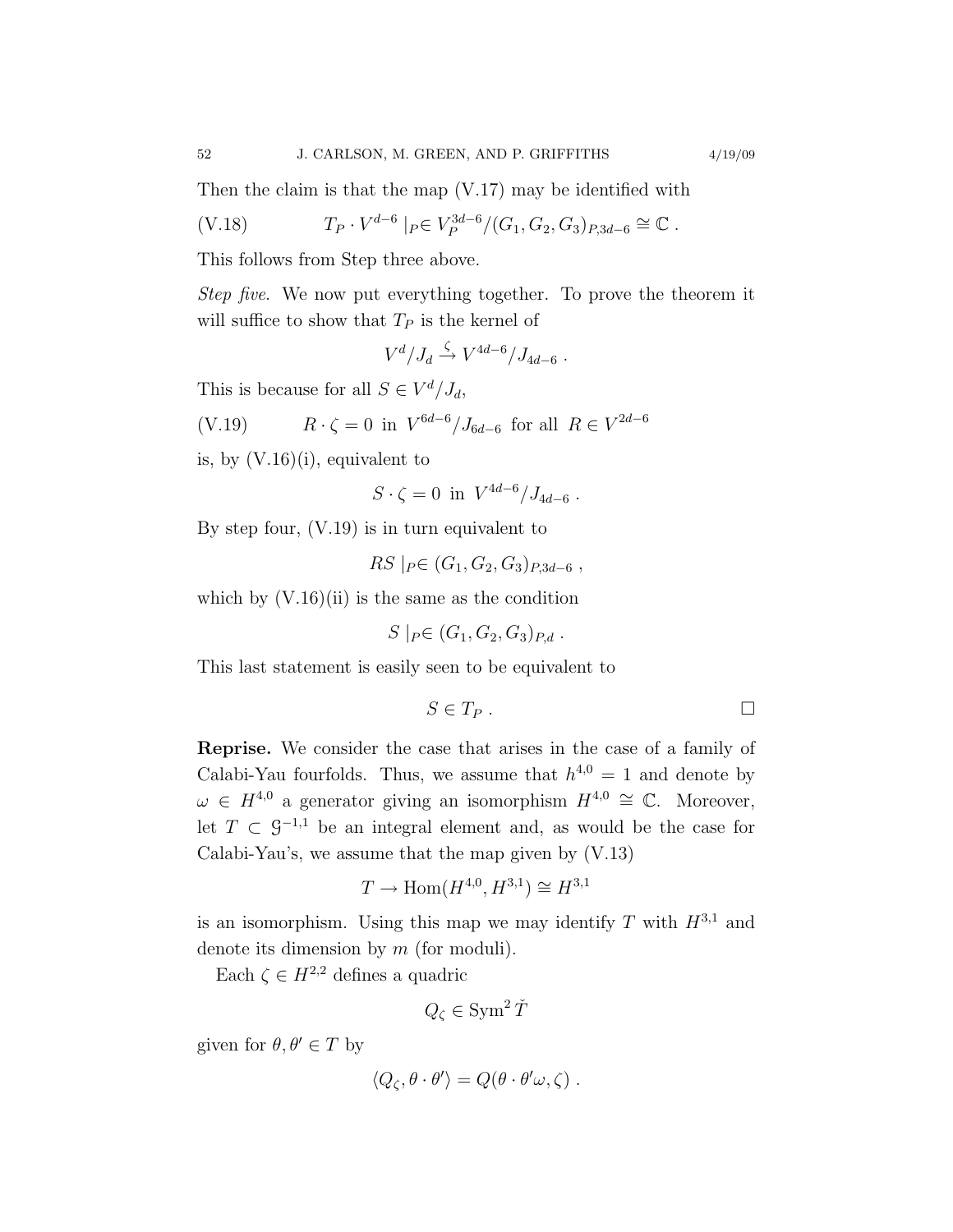The fact that this is symmetric in  $\theta$  and  $\theta'$  is because T is an integral element.

Denote by  $T_{\zeta} \subset T$  the intersection of T with the tangent space to the Noether-Lefschetz locus  $D_{\zeta} \subset D$ .

(V.20) Proposition. We have

$$
\mathrm{codim}\, T_{\zeta}=\mathrm{rank}\, Q_{\zeta} .
$$

Moreover, in the case of the family of hypersurfaces  $X \subset \mathbb{P}^5$  of degree six and where  $\zeta$  is the primitive part of the fundamental class of a plane  $P \subset X$ , we have  $T_P = T_\zeta$ .

*Proof.* We view  $Q_{\zeta}$  as a map

$$
Q_{\zeta}:T\to\check{T} .
$$

Then the proof of Propostion (V.7) gives

$$
T_{\zeta} = (\operatorname{Im} Q_{\zeta})^{\perp} ;
$$

thus

$$
\operatorname{codim} T_{\zeta} = \operatorname{rank} Q_{\zeta}
$$

as desired.  $\Box$ 

For the case of  $P \subset X \subset \mathbb{P}^5$ , deg  $X = 6$ , we have

$$
T = V^6/J_6.
$$

Moreover, we have seen in step three in the proof of (V.15) that

$$
T_{\zeta} = \ker \left\{ V^6 / J_6 \to V_P^6 / (G_1, G_2, G_3)_{P,6} \right\} .
$$

Thus

rank 
$$
Q_{\zeta} = \dim V_P^6/(G_1, G_2, G_3)_{P,6}
$$
.

Now, from the Koszul calculation above

$$
0 \to \bigoplus_{3} V_P \xrightarrow{(G_1, G_2, G_3)} V_P^6
$$

is exact. Thus

$$
\operatorname{rank} Q_{\zeta} = \dim V_P^6 - 3 \dim V_P
$$

$$
= \binom{8}{2} - 3 \cdot 6
$$

$$
= 19.
$$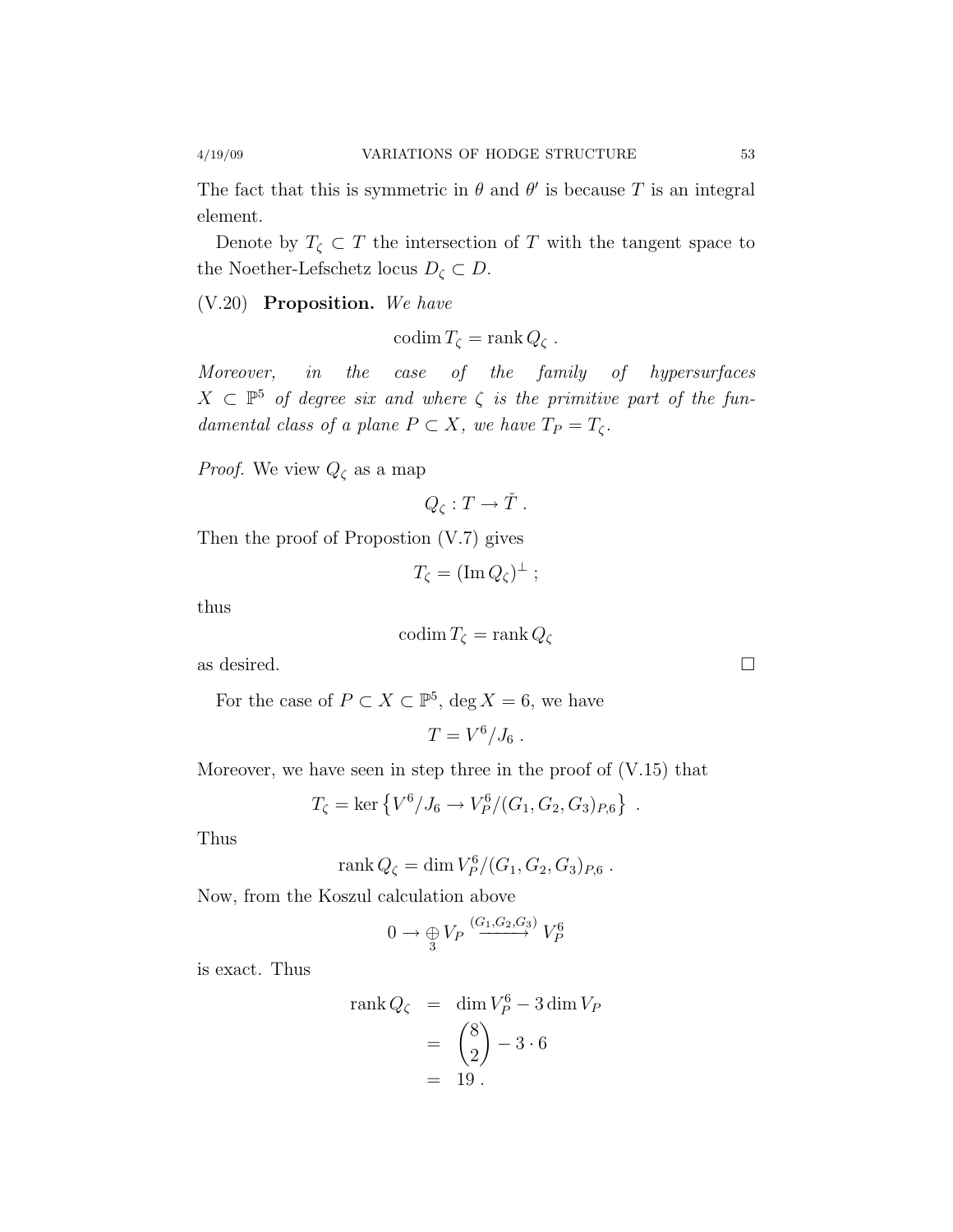On the other hand, the number of conditions for  $X$  to contain a 2-plane is

$$
\dim V_P^6 - \dim \operatorname{Gr}(3, 6) = {8 \choose 2} - 9 = 19.
$$

**Remark.** Let X be a Calabi-Yau fourfold and  $\zeta \in Hg^2(X)_{\text{prim}}$  a Hodge class. We then have

(V.21) If the Hodge conjecture is true and rank  $Q_{\zeta} = h^{3,1}$  is maximal, then X is defined over a number field.

This is because if  $Q_{\zeta}$  is non-singular, then the Noether-Lefschetz locus for  $\zeta$  will be 0-dimensional. If  $\zeta = \lfloor Z \rfloor$  is the class of an algebraic cycle, then X is defined over a field k of transcendence degree  $\geq 1$ , and by standard arguments we may, after passing to a finite field extension, assume that Z is also defined over k. The spread of  $(X, Z)$  will then give a positive dimensional component to the Noether-Lefschetz locus of ζ.

To disprove the consequence of the Hodge conjecture that Hodge classes are absolute, it would be sufficient to find a Calabi-Yau fourfold not defined over a number field and a Hodge class  $\zeta$  such that  $Q_{\zeta}$  is non-singular.

#### **REFERENCES**

- [A] E. Allaud, Nongenericity of variations of Hodge structure for hypersurfaces of high degree, Duke Math. J. 129 (2005), 201–217; arXiv:math.AG0503346; MR 2165541.
- [BCGGG] R. Bryant, S. S. Chern, R. Gardner, H. Goldschmidt, and P. Griffiths, Exterior differential systems, Math. Sci. Res. Inst. Publ. 18, Springer-Verlag, New York, 1991, viii+475 pp.
- [BG1] R. Bryant and P. Griffiths, Some observations on the infinitesimal period relations for regular threefolds with trivial canonical bundle, Arithmetic and Geometry, Vol. II, 77–102, Progr. Math. 36 (1983), Birkhäuser Boston, Boston, MA.
- [BG2] , Characteristic cohomology of differential systems, I. General theory, J. Amer. Math. Soc. 8 (1995), 507–596.
- [BG3] , Characteristic cohomology of differential systems, II. Conservation law for a class of parabolic equations, Duke Math. J. 78 (1995), 531–676.
- [C] J. Carlson, Bounds on the dimension of variations of Hodge structure, Trans. Amer. Math. Soc. 294 (1986), 45–64; Erratum, Trans. Amer. Math. Soc. 299 (1987), 429.